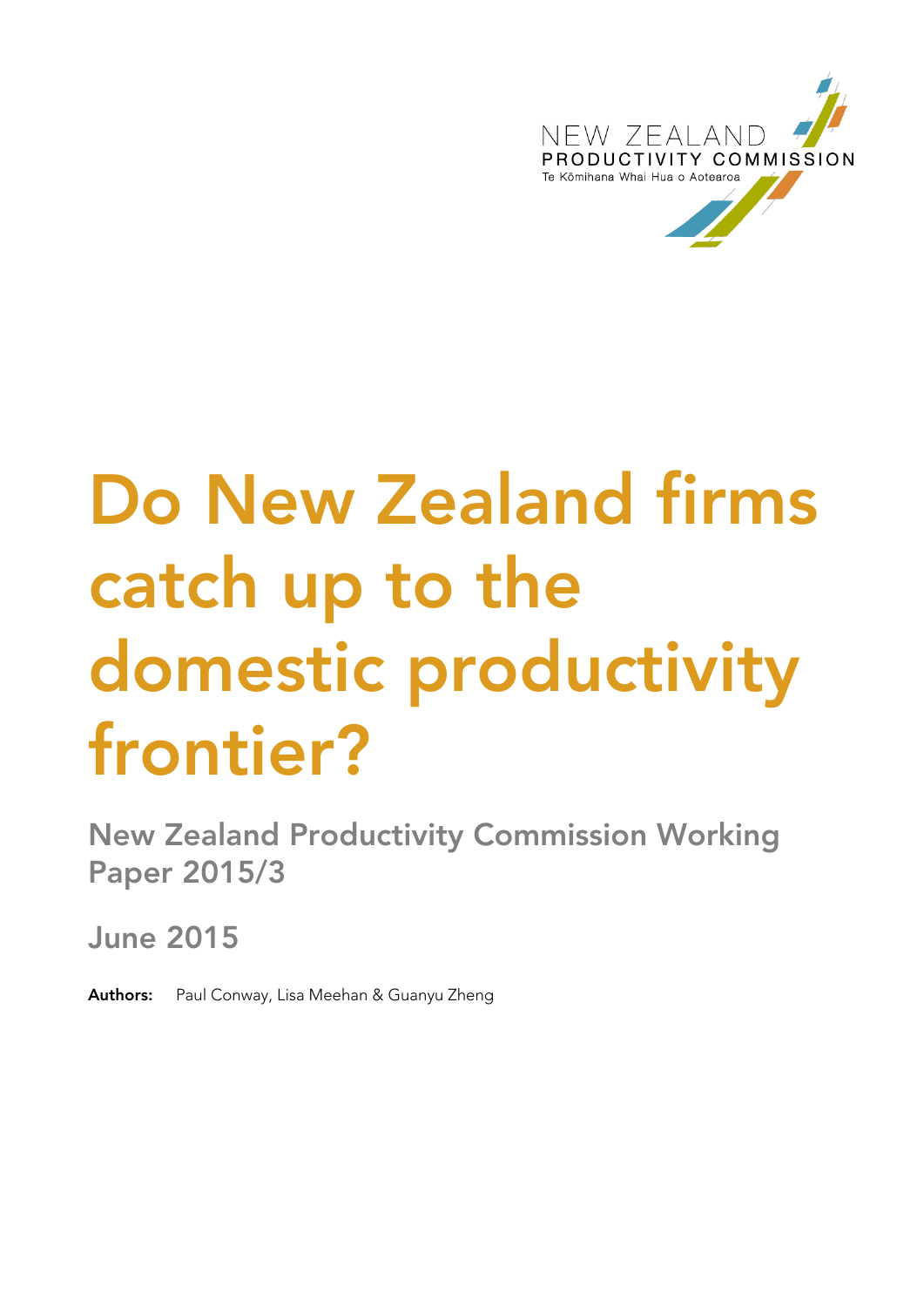### **The New Zealand Productivity Commission: Do New Zealand firms catch up to the domestic productivity frontier?**

**Date:** June 2015

**Authors:** Paul Conway, Lisa Meehan & Guanyu Zheng

**JEL classification:** B23 - Econometrics • Quantitative and Mathematical Studies; C23 - Panel Data Models • Spatio-temporal Models; D22 - Firm Behavior: Empirical Analysis; D24 - Production • Cost • Capital • Capital, Total Factor, and Multifactor Productivity • Capacity

**ISBN:** 978-0-478-44020-1 (online only)

**Acknowledgements:** We would like to thank Richard Fabling from Motu for providing technical support on extracting information from LBD. Thank you to Dave Maré from Motu for providing helpful comments and assisting with some difficulties in data analysis. Thank you also to Patrick Nolan and Simon Wakeman from the Productivity Commission for general suggestions and comments.

How to cite this document: Conway, P., Meehan, L. & Zheng, G. (2015). *Do New Zealand firms catch* up to the domestic productivity frontier?, New Zealand Productivity Commission Working Paper 2015/3, New Zealand Productivity Commission.

**Disclaimer:** The results in this paper are not official statistics, they have been created for research purposes from the Longitudinal Business Database (LBD) component of the Integrated Data Infrastructure prototype (IDI) managed by Statistics New Zealand. The opinions, findings, recommendations and conclusions expressed in this presentation are those of the authors and do not necessarily reflect the views of the New Zealand Productivity Commission or the New Zealand Government. Statistics New Zealand and the New Zealand Productivity Commission take no responsibility for any omissions or errors in the information contained here.

Access to the data used in this study was provided by Statistics New Zealand in accordance with security and confidentiality provisions of the Statistics Act 1975. Only people authorised by the Statistics Act 1975 are allowed to see data about a particular person, business or organisation. The results in this paper have been confidentialised to protect individual people and businesses from identification. Careful consideration has been given to the privacy, security and confidentiality issues associated with using administrative data in the IDI. Further detail can be found in the Privacy Impact

Assessment for the Integrated Data Infrastructure prototype (IDI) available from [www.stats.govt.nz.](http://www.stats.govt.nz/) The results are based in part on tax data supplied by Inland Revenue under the Tax Administration Act 1994 and merchandise trade data supplied by New Zealand Customs Service under Statistics NZ confidentiality protocols. These tax and merchandise trade data must be used only for statistical purposes, and no individual information may be published or disclosed in any other form, or provided to Inland Revenue for administrative or regulatory purposes. Any person who has had access to the unit-record data has certified that they have been shown, have read, and have understood section 81 of the Tax Administration Act 1994, which relates to privacy and confidentiality. Any discussion of data limitations or weaknesses is in the context of using the IDI for statistical purposes, and is not related to the data's ability to support Inland Revenue's and New Zealand Customs Service's core operational requirements.

Information on the Productivity Commission can be found on [www.productivity.govt.nz](http://www.productivity.govt.nz/) or by contacting +64 4 903 5150.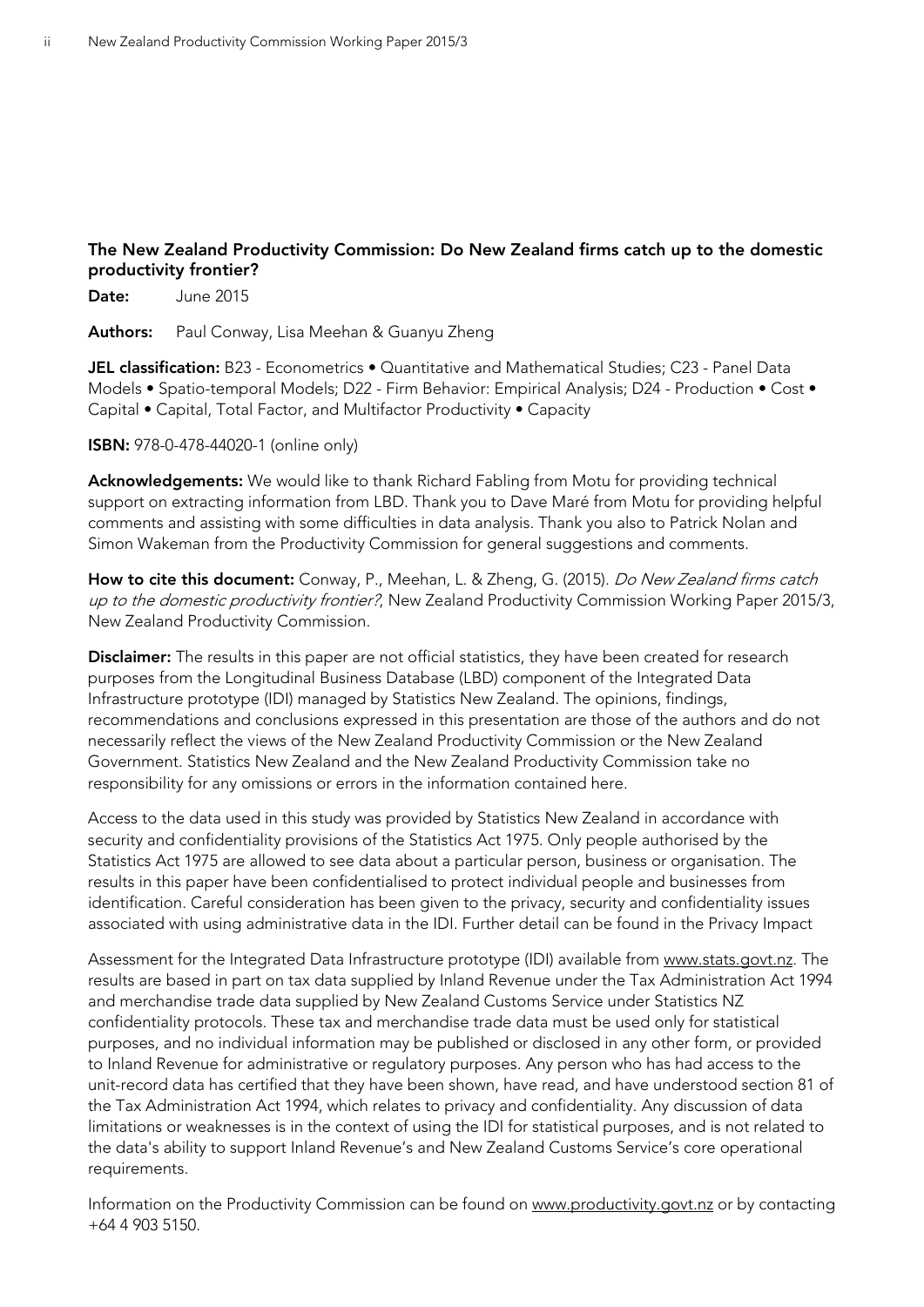# <span id="page-2-0"></span>**Abstract**

New Zealand has a poor productivity track record at the level of the aggregate economy and there is little evidence of productivity "catching up" towards that of leading economies. At the same time, there is a very wide distribution of productivity levels among firms within the same industries and it is at least possible that some New Zealand firms are among the most productive in their industry globally. In this case, the relevant question is why new technologies and production techniques do not diffuse from high- to low-productivity firms within New Zealand.

As such, this paper explores technological diffusion among New Zealand firms using a model of convergence in which a firm's multi-factor productivity (MFP) growth depends on its ability to catch up to its industry's productivity frontier. We find that convergence to the frontier is statistically and economically important, indicating a tendency for technology to diffuse from high- to low-productivity firms. The results also indicate that firms in the services sector have slower convergence speeds than firms in the primary and goods-producing sectors. This raises questions about the extent to which firms in some parts of the services sector are exposed to, and influenced by, the domestic productivity frontier.

We also extend the base model to assess the impact of exporting and foreign ownership on MFP growth and the speed of convergence. This allows for the possibility that by exposing firms to new technologies and larger markets, international openness may enhance incentives and opportunities to adopt leading production techniques, thereby increasing the speed with which firms catch up to the productivity leader. The results suggest that firms that are more open internationally experience faster MFP growth and speed of convergence. However, greater international openness at the industry level can slow the speed with which low-productivity firms converge towards the frontier. This may reflect the fact that exporting or foreign-owned firms tend to have relatively high productivity levels, so that faster MFP growth in these firms increases the average "distance to frontier" for other firms in the industry.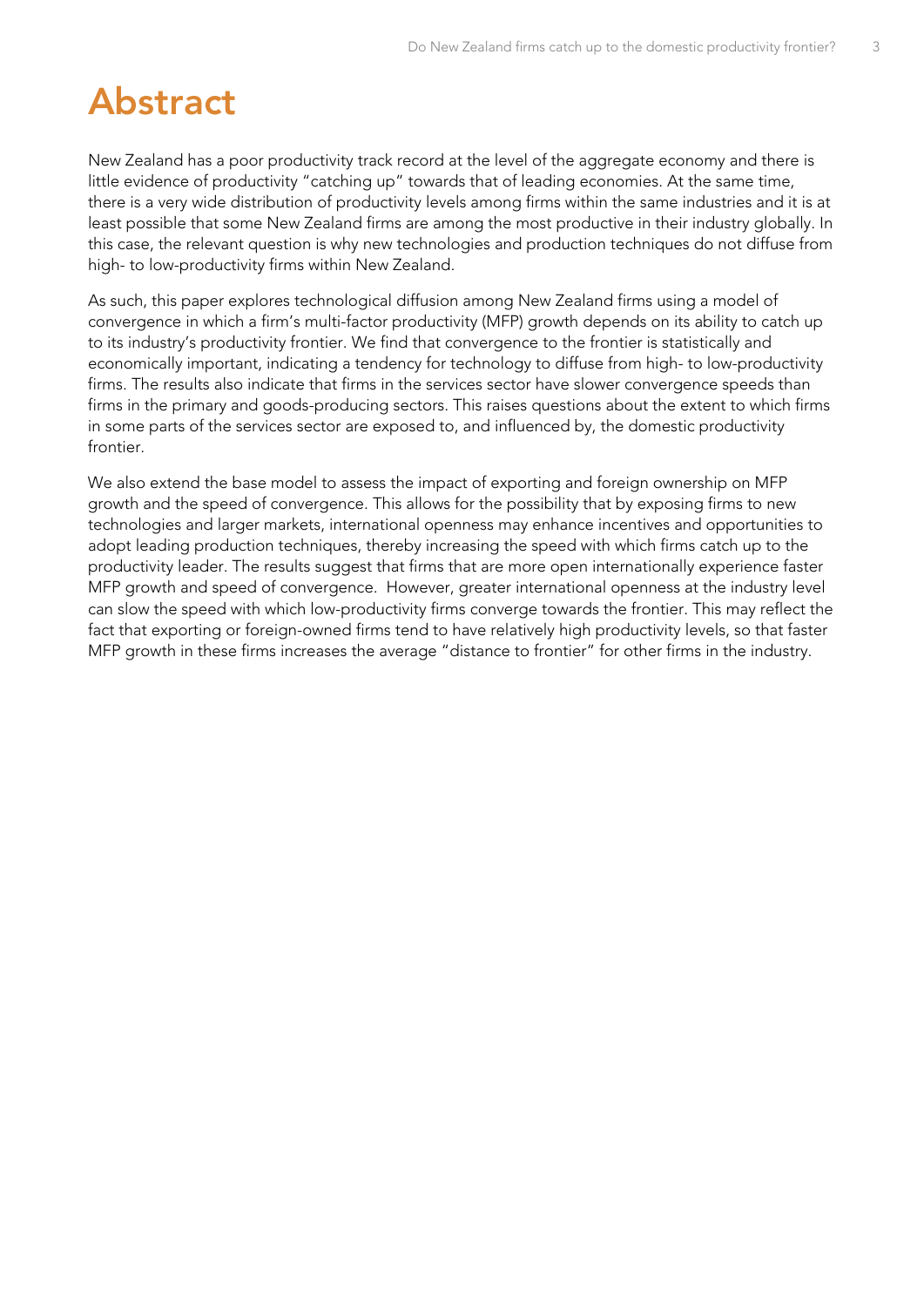# **Contents**

| 1              |                   |  |
|----------------|-------------------|--|
| $\overline{2}$ | 21<br>2.2<br>2.3  |  |
| 3              | 3.1<br>3.2<br>3.3 |  |
| 4              | 4.1<br>4.2        |  |
| 5              |                   |  |
|                |                   |  |
|                |                   |  |
|                |                   |  |
|                |                   |  |
|                |                   |  |

## **Tables**

| Table 1   |  |
|-----------|--|
| Table 2   |  |
| Table 3   |  |
| Table 4   |  |
| Table 5   |  |
| Table 6   |  |
| Table 7   |  |
| Table 8   |  |
| Table A.1 |  |
| Table B.1 |  |
| Table B.2 |  |
| Table D.1 |  |

# **Figures**

| Figure 1 | Productivity growth and international-frontier firms, domestic-frontier firms and |  |  |  |  |  |
|----------|-----------------------------------------------------------------------------------|--|--|--|--|--|
|          |                                                                                   |  |  |  |  |  |
| Figure 2 |                                                                                   |  |  |  |  |  |
| Figure 3 | Change in the standard deviation of MFP within 50 industries, 2000-2011  14       |  |  |  |  |  |
| Figure 4 |                                                                                   |  |  |  |  |  |
| Figure 5 |                                                                                   |  |  |  |  |  |
| Figure 6 |                                                                                   |  |  |  |  |  |
| Figure 7 |                                                                                   |  |  |  |  |  |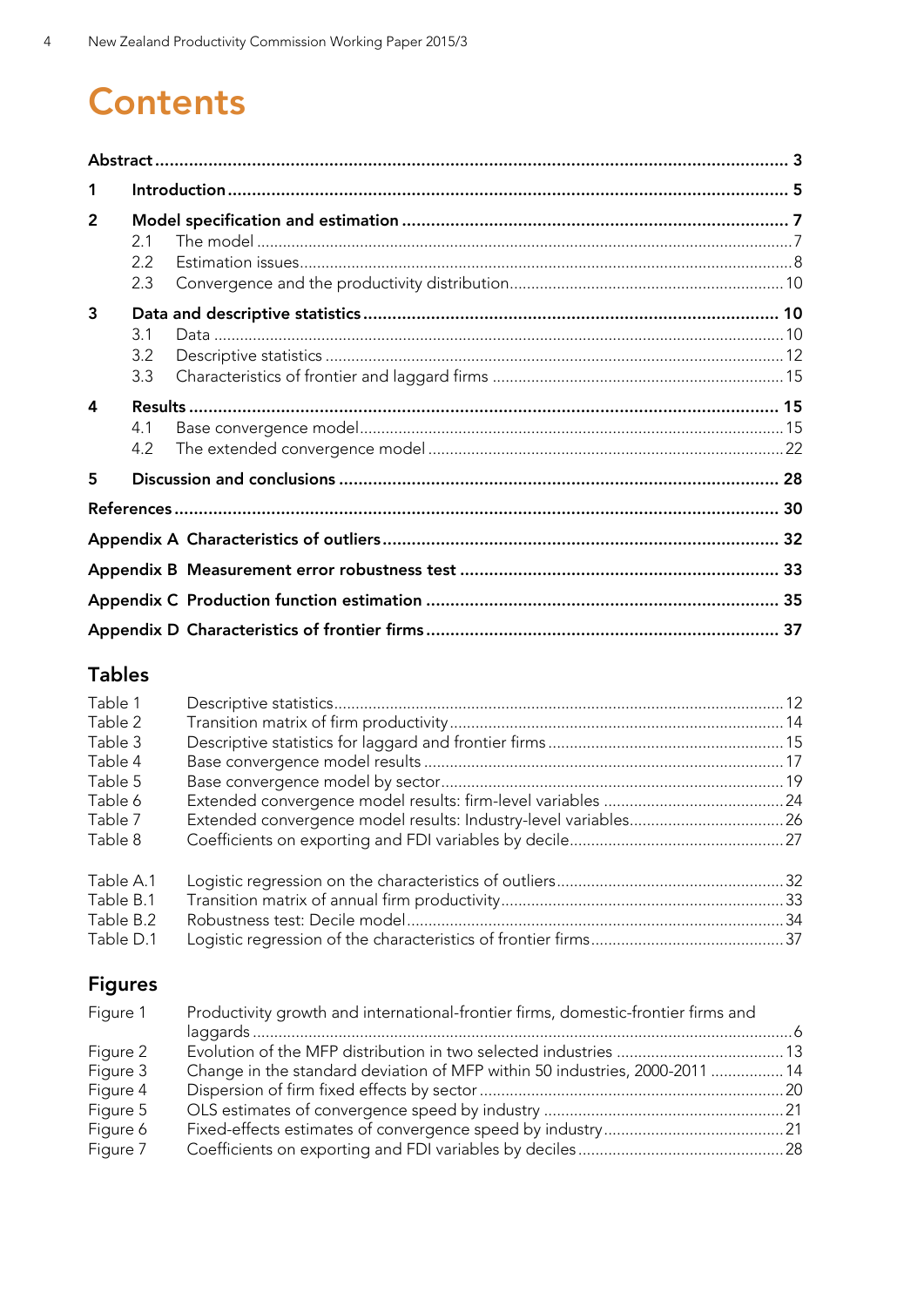# <span id="page-4-0"></span>**1 Introduction**

New Zealand has a poor productivity track record at the level of the aggregate economy and has failed to "catch-up" to higher productivity countries. This is unusual internationally and New Zealand has the dubious distinction of being the only OECD country that had both a below-average level of labour productivity in 1980 and below-average productivity growth since 1980 (Conway & Meehan, 2013). On the face of it, this suggests that New Zealand is not converging to the international productivity frontier and that there are issues with the extent to which new technology and production techniques diffuse across the border into the New Zealand economy.

However, large productivity dispersions across firms within narrowly-defined industries complicate the basic aggregate-level convergence story. For example, given productivity differences at the firm-level, it is possible that the most productive firms in a laggard country such as New Zealand are more productive than at least some of the firms in a leading country. Some domestic firms may even be operating at, or close to, the international technological frontier in their industry even though economywide data indicate that New Zealand's productivity has been falling further behind in aggregate. Indeed, differences in the extent to which new technologies spread across firms within an economy are an important source of cross-country income differences. For example, while adoption lags for new technologies across countries have fallen, penetration rates once technologies are adopted have diverged (Comin & Ferrer, 2013).

Reflecting the importance of going beyond the aggregates, [Figure 1](#page-5-0) sketches out broad economic drivers that influence firm productivity growth. It differentiates between firms that are at the international frontier, firms that are at the domestic frontier (but behind the international frontier) and laggard firms.

In this framework, innovation at the international frontier leads to new technologies, which can then diffuse to other firms. However, this diffusion process is not costless and is subject to various constraints. Technology transfer is a "sticky process" influenced by a number of factors, such as the degree of economic integration and regulatory barriers. Vintage models of technology also highlight that the uptake of new technology may not necessarily be optimal for firms who have already invested in an older form of technology. In addition, the ability to absorb new technologies varies among firms due to differences in factors such as management quality and workforce skills. Therefore, it is likely that at first, new global technologies are only accessible to the most productive firms in the domestic economy – that is, the domestic frontier firms. Then, once technologies have been adapted to local conditions by domestic frontier firms, these technologies can diffuse to laggard firms. This is consistent with evidence that the productivity growth of laggard firms within a country is more strongly related to productivity developments of the most advanced domestic firms as opposed to those of the globally most advanced (Bartelsman, Haskel, & Martin, 2008; Iacovone & Crespi, 2010; OECD, 2015).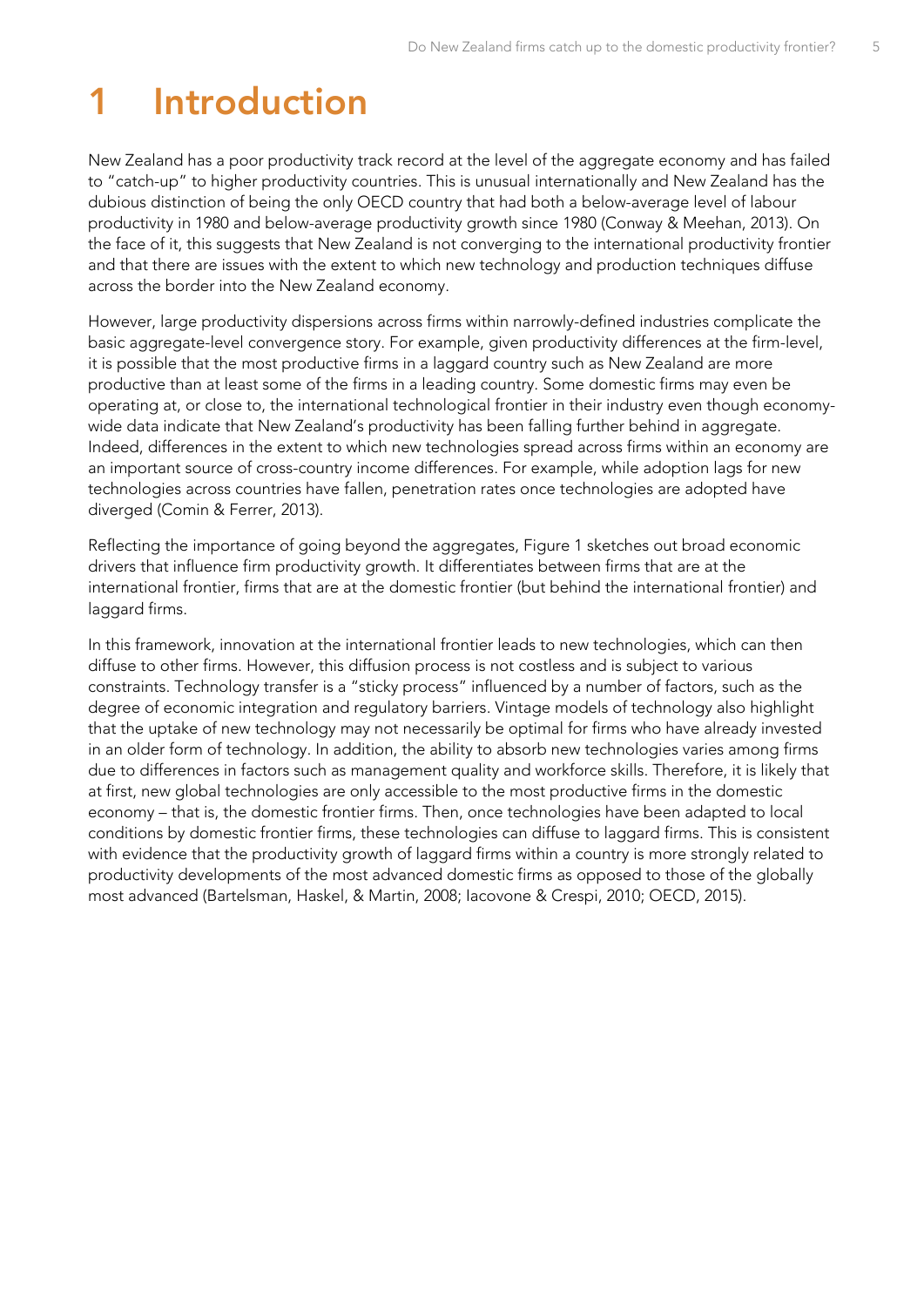<span id="page-5-0"></span>



Source: Adapted from OECD (2015)

To explore the role of technological diffusion within New Zealand, this paper uses a model of multifactor productivity (MFP) growth to examine convergence of laggard New Zealand firms to the domestic productivity frontier (ie, the right-hand side of [Figure 1\)](#page-5-0). It assesses the extent to which lowproductivity firms converge towards firms operating at the domestic productivity frontier in each industry. This process of convergence captures the idea of technology spillovers from high- to lowproductivity firms, where a firm's distance from the technological frontier is used as a measure of the potential for productivity-enhancing technological transfer.

This convergence model is estimated both with and without firm-level fixed effects. While this is done mainly for empirical reasons, in broad terms the different specifications are analogous to the idea of absolute-β versus conditional-β convergence in the cross-country growth literature. That is, in the fixedeffects model, firms are assumed to operate with different technologies even in the long run. This is analogous to the way that conditional convergence implies that countries have different long-run growth paths. As such, an important feature of the modelling strategy is that firm-level productivity convergence does not necessarily imply a narrowing in the width of the MFP distribution across firms in the same industry.

Estimating the model on New Zealand firm data shows that convergence to the frontier is statistically and economically important, indicating a tendency for technology to spillover from high- to lowproductivity firms. The further a given firm is from the productivity frontier, the greater the scope for productivity improvements arising from technological catch up. Not surprisingly, the speed of convergence to firm-specific steady states (that are some distance behind the technological frontier) is estimated to be much faster than the speed of absolute convergence to the domestic frontier.

The results also indicate some important differences in firm-level productivity dynamics in different parts of the New Zealand economy. Firms in the services sector either have much slower convergence speeds or a much larger dispersion of firm-specific steady states than firms in other parts of the economy. This raises questions about the extent to which firms in some parts of the services sector are exposed to, and influenced by, the productivity frontier in their industry within New Zealand.

Despite the finding of productivity convergence at the firm level, there is no evidence to suggest that the width of the MFP distribution across New Zealand firms has generally become smaller at the industry level. Instead, the number of industries in which the productivity distribution has reduced is about the same as the number of industries in which it has expanded. This suggests that a number of influences – including firm entry and exit, firm-level steady states and productivity shocks – have offset the impact of convergence dynamics in some parts of the New Zealand economy.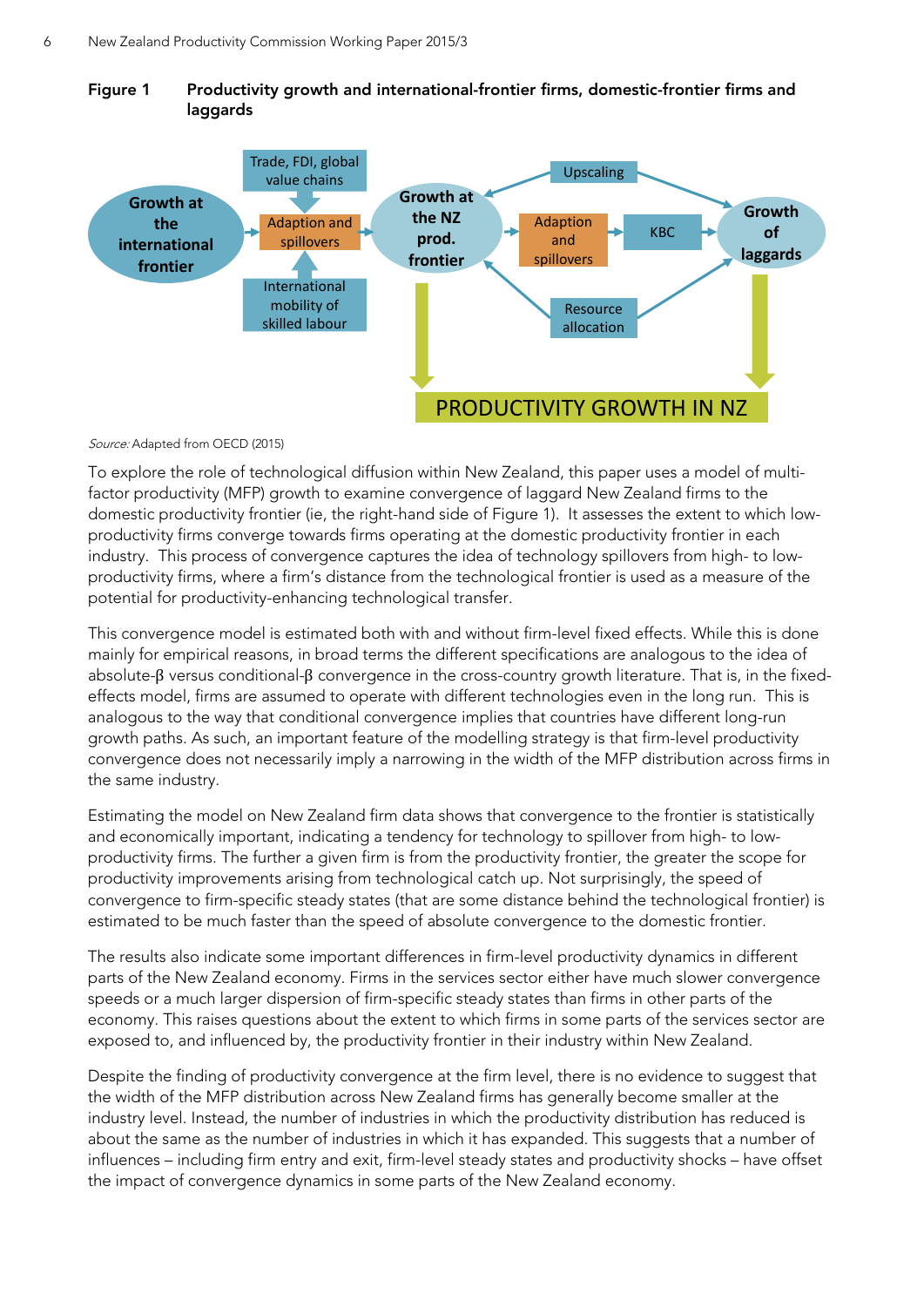As well as assessing convergence among New Zealand firms, the model can be extended to investigate a range of potential drivers of MFP growth. To demonstrate this, the model is used to assess the influence of international openness – as measured by exporting and foreign direct investment (FDI) – on the MFP growth of laggard firms. These two aspects of international openness are modelled as influencing MFP growth of laggards both directly and indirectly via the speed with which firms catch up to the productivity leader in their industry. Reflecting the versatility of the model, these openness measures are assessed at both the firm level and the industry level.

The results suggest that international openness can increase the speed with which new technologies (broadly defined) diffuse from high- to low-productivity firms. At the firm level, increased exporting or foreign ownership increases MFP growth by increasing the speed of convergence to the technological frontier. In addition, firms that export or have significant foreign ownership are more prevalent at the technological frontier, and therefore make an important contribution to productivity growth through shifting out the domestic technological frontier and thus allowing for greater technology transfer.

At the industry level, a greater share of employment in exporting or foreign-owned firms has a positive direct impact on firm productivity performance, consistent with previous work showing that international openness stimulates competition and increases incentives to adopt new technologies. However, greater international openness in an industry can slow the speed with which low-productivity firms converge towards the frontier. This may reflect the fact that exporting or foreign-owned firms tend to have relatively high productivity levels, so that faster MFP growth in these firms increases the average "distance to frontier" for other firms in the industry.

The rest of the paper proceeds as follows. Section 2 outlines the modelling framework and some measurement issues that influence the choice of estimation technique. Section 3 outlines the data and Section 4 presents results. Conclusions are offered in Section 5.

# <span id="page-6-0"></span>**2 Model specification and estimation**

This section describes the convergence model used and estimation issues. It then outlines the relationship between productivity convergence and the productivity distribution.

### <span id="page-6-1"></span>**2.1 The model**

Following Griffith, Redding, and Simpson (2009), the model used to examine productivity catch-up at the firm level in New Zealand incorporates several important features from the empirical literature on cross-country convergence. First, current productivity levels depend on past productivity levels, which captures the empirical regularity of persistence in productivity. Second, the model allows for the observed regularity of heterogeneous productivity levels across firms, as firms differ in their underlying capabilities. Third, consistent with the theoretical and empirical literature on the role of imitation and technology transfer in driving productivity growth, the model allows for productivity catch-up.

Consider a general model of convergence in which MFP in a laggard firm is related to the MFP in frontier firms according to the following auto-regressive distributed lag (1,1) co-integrating relationship:

<span id="page-6-2"></span>
$$
ln A_{ijt} = \gamma_i + \alpha_i ln A_{ijt-1} + \alpha_2 ln A_{jt}^F + \alpha_3 ln A_{jt-1}^F + u_{ijt}
$$
\n
$$
\tag{1}
$$

where *i* indexes firm, *j* indexes industry and *t* indexes time. The variable  $ln A$ <sub>i</sub> is the MFP of a laggard firm and  ${\it InA}^{\digamma}_{jt}$  is MFP at the technological frontier, which is the productivity level of the leading firms in the industry (see Section [3.1](#page-9-2) for details). The variable  $\gamma_i$  is a firm-specific fixed effect. A full set of time dummies,  $\mathcal{T}_t$ , is included in the model to control for common technological shocks and macroeconomic fluctuations, and  $\varepsilon_{it}$  is idiosyncratic error, so: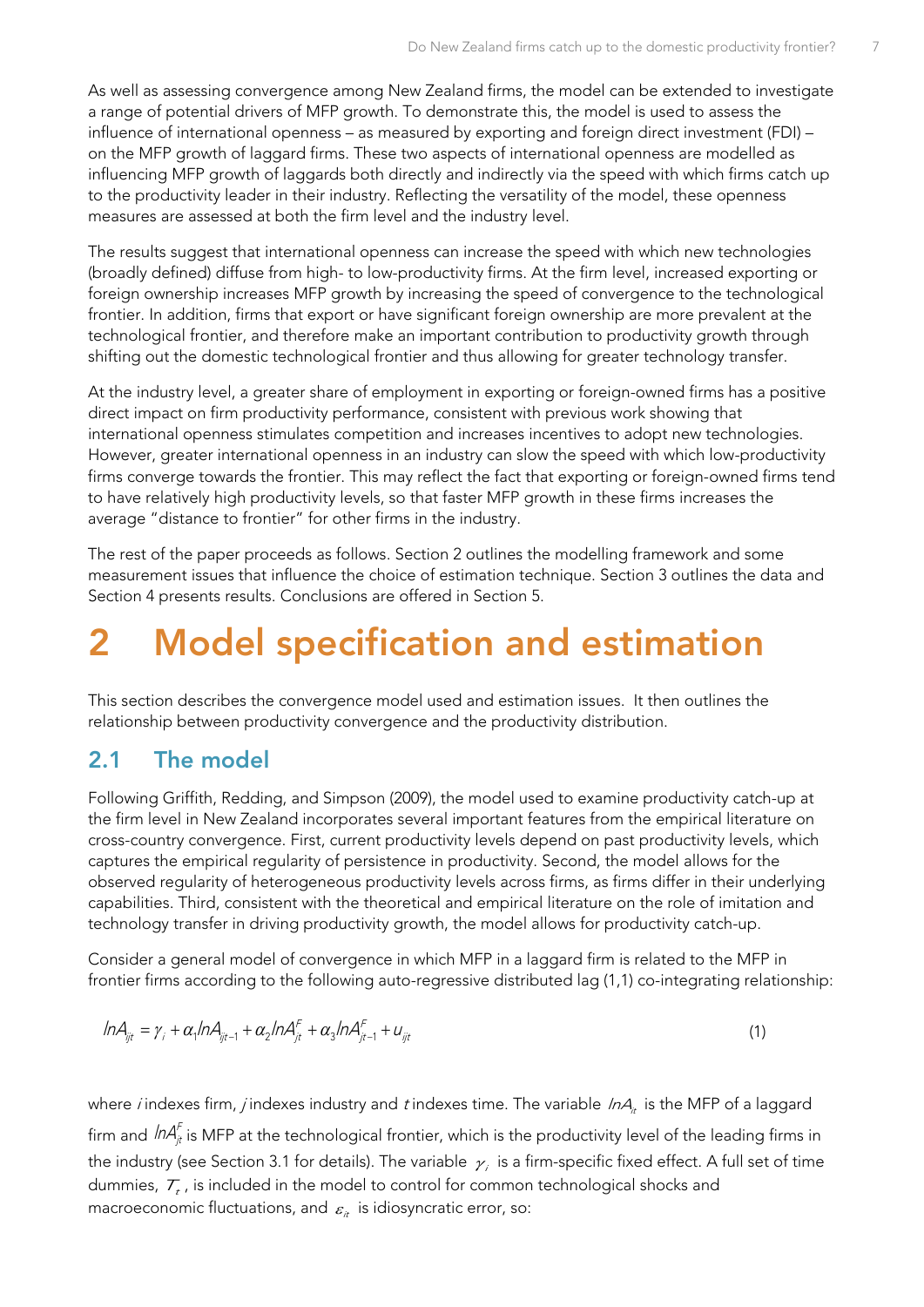$$
U_{ijt} = \mathcal{T}_t + \mathcal{E}_{ijt} \tag{2}
$$

Equation [\(1\)](#page-6-2) can be transformed into an error correction model of productivity catch-up by assuming long-run homogeneity between *InA*, and <sub>InAr</sub>. That is, 1– $\alpha_{\scriptscriptstyle 1}$  =  $\alpha_{\scriptscriptstyle 2}$  +  $\alpha_{\scriptscriptstyle 3}$  . This yields:

<span id="page-7-1"></span>
$$
\Delta ln A_{ji} = \gamma_i + \rho \Delta ln A_{jt}^F + \lambda ln \left( \frac{A_j^F}{A_{jj}} \right)_{t-1} + u_{jt}
$$
\n(3)

where  $\rho = \alpha_2$  and  $\lambda = \alpha_1 + \alpha_2 = 1 - \alpha_1$ .

In words, productivity growth in laggard firms is modelled as a function of changes in the industry's technological frontier,  $\Delta$ ln $A_{jt}^f$ , and the "distance to frontier",  $\frac{1}{\sqrt{2}}\Big(A_j^F\Big)$  $\ddot{y}$  )  $_t$  $\ln\left(\frac{A_j^{\epsilon}}{A_{ij}}\right)_{t=1}$ . The first of these captures the

direct effect of MFP growth at the frontier on MFP growth in laggard firms. The second is the size of the gap between a laggard firm's level of productivity and that of the productivity frontier for its industry. The parameter  $\lambda$  is therefore the speed of convergence. A positive estimated coefficient on the distance to the frontier means that the productivity growth of laggard firms is faster than the productivity growth of firms that are at, or close, to the frontier. This implies that technology is diffusing from frontier firms to laggard firms, with firms that are further behind the frontier having the most potential to benefit.

In Section [4.2,](#page-21-0) this base model is extended to assess the impact of exporting and foreign ownership at the firm and industry levels on firm-level productivity growth. These variables are modelled as having a direct effect on firm productivity growth (η), as well as an indirect effect via the speed of convergence  $(\tau)$ :

<span id="page-7-2"></span>
$$
\Delta ln A_{ji} = \gamma_i + \rho \Delta ln A_{jt}^F + \lambda ln \left( \frac{A_j^F}{A_{jj}} \right)_{t=1} + \sum_k \tau_k \left[ X_{it-1} ln \left( \frac{A_j^F}{A_{jj}} \right)_{t=1} \right] + \sum_k \eta_k X_{it-1} + u_{jt}
$$
\n(4)

### <span id="page-7-0"></span>**2.2 Estimation issues**

There are a number of issues in estimating Equations [\(3\)](#page-7-1) and [\(4\),](#page-7-2) including: measurement error, endogeneity and selection bias.

#### **Measurement error and mean reversion**

Measures of MFP growth at the firm level are noisy – while the median of  $\Delta ln A_{\mu}$  is 0.3%, the range is ±500%. For a number of firms, this high degree of variation is unlikely to reflect true changes in MFP.

This measurement error could result in a positive estimated speed of convergence due to mean reversion rather than productivity catch-up. Firms that recently experienced negative transitory shocks (whether caused by measurement error or other factors) are more likely to experience productivity growth, while firms that recently experienced positive transitory shocks are more likely to experience poor productivity growth. Note that the situation is worse in the case of fixed effects than OLS estimation since the fixed effects method removes long-term variation, leaving only short-term variation, which may mean it is more vulnerable to short-term shocks and mean reversion (Iacovone & Crespi, 2010).

To mitigate measurement error, we identify approximately 4% of observations as outliers using Cook's distance from the OLS estimation of Equation [\(3\),](#page-7-1) and remove these observations from our analysis. Outliers tend to be smaller, younger, and are more likely to be exporters and foreign owned (see [Appendix A](#page-31-0) for details).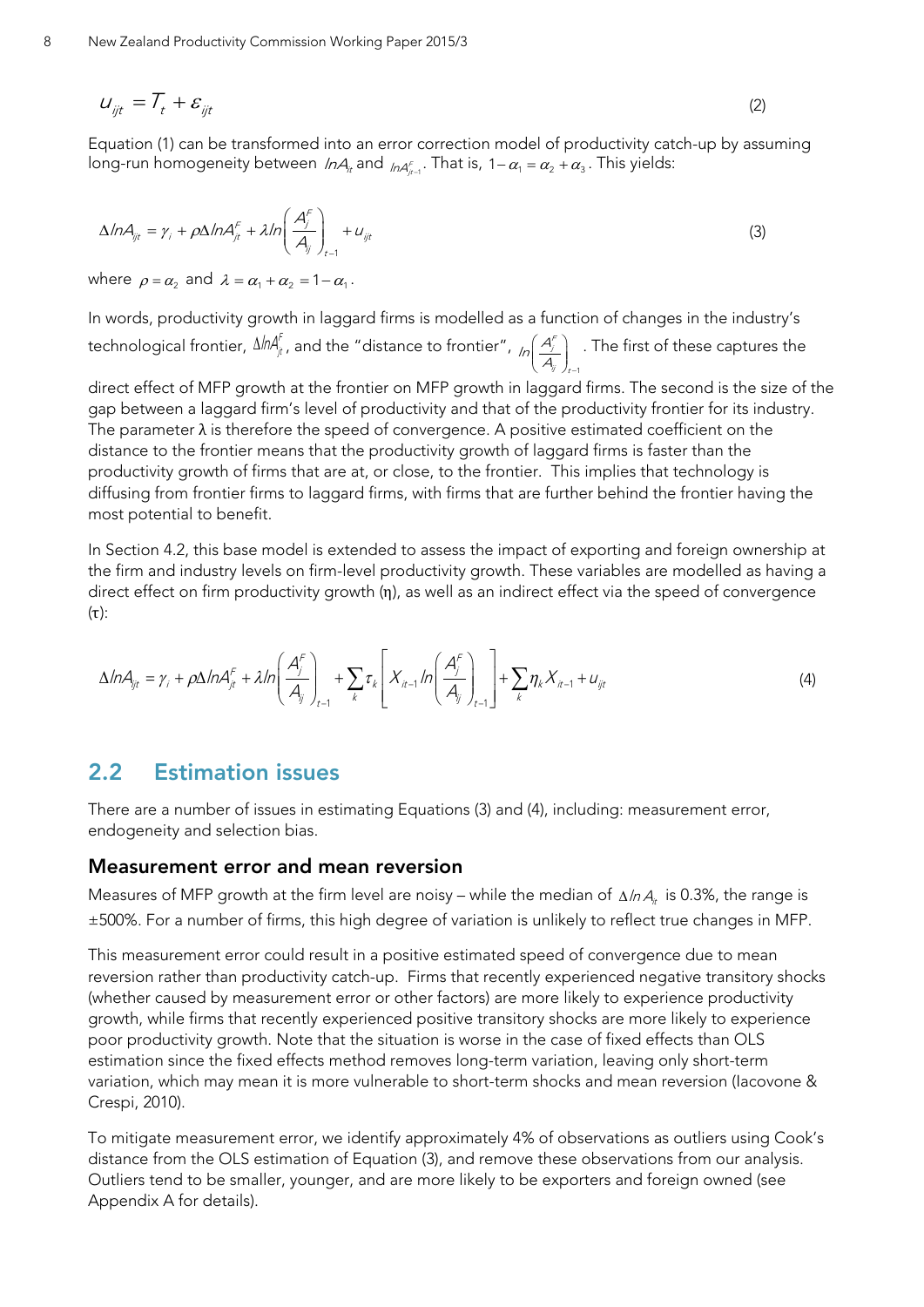We also run of number of robustness tests. First, we find that the estimated speeds of convergence are robust to the inclusion of lagged variables in the model to account for short-term mean reversion. These specifications indicate that some of the positive estimated convergence coefficient is due to mean reversion (see Section [4\)](#page-14-1). We also test the relationship between MFP growth and initial MFP levels using a categorical measure of productivity rather than a continuous one, following Griffith et al. (2009). While it is difficult to measure a firm's precise level of MFP, we can be more confident in identifying which productivity decile the firm belongs to. Using this decile measure, we find faster convergence speeds for firms that are further from the frontier (see [Table B.2](#page-33-0) in [Appendix BError!](#page-32-0)  Reference source not found. for details). Finally, since measurement error tends to decrease with firm size, we run weighted regressions, with firm weights proportional to employment size. We find that the results from these weighted regressions are qualitatively the same as results from the unweighted regressions. [1](#page-8-0)

#### **Co-integration, endogeneity and bias**

Another challenge in estimating Equation (3) is that  $ln A_{n}$  appears on both the left- and right-hand sides. In this situation, unless *In*  $_{A_{jt}}$  and *In*  $A_{\mu}^{\digamma}$  are co-integrated, OLS is likely to underestimate the true speed of convergence while fixed-effects methods are likely to overestimate the convergence speed. A two-step residual-based co-integration test indicates co-integration. However, the short time series and unbalanced nature of the data suggests caution in taking this result at face value.<sup>[2](#page-8-1)</sup> Therefore, OLS and fixed effects estimators can be thought of as providing lower and upper bounds respectively on the true convergence speed.

We also estimate Equations [\(3\)](#page-7-1) an[d \(4\)](#page-7-2) using generalised method of moments (GMM), with additional lags used as instrumental variables to control for endogeneity bias. Given the unbalanced nature of our panel and the possibility of multiple endogenous variables, we would ideally use difference-GMM (Arellano & Bover, 1995) and/or system-GMM (Blundell & Bond, 1998). Unfortunately, our data do not meet the assumptions of these methods. $^3$  $^3$  However, we do use fixed-effects GMM (FE-GMM), by instrumenting  $A_{ijt-1}$  with deeper lags (in particular,  $A_{ijt-2}$  and/or  $A_{ijt-3}$ ). Tests suggest that these lag variables are good instruments and thus FE-GMM may eliminate some of the endogeneity bias from the fixed-effects estimation. However, an issue with using deeper lags as instruments is that it worsens the selection effect as firms now have to be present for three or four years to be included in the analysis.

### **Selection bias**

As touched on above, selection bias poses another challenge in estimating Equations [\(3\)](#page-7-1) and [\(4\)](#page-7-2) as firms must be economically active at both time  $t$  and  $t$ -1 to be included in the analysis. Exiting firms will generally be poor performers with lower productivity than surviving firms. This result holds empirically for a wide range of countries including New Zealand (Doan, Devine, Nunns, & Stevens, 2012; Law & McLellan, 2005).

We do not control for selection bias in this paper, although it is possible to do so using a Heckman selection correction model (Heckman, 1976). Nishimura, Nakajima, and Kiyota (2005) and Griffith et al. (2009) apply such a model to Japanese and UK data respectively, and both find significant selection bias, although the impact on the convergence speed in the case of the UK is very small. The Japanese

<sup>&</sup>lt;sup>1</sup> These robustness results are not reported here, but are available by request.  $\ddot{ }$ 

<span id="page-8-1"></span><span id="page-8-0"></span><sup>&</sup>lt;sup>2</sup> Tests of non-stationary and co-integration tend to be designed for strongly balanced panels with a long time dimension and relatively few cross-sectional units. In contrast, we have a very large number of cross-sectional units but a relatively short time-series. The data are also unbalanced due to firm entry and exit and uneven data coverage across firms. Over the 11 year period of 2000 to 2011, each firm has on average only four observations.

<span id="page-8-2"></span><sup>&</sup>lt;sup>3</sup> Based on Arellano-Bond tests for autocorrelation of the residuals, our data violates the difference-GMM moment condition  $E[/\hbar A_{n-l}\Delta\varepsilon_{\hat{n}}]=0$  for each

 $t \ge 3$ ,  $l \ge 2$  . That is, the past productivity of laggards is correlated with changes in the current transitory shock. As discussed in, Roodman (2009b), system-GMM is almost always overidentified and most of our regressions fail the Hansen test for validity of additional instruments. Moreover, the additional moment condition of  $E[\Delta/\eta A_{m-1}\epsilon_{m}]=0$  for each  $\epsilon \geq 3$  is often validated. That is, the lagged difference of the productivity of laggards is correlated with the current transitory shock.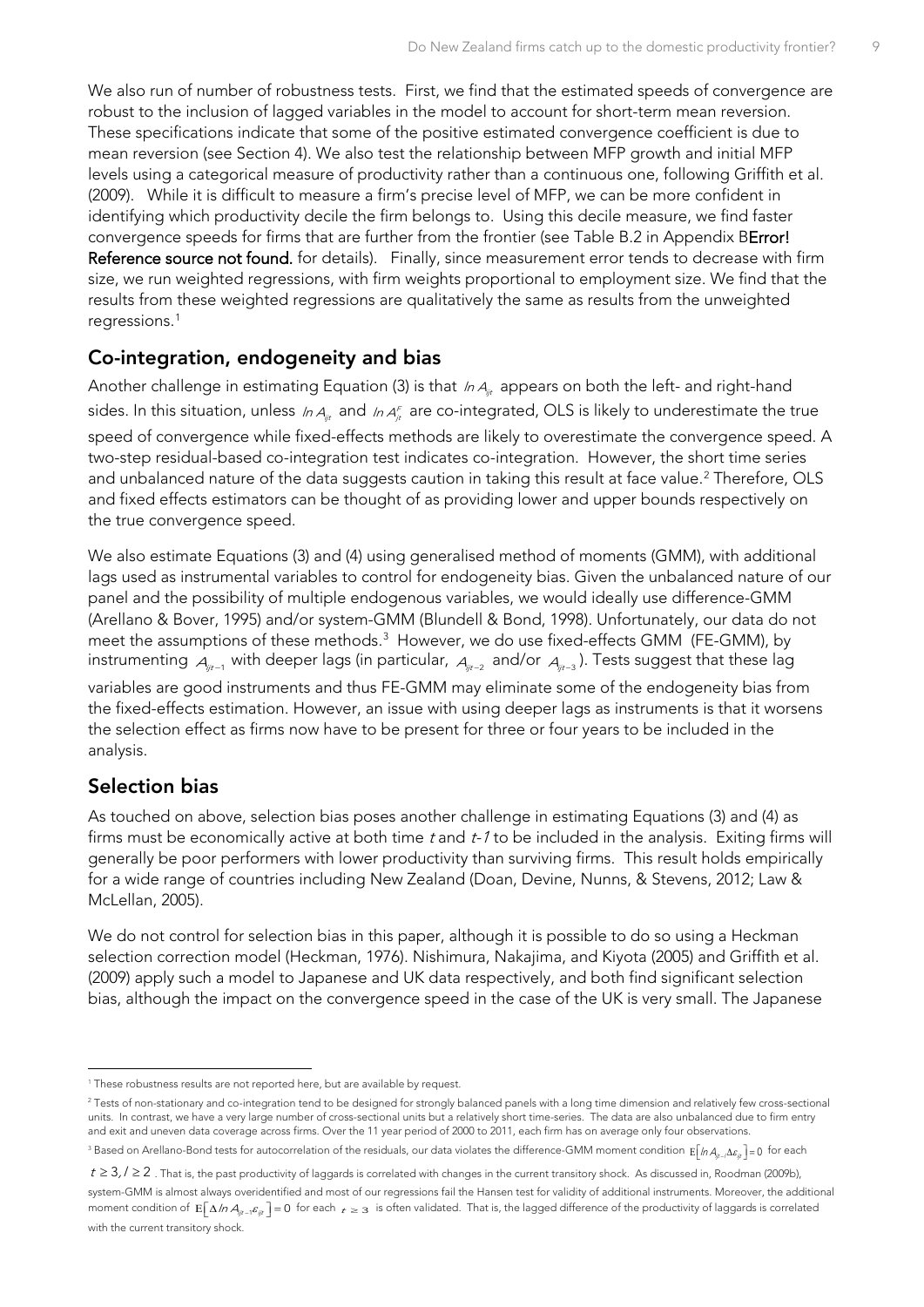analysis finds a more substantial impact, and estimates that not taking into account firm exits results in a 1.5 percentage point downward bias in the speed of convergence (8.8% a year versus 10.3% a year).

### <span id="page-9-0"></span>**2.3 Convergence and the productivity distribution**

An important feature of the above modelling strategy is that firm-level productivity convergence does not necessarily imply a narrowing in the width of the MFP distribution across firms in the same industry. Depending on the relationship between the initial productivity distribution and the steady-state distribution, the standard deviation of productivity across firms in the same industry may increase, decrease or remain constant over time, irrespective of convergence dynamics (Griffith, Redding, & Simpson, 2005).

This is analogous to the cross-country convergence literature at the macro level in which absolute βconvergence is necessary but not sufficient for σ-convergence (Young, Higgins, & Levy, 2008). [4](#page-9-3) Specifically, cross-country productivity levels can exhibit absolute β-convergence without exhibiting σconvergence if random shocks to the growth process are relatively large. There is an even wider set of circumstances under which conditional β-convergence is not sufficient for σ-convergence given different balanced growth paths due to cross-country differences in factors such as institutional settings (Young et al., 2008). In this scenario, countries converge towards their own steady-state productivity levels, resulting in long-run productivity dispersion.

Although the different approaches to estimating Equations (3) and (4) are taken mainly for empirical reasons, there is a conceptual difference between the firm-level convergence models with and without fixed effects that is broadly analogous to absolute- versus conditional-β convergence. OLS assumes that all firms are converging towards a common steady-state level of MFP, consistent with absolute convergence. Fixed-effects estimation, however, assumes that firms have different long-run steadystate levels of MFP, consistent with the idea of conditional convergence. As with the macroeconomic literature, this admits the possibility of a long-run steady state in which laggard firms stay an equilibrium distance behind the frontier due to differences in innovative capabilities and other firm-specific characteristics. As such, the estimated speed of convergence is likely to be faster in the case of fixedeffects estimation than in the case of OLS.

# <span id="page-9-1"></span>**3 Data and descriptive statistics**

This section first outlines the data used in the estimation. It then provides some descriptive statistics, including information on: the change in industry MFP distributions, transitions of firm productivity and the characteristics of frontier firms versus laggard firms.

### <span id="page-9-2"></span>**3.1 Data**

 $\ddot{ }$ 

The model is estimated using data from the Longitudinal Business Database (LBD) component of Statistics New Zealand's Integrated Data Infrastructure from 2000 to 2011. LBD is a rich source of firmlevel data with employment and financial information from the Inland Revenue Department, merchandise exports from Customs and various business surveys from Statistics New Zealand (Fabling, 2009).

<span id="page-9-3"></span> $4\beta$ -convergence explores the cross-sectional relationship between productivity growth and initial productivity levels while  $\sigma$ -convergence examines the evolution of cross-sectional measures of the productivity dispersion. β-convergence is used in much of the macroeconomic literature on cross-country and regional convergence (see for example Barro & Sala-I-Martin, 1991, 1992). β-convergence has also been applied in the firm convergence literature by Chevalier, Lecat, and Oulton (2012).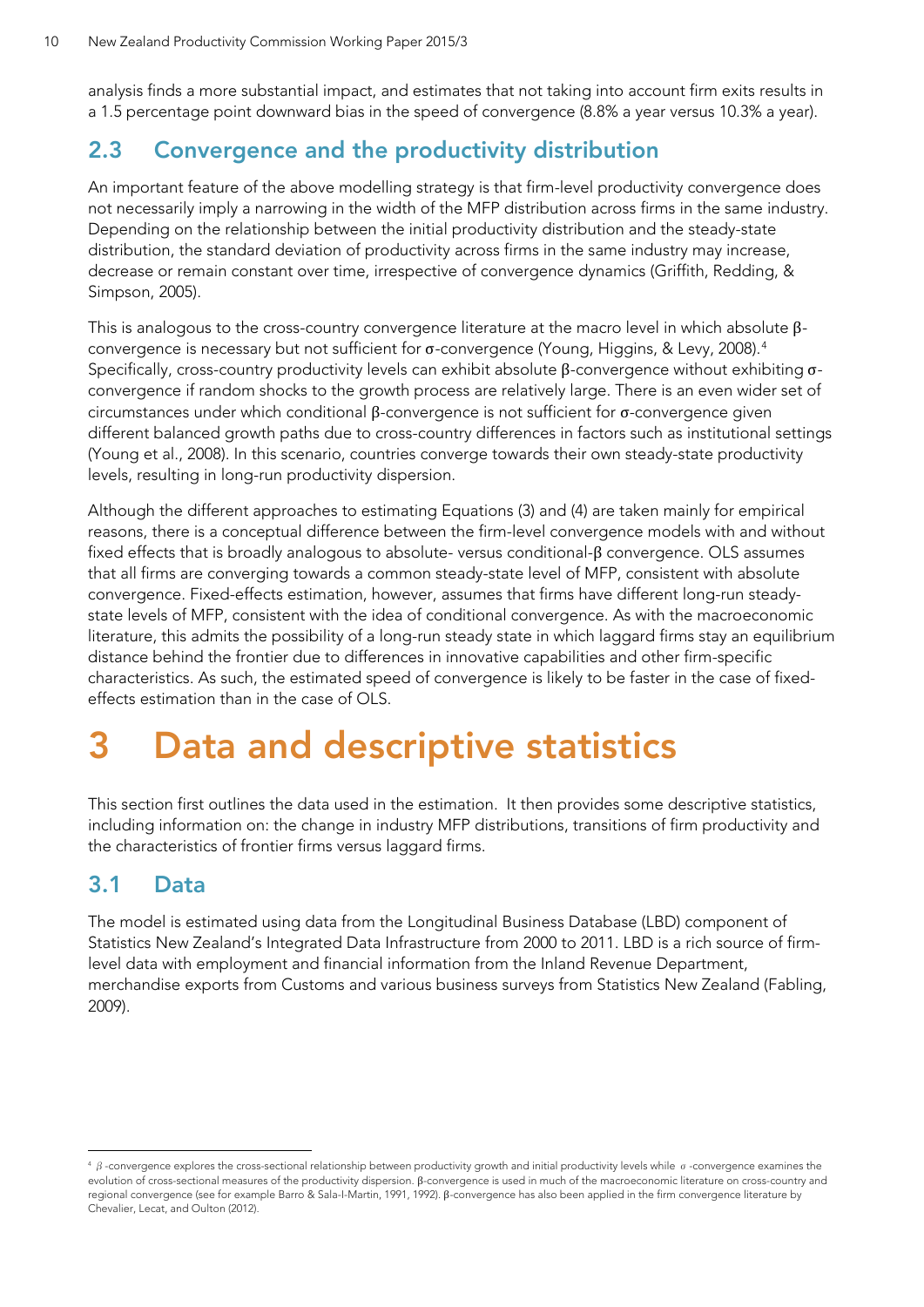The population of the LBD is all economically significant firms.<sup>[5](#page-10-0)</sup> The model is estimated across private-sector firms only.<sup>[6](#page-10-1)</sup> Firms with no employees are also excluded, given that working-proprietor-only firms are subject to a higher degree of measurement error.<sup>[7](#page-10-2)</sup> In addition, the method developed in Fabling (2011) is used to correct for "broken" longitudinal firm identifiers.

Firm-level data on gross output and capital, labour and intermediate inputs is derived from the Annual Enterprise Survey (AES) supplemented with tax (IR10) data. Because the primary purpose of AES is the production of National Accounts, it is the most comprehensive source of financial statistics in the LBD. All large firms and a sample of small firms are included in AES, which amounts to about 16,000 firms or around 4% of the firm population each year. For firms not covered by AES, the equivalent data is drawn from IR10 tax forms.

Each firm is assigned to one industry over its lifetime based on its predominant employment share. About 50 different industry classifications are used in the study, which generally correspond to Australian and New Zealand Standard Industrial Classification (ANZSIC) 2- or 3-digit industries. The level of industry disaggregation is largely determined by the availability of suitably disaggregated producer price indexes and an adequate numbers of firms within an industry. The industries included in the analysis are across the primary, goods-producing and services sectors of the New Zealand economy.[8](#page-10-3)

Firm-level MFP is calculated using industry-level Cobb-Douglas production functions. These equations allow for the possibility of non-constant returns to scale and include labour, capital and intermediate inputs as well as firm-specific fixed effects and year dummies. Further details are given [Appendix C.](#page-34-0)

The domestic technology frontier in each industry is defined as the 90<sup>th</sup> percentile of firm-level MFP in that industry. That is, the top 10% of an industry's firms are defined to be at the technological frontier. Although there are several options for defining an industry's technological frontier – such as the average of the top quartile of firm MFP (Bartelsman et al., 2008) or the MFP of the top firm or the average MFP of the top three firms (Griffith, Redding, & Simpson, 2006; Griffith et al., 2009) – the advantage of using the 90<sup>th</sup> percent is that it is less sensitive to outliers and therefore fluctuates less over time.

Firm characteristics – variables  $X_{it}$  in Equation [\(4\)](#page-7-2) – include: firm size, age, exporter types and foreign ownership. Firm size is the sum of working proprietors and the rolling-mean employee count. Firm age is the current year minus the firm's year of birth.<sup>[9](#page-10-4)</sup>

Firms are classified as either domestic- or foreign-owned using the method outlined in Sanderson (2013). That is, a firm is classified as foreign-owned if it reports majority foreign ownership or a positive response to the company tax return question: "Is the company controlled or owned by non-residents?". However, coverage rates for these data sources are positively correlated with firm size, suggesting that the extent of foreign-ownership may be understated or infrequently updated for small firms. This could generate missing values and cause discontinuity or gaps in our FDI measure. To mitigate against this issue, firms are classified as foreign owned firms if they have a positive response to the foreign-

 $\overline{a}$ 

<span id="page-10-0"></span> $^{\rm 5}$  We refer to what Statistics New Zealand terms "enterprises" as "firms" throughout this paper. A firm is economically significant if it meets any one of the following criteria: 1) annual expenses or sales (subject to goods and services tax (GST)) of more than \$30,000; 2) 12-month rolling mean employee count of more than 3; 3) a GST-exempt industry except residential property leasing and rental; 4) part of a group of enterprises; 5) positive annual GST turnover and involved in agriculture or forestry.

<span id="page-10-1"></span><sup>&</sup>lt;sup>6</sup> Production input and output variables and other supplementary variables are mainly collected at the enterprise level. Enterprises which are classified as "public administration and safety", "education and training" and "health care and social assistance" under the 2006 Australia New Zealand Standard Industrial Classification (ANZSIC) are excluded from the analysis.

<span id="page-10-2"></span><sup>&</sup>lt;sup>7</sup> For example, the capital input of a working-proprietor firm may include a specific proportion of the proprietor's housing expenses as well as the physical capital associated with the business.

<span id="page-10-3"></span> $8$  We use Statistics New Zealand terminology: a sector is a group of related-industries.

<span id="page-10-4"></span><sup>9</sup> Year of birth data for firms born after 1986 is likely to be more reliable than for firms born before 1986. A goods and services tax (GST) was introduced in October 1986 and after this date, birth year is recorded as the first time a firm filed a GST return. Before 1986, information from the Economic Master Register is used. There is a noticeable spike in the number of businesses with a recorded birth year of 1986, likely due to the introduction of GST.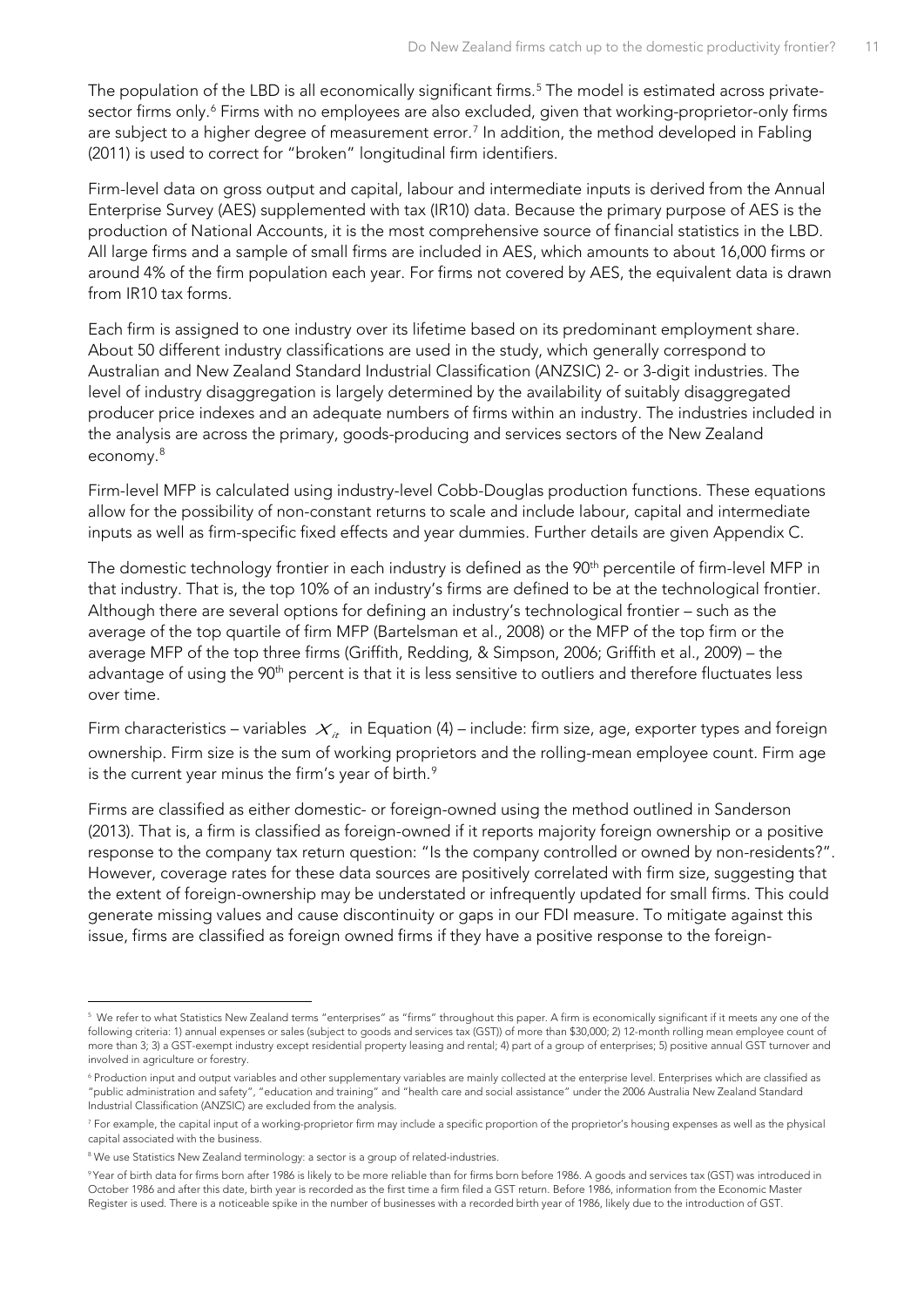ownership variable for 50% or more of their longitudinal tax records. As a result, the measure of foreign ownership used in the paper is time-invariant.

Three data sources from LBD are used to measure the extent to which firms export: customs data, the survey of international trade in services and goods & services tax (GST) filings. Customs provides firmlevel information on international merchandise exports. The international trade in services census collects information on trade in commercial services and royalties.[10](#page-11-2) Information on zero-rated GST provides dollar values of goods and services sold overseas (Fabling & Sanderson, 2014).

These data sources are collected by different government agencies for particular purposes and the resulting information is not necessarily consistent.<sup>[11](#page-11-3)</sup> Therefore, these different sources of exporting information are combined to derive an indicator of exporting at the firm level. A firm is considered to engage in exporting activity if at least one of these data sources reports a non-zero number. Then, firms that do not report exporting activity in any year are classified as non-exporters; firms reporting exporting activity in more than half of all years are classified as frequent exporters; and all others firms are classified as occasional exporters. That is, the measure of exporting is also time invariant.

As mentioned, the relationship between foreign ownership and exporting at the industry level on firmlevel MFP growth is also estimated using Equation (4) above. These industry-level variables are constructed from the firm-level data.<sup>[12](#page-11-4)</sup> The FDI measure is the industry share of employment in foreignowned firms while the exporting measure is the industry share of employment in exporting firms. As a robustness test, the share of value add in foreign-owned firms and exporting firms were also used, and were found to not materially change the results.

### <span id="page-11-0"></span>**3.2 Descriptive statistics**

[Table 1](#page-11-1) provides Summary statistics for the key variables in Equation (3). There is substantial variation in productivity growth rates and the distance to the frontier across firms and industries. After excluding outliers, MFP growth across all firms in the sample averages about 0.9% a year with a standard deviation of 16.9%. Although much reduced, this indicates that there is still substantial variation in MFP growth in the sample even after outliers have been discarded. However, this variation is similar to UK firms from Griffith et al. (2009) (0.3% mean and 12.9% standard deviation).

The average MFP level of frontier firms is just over 1.5 times that of laggard firms. The average MFP growth rate for firms at the technological frontier in their industry is 0.26% a year, which is considerably less than for all firms in general. On the face of it, these results suggest that laggard firms generally do converge towards frontier firms.

| Variable                                                             | <b>Mean</b> | <b>Standard deviation</b> |
|----------------------------------------------------------------------|-------------|---------------------------|
| MFP growth $\Delta$ In $A_{\textit{int}}$                            | 0.0094      | 0.1694                    |
| Distance-to-the-frontier $ln\left(\frac{A_j^F}{A_{ij}}\right)_{t-1}$ | 0.4260      | 0.3058                    |
| Change in the frontier $\Delta ln A_{it}^F$                          | 0.0026      | 0.0208                    |

### <span id="page-11-1"></span>**Table 1 Descriptive statistics**

All industries display persistent productivity dispersion across firms. As discussed in Section [2,](#page-6-0) these persistent dispersions may reflect variation in firms' innovative capabilities and the fact that it takes time

<sup>&</sup>lt;sup>10</sup> Commercial services are all services and royalties excluding travel, transportation, insurance, and government services.  $\ddot{ }$ 

<span id="page-11-3"></span><span id="page-11-2"></span><sup>11</sup> For example, some firms in LBD report merchandise exports but their zero-rated GST value is nil.

<span id="page-11-4"></span><sup>&</sup>lt;sup>12</sup> Ideally, other sources of data could be used to measure exporting and foreign ownership at the industry level. However, Statistics New Zealand does not provide this information and it is not available via other data sources (in particular, New Zealand is not included in the EU/WorldKLEMS database).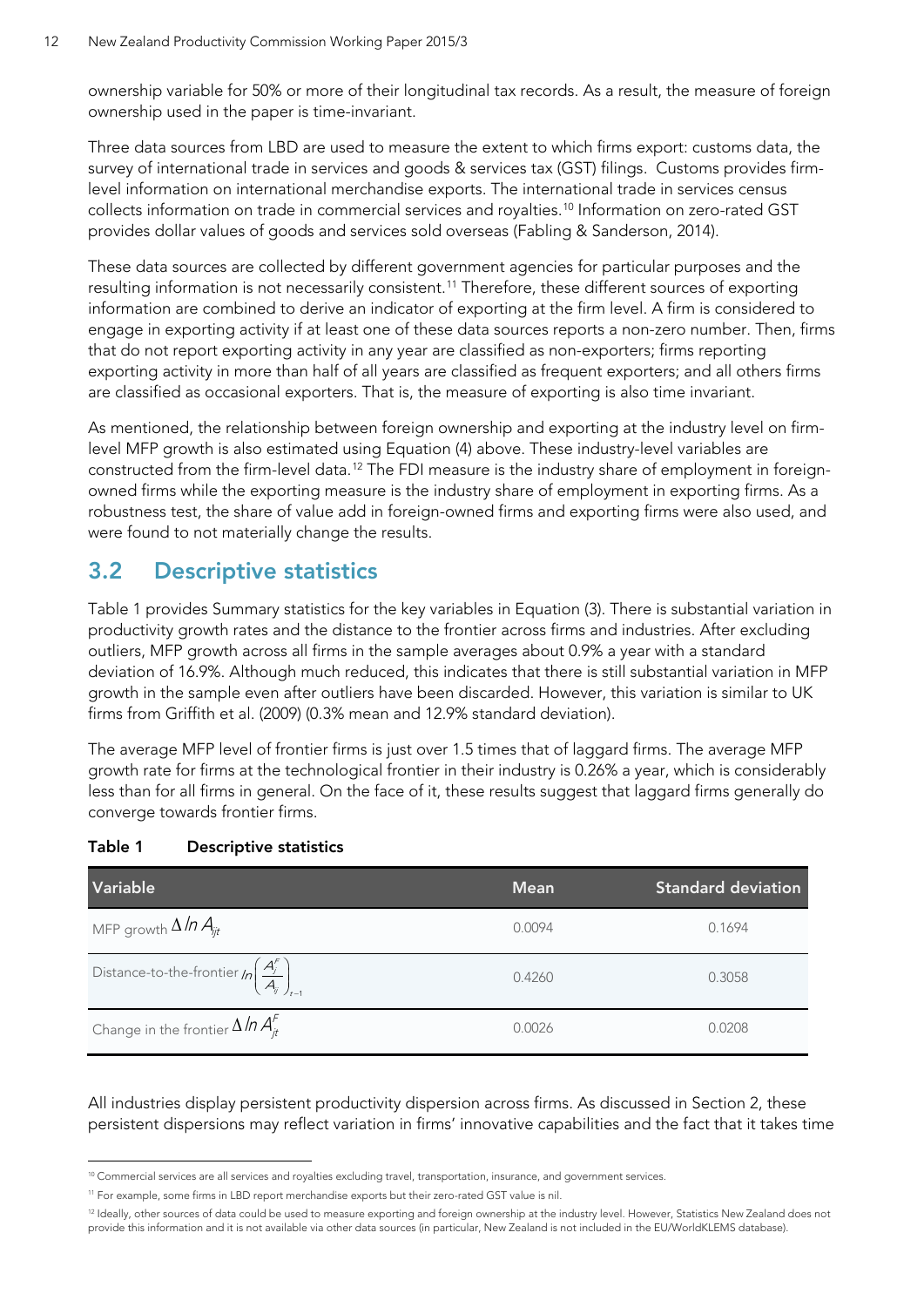Primary product and machinery equipment wholesaling

to catch-up with a constantly advancing frontier. By way of example, [Figure 2](#page-12-0) shows the evolution of the productivity distribution for two industries: primary product and machinery equipment wholesaling, which exhibits relatively fast productivity growth, and residential and non-residential building construction, with stagnating productivity growth. Both industries exhibit persistent productivity dispersion.

#### <span id="page-12-0"></span>**Figure 2 Evolution of the MFP distribution in two selected industries**





Notes:

- 1. The line in the middle of the box plot is the median and the edges of the box are the lower and upper quartiles. The low and high points of the lines coming out of the boxes indicate the 10<sup>th</sup> and 90<sup>th</sup> percentiles.
- 2. Primary product and machinery equipment wholesaling includes agricultural product wholesaling (F331); mineral, metal and chemical wholesaling (F332); timber and hardware goods wholesaling (F333); specialised industrial machinery and equipment wholesaling (F341); and other machinery and equipment wholesaling (F349). Building construction includes residential (E301) and non-residential (E302) building construction.
- 3. Residential and non-residential building constructions includes 8,983 firms a year on average over the 2000-2011 period, and primary product and machinery equipment wholesaling industry includes 3,572 firms.

As discussed in Section 2, the modelling framework used in the paper can accommodate increases, decreases or constant productivity distributions over time. Figure 3 summarises change in the productivity distribution in all industries in the population. In the 50 industries used in the analysis, the standard deviation of MFP was lower in 2011 than in 2000 in 28, while it was higher in 22.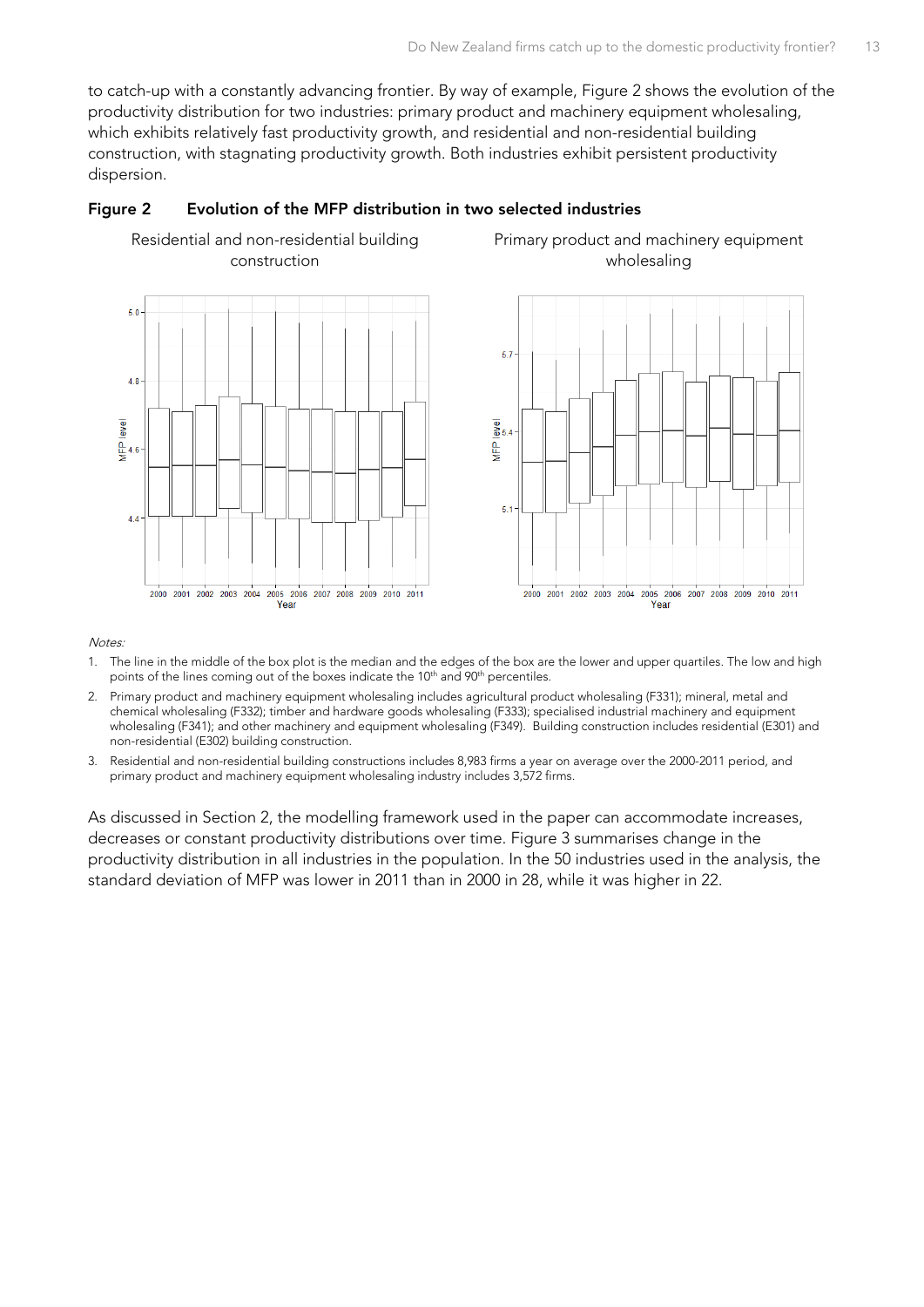<span id="page-13-1"></span>



[Table 2](#page-13-0) shows the proportion of firms that move between deciles in the firm-level distribution of MFP in their industry between 2000 and 2011, as well as the rate of firm exit.<sup>[13](#page-13-2)</sup> As expected, the exit rate is higher among lower productivity firms. For example, only 17% of firms in decile 1 in 2000 are economically active in 2011, compared with 44% of firms in decile 10 in 2000. Many firms that manage to survive do not change their position in the distribution much, with most firms either staying in the same decile or moving to an adjacent decile. For example, slightly more than half of surviving firms that were in decile 2 in 2000 were either still in decile 2 in 2011 or had moved into decile 1 or decile 3. Consistent with the empirical framework, however, the persistence in the cross-sectional dispersion of MFP is accompanied by individual firms changing their position within the productivity distribution.

Firms at the productivity frontier (ie, decile 10 firms) also change over the ten year period. About 41% of firms that were on the frontier in 2000 remain on the frontier in 2011, and about 20% of firms that were in decile 9 in 2000 are on the frontier in 2011. Just 3% of firms that were in the lowest decile in 2000 make it to the frontier by 2011.

|                  |    |      | MFP decile, 2011 |      |      |      |      |      |      |      |      |           |
|------------------|----|------|------------------|------|------|------|------|------|------|------|------|-----------|
|                  |    |      | 2                | 3    | 4    | 5    | 6    | 7    | 8    | 9    | 10   | Exit rate |
|                  |    | 0.33 | 0.18             | 0.13 | 0.09 | 0.07 | 0.06 | 0.05 | 0.04 | 0.03 | 0.03 | 0.83      |
|                  | 2  | 0.19 | 0.20             | 0.15 | 0.13 | 0.08 | 0.08 | 0.07 | 0.05 | 0.04 | 0.02 | 0.78      |
|                  | 3  | 0.13 | 0.15             | 0.15 | 0.15 | 0.13 | 0.08 | 0.08 | 0.06 | 0.05 | 0.02 | 0.74      |
|                  | 4  | 0.09 | 0.13             | 0.15 | 0.14 | 0.13 | 0.12 | 0.08 | 0.07 | 0.05 | 0.04 | 0.69      |
| MFP decile, 2000 | 5  | 0.07 | 0.10             | 0.11 | 0.13 | 0.15 | 0.13 | 0.12 | 0.09 | 0.08 | 0.04 | 0.66      |
|                  | 6  | 0.05 | 0.07             | 0.08 | 0.12 | 0.14 | 0.14 | 0.14 | 0.11 | 0.10 | 0.05 | 0.64      |
|                  | 7  | 0.04 | 0.05             | 0.07 | 0.10 | 0.11 | 0.14 | 0.14 | 0.15 | 0.12 | 0.08 | 0.62      |
|                  | 8  | 0.03 | 0.05             | 0.06 | 0.06 | 0.09 | 0.12 | 0.16 | 0.17 | 0.15 | 0.11 | 0.60      |
|                  | 9  | 0.02 | 0.04             | 0.05 | 0.05 | 0.07 | 0.08 | 0.11 | 0.16 | 0.20 | 0.20 | 0.59      |
|                  | 10 | 0.02 | 0.03             | 0.02 | 0.03 | 0.04 | 0.05 | 0.08 | 0.12 | 0.20 | 0.41 | 0.56      |

#### <span id="page-13-0"></span>**Table 2 Transition matrix of firm productivity**

Notes:

 $\ddot{ }$ 

1. Deciles are defined by industries rather than over the whole population.

<span id="page-13-2"></span><sup>&</sup>lt;sup>13</sup> Firm exits can be temporary or permanent exits. Firms that exit temporarily become economically active in later periods.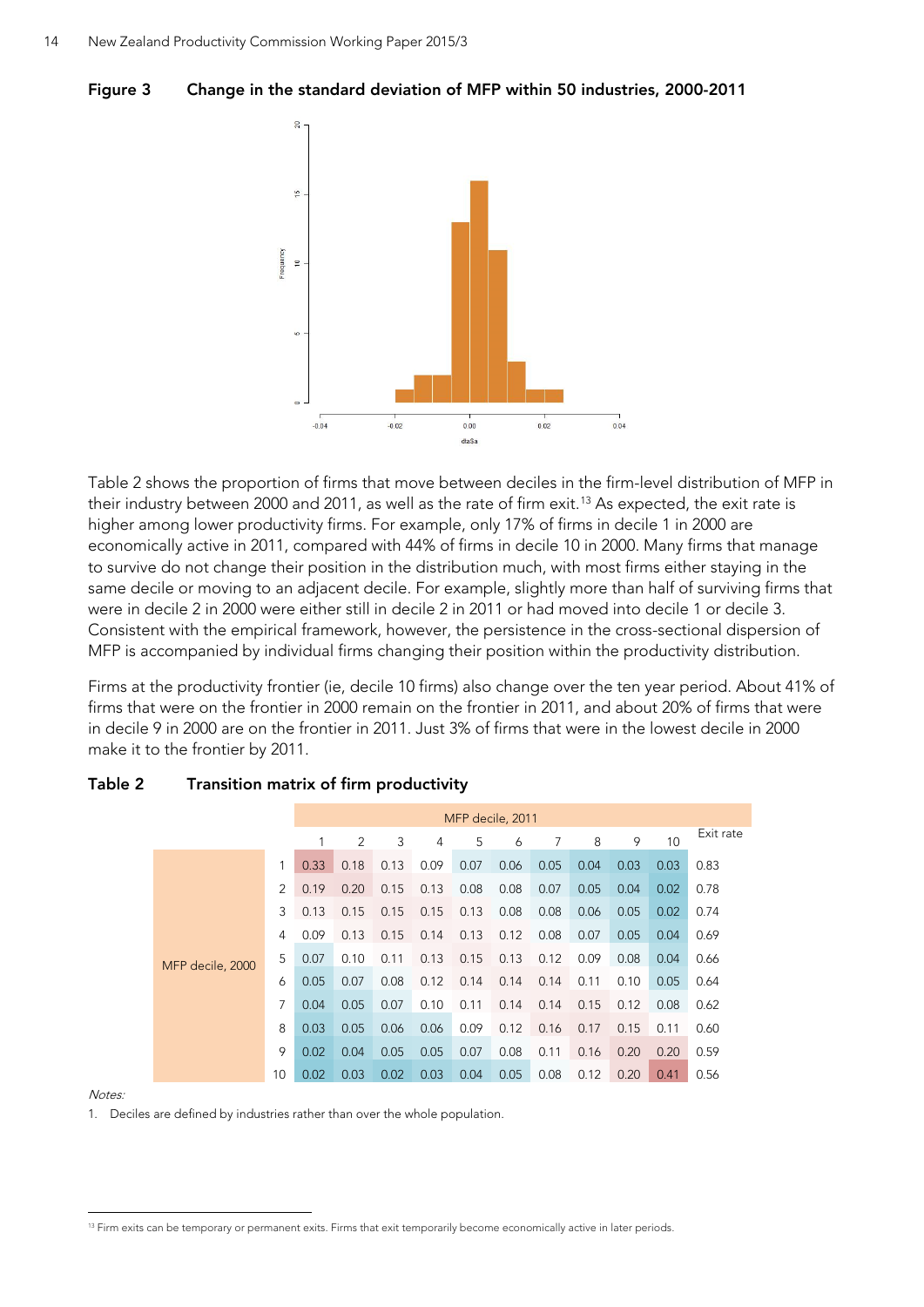# <span id="page-14-0"></span>**3.3 Characteristics of frontier and laggard firms**

Firms that have higher MFP levels tend to be larger, more export oriented and more likely to be foreign-owned than firms further down the productivity distribution in the same industry (Table 3). These differences in the characteristics of firms at different points in the MFP distribution are confirmed using a pooled logistic regression, which shows that frontier firms are more likely to be larger, foreign owned, exporters and younger (see [Appendix D\)](#page-36-0)

|                                         | <b>Average frontier</b><br>firm | Average<br>laggard firm | Average decile<br>1 laggard firm | Average decile<br>9 laggard firm |
|-----------------------------------------|---------------------------------|-------------------------|----------------------------------|----------------------------------|
| MFP level                               | 0.397                           | 0.041                   | $-0.72$                          | 0.33                             |
| Firm size                               | 38.3                            | 13.5                    | 5.0                              | 27.0                             |
| Firm age                                | 12                              | 11                      | 11                               | 14                               |
| Foreign ownership (time<br>invariant)   | 7.8%                            | 2.1%                    | 1.8%                             | 4.8%                             |
| Occasional exporter<br>(time invariant) | 15.1%                           | 17.5%                   | 14.1%                            | 15.7%                            |
| Intensive exporter (time<br>invariant)  | 33.3%                           | 20.9%                   | 18%                              | 27.6%                            |

#### <span id="page-14-3"></span>**Table 3 Descriptive statistics for laggard and frontier firms**

# <span id="page-14-1"></span>**4 Results**

This section presents the results from estimating the base convergence model (Equation [\(3\)\)](#page-7-1), and then looks at whether the speed of convergence differs by sector and industry. It then uses the extended convergence model (Equation [\(4\)\)](#page-7-2) to look at whether international openness influences the convergence speed.

### <span id="page-14-2"></span>**4.1 Base convergence model**

In the simplest form of the model (Equation [\(3\)\)](#page-7-1), change in the productivity frontier and distance to the frontier are regressed on firm-level MFP growth. The results from different specifications of this model are given in [Table 4.](#page-16-0)

In all specifications of the model, the distance-to-frontier coefficient is positive and significant. This indicates that all else equal, firms that are further behind the productivity frontier in their industry have faster rates of productivity growth.

As expected and outlined in Section 2, the OLS estimates of the speed of convergence are smaller than the fixed-effects estimates. This is because OLS assumes that all firms are converging towards a common frontier productivity level, while fixed-effects assumes that each firm is converging towards its own steady-state productivity level, reflecting its underlying innovative capability.

The OLS results estimate a speed of convergence of 0.18 a year (column 1). While this appears to be fast, holding the growth in the frontier at its mean value (0.0026), a firm that has the average MFP level for a decile 1 firm (-0.72) will take around 11 years to increase its MFP level to 50% of the frontier level.

The coefficient on the frontier growth term is also positive and significant in all specifications. That is, laggard firms in industries where the productivity growth of frontier firms is faster experience faster productivity growth, suggesting greater growth in the frontier increases the opportunities for technological diffusion.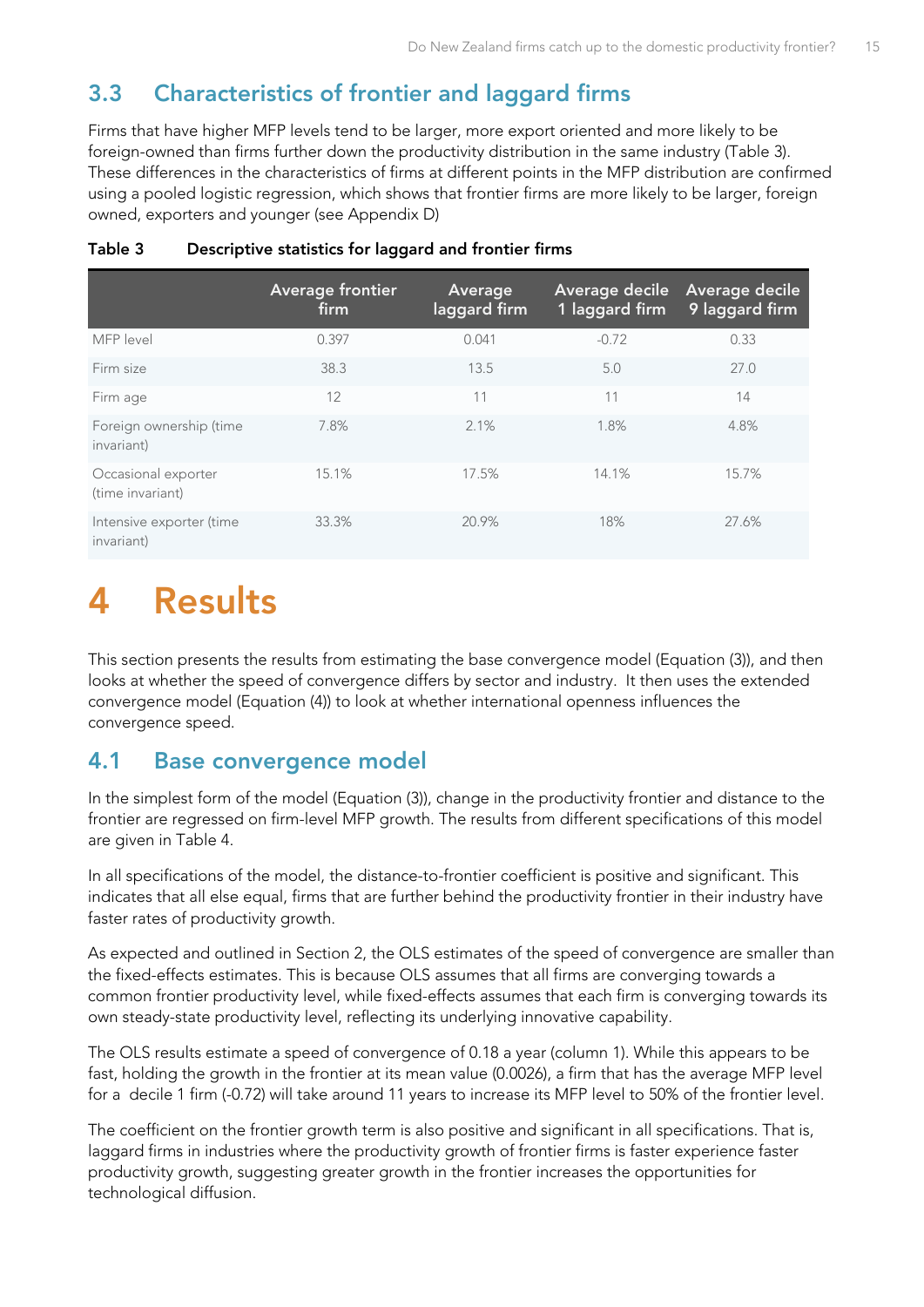#### 16 New Zealand Productivity Commission Working Paper 2015/3

Across the different fixed-effects models, the estimates for the speed of convergence and change in the frontier coefficients are broadly similar. This includes FE-GMM, where additional lags are used as instrumental variables to control for endogeneity bias, suggesting that the results are robust to the specification. In Column (5), lags of the dependent variable (MFP growth) are added to a basic fixedeffects specification. The coefficient on the lag of MFP growth is negative, suggesting some degree of short-term mean reversion.

The estimation results in Columns (1)-(5) o[f Table 4](#page-16-0) assume a linear relationship between the distance to the frontier and MFP growth. Adding a squared distance-to-the-frontier term to the estimations suggests that MFP growth is faster for firms that are further behind the frontier, but that the speed of convergence increases at a decreasing rate (Columns (6) and (7) of [Table 4\)](#page-16-0). That is, the difference in the speed of convergence between a decile 9 firm (ie, close to the frontier) and a decile 8 firm is larger than the difference between the speed of convergence for a decile 2 firm and a decile 1 firm.

It is also possible that the speed of convergence may have changed over time. For example, firm dynamism in the USA has reportedly decreased in recent years (see for example Decker, Haltiwanger, Jarmin, & Miranda, 2014), which may have also had implications for firm convergence towards the productivity frontier. [14](#page-15-0) To investigate the impact of the Great Recession on the speed of convergence across New Zealand firms, the specifications in columns 8 and 9 of [Table 4](#page-16-0) include a dummy variable for post-2008 observations. While the speed of convergence has increased slightly post-2008, the change is so small that while statistically significant, it is not economically significant: 0.174 versus 0.180 for the OLS convergence model and 0.685 versus 0.693 for the fixed-effects model.

In addition, this slight increase in the speed of convergence may reflect that our modelling does not explicitly account for patterns of firm exit. That is, the Great Recession may have had a cleansing effect (Foster, Grim, & Haltiwanger, 2014), with the exit rate among low productivity firms increasing and these exit patterns may be driving the slight increase in the measured speed of convergence. Initial investigations suggest that firm exit rates increased post-Recession, although further work is needed to uncover the effect of this increase on productivity growth.<sup>[15](#page-15-1)</sup>

 $\ddot{ }$ 

<span id="page-15-0"></span><sup>&</sup>lt;sup>14</sup> While we are not aware of work that looks at the rate of convergence over time for the USA, work on French firms finds that the speed of convergence decreased between 1992 and 2004 (Chevalier, Lecat, & Oulton, 2012).

<span id="page-15-1"></span><sup>&</sup>lt;sup>15</sup> In other work, the Productivity Commission is investigating this issue.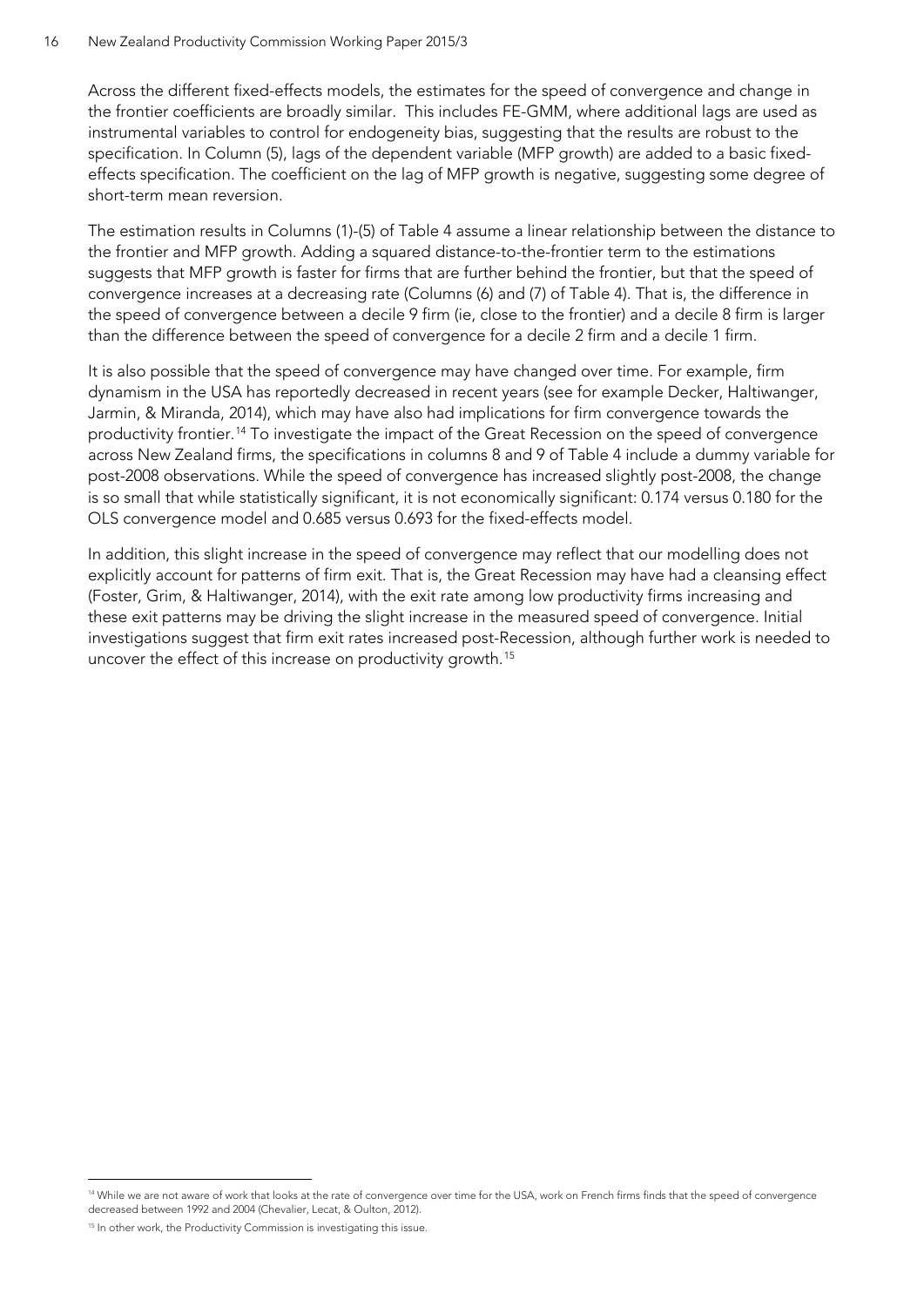| Table 4 | Base convergence model results |  |  |
|---------|--------------------------------|--|--|
|---------|--------------------------------|--|--|

| Dep. Var: MFP growth<br>$\Delta$ /n $A_{it}$ | (1)                    | (2)                     | (3)                     | (4)                     | (5)                      | (6)                      | (7)                      | (8)                    | (9)                    |
|----------------------------------------------|------------------------|-------------------------|-------------------------|-------------------------|--------------------------|--------------------------|--------------------------|------------------------|------------------------|
| Distance to frontier                         | $0.176***$<br>(0.0013) | $0.6875***$<br>(0.0017) | $0.5716***$<br>(0.0189) | $0.6826***$<br>(0.0306) | $0.7113***$<br>(0.005)   | $0.1968***$<br>(0.0025)  | $0.801***$<br>(0.0055)   | $0.174***$<br>(0.0015) | $0.685***$<br>(0.0035) |
| Change in the frontier                       | $0.111***$<br>(0.0121) | $0.3723***$<br>(0.0113) | $0.3535***$<br>(0.0163) | $0.4101***$<br>(0.0218) | $0.3181***$<br>(0.0157)  | $0.1121***$<br>(0.0121)  | $0.3776***$<br>(0.0114)  | $0.1096***$<br>(0.012) | $0.371***$<br>(0.0115) |
| Squared distance to the<br>frontier          |                        |                         |                         |                         |                          | $-0.0147***$<br>(0.0018) | $-0.0917***$<br>(0.0048) |                        |                        |
| Post-2008 dummy x<br>distance to frontier    |                        |                         |                         |                         |                          |                          |                          | $0.0054**$<br>(0.0023) | $0.0082**$<br>(00035)  |
| Lag of MFP growth                            |                        |                         |                         |                         | $-0.0205***$<br>(0.0027) |                          |                          |                        |                        |
| Lag of change in the frontier                |                        |                         |                         |                         | $-0.2552***$<br>(0.0153) |                          |                          |                        |                        |
| IV for $A_{ijt-1}$ : $A_{ijt-2}$             | No                     | No                      | Yes                     | No                      | No                       | No                       | No                       |                        |                        |
| IV for $A_{it-1}: A_{it-2}$ and $A_{it-3}$   | No                     | No                      | No                      | Yes                     | No                       | No                       | No                       |                        |                        |
| Year dummies                                 | Yes                    | Yes                     | Yes                     | Yes                     | Yes                      | Yes                      | Yes                      | Yes                    | Yes                    |
| Industry dummies                             | Yes                    | Yes                     | Yes                     | Yes                     | Yes                      | Yes                      | Yes                      | Yes                    | Yes                    |
| Firm dummies                                 | No                     | Yes                     | Yes                     | Yes                     | Yes                      | No                       | Yes                      | No                     | Yes                    |
| Observations                                 | 455,892                | 455,892                 | 304,383                 | 218,889                 | 326,403                  | 455,892                  | 455,892                  | 455,892                | 455,892                |
| $R^2$                                        | 0.0812                 | 0.0637                  | 0.3278                  | 0.3523                  | 0.0552                   | 0.0816                   | 0.0766                   | 0.0812                 | 0.0637                 |

#### <span id="page-16-0"></span>Notes:

1. Column 1-5 is the simplest base model. Column 1 is OLS regression, 2 is fixed effects, 3 is FE-GMM with  $_{A_{j\!r\!-2}}$  instrumenting for  $_{A_{j\!r\!-1}}$ , 4 is FE-GMM with  $_{A_{j\!r\!-2}}$  and  $_{A_{j\!r\!-2}}$  instrumenting additional lags to account for serial correlation. Columns 6 and 7 include a squared distance-to-the-frontier term: 6 is OLS and 7 is fixed effects. Columns 8 and 9 include an interaction term of a post-2008 dummy (1 for the years 2008 onwards and 0 otherwise) and the distance to the frontier.

2. Regressions are estimated on laggard firms for 2001-2011. Outliers are excluded. Standard errors in brackets are clustered at the firm level.

3.  $R^2$  for column (1) is adjusted R<sup>2</sup>, for column (2) and (5) is overall R<sup>2</sup>, for column (3) and (4) is centred R<sup>2</sup> from Stata output. Note that these different measures of R<sup>2</sup> are not directly comparable.

4. \* significant at 10% level, \*\* significant at 5% level, \*\*\* significant at 1% level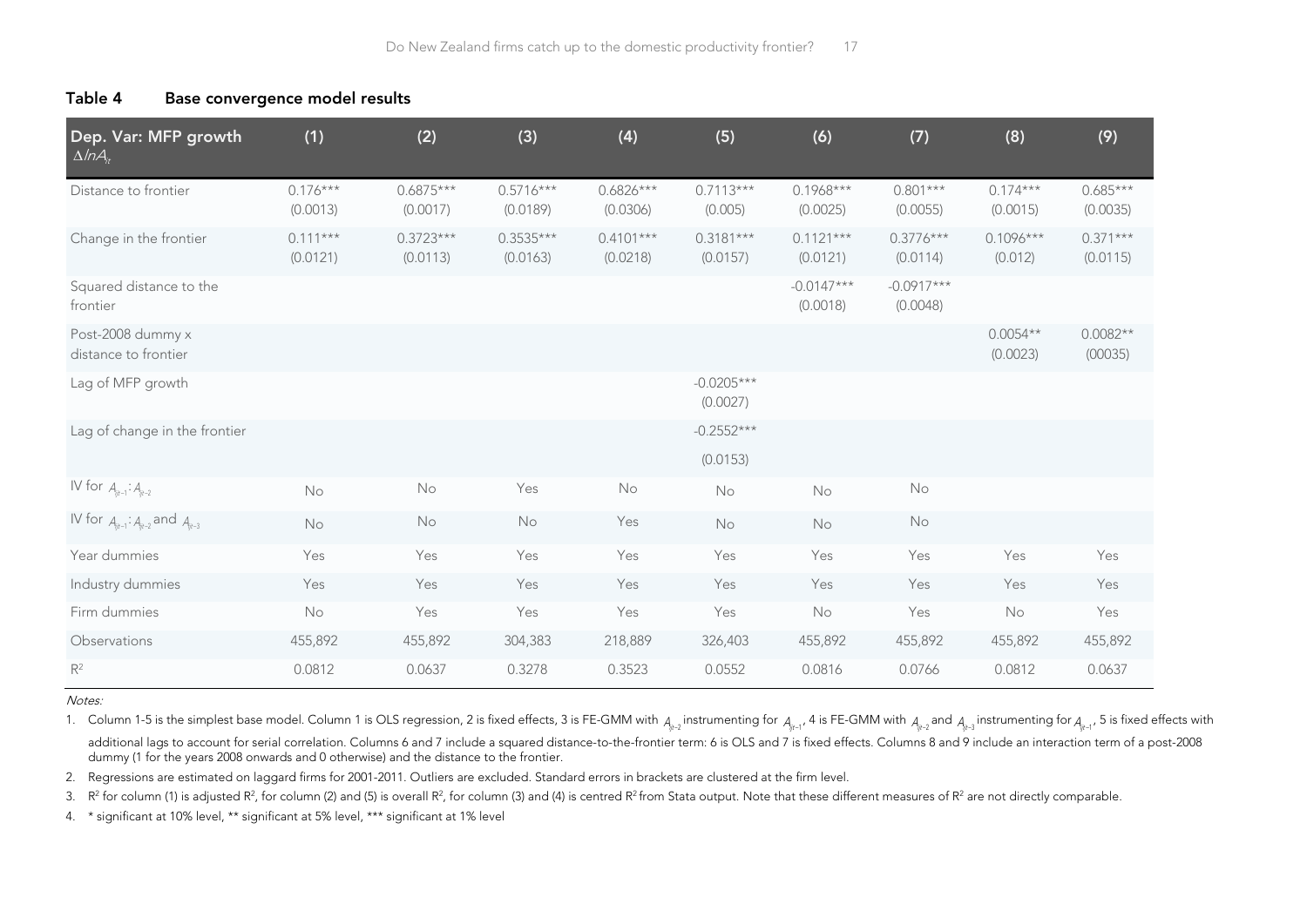### **Convergence by sector and industry**

The base model estimation results reported in [Table 4](#page-16-0) pool across industries and thereby impose common coefficients. There may, however, be parameter heterogeneity across industries – for example, knowledge spillovers may occur more easily in some industries than in others. To test for this possibility, Equation (3) is estimated separately for the primary sector, goods-producing sector (and the manufacturing sub-sector) and services sector.[16](#page-17-0) The equation is also estimated separately in each of the 50 industries in the sample.

To the best of the authors' knowledge, Nishimura et al. (2005) is the only other paper that explores differences in convergence speed across firms in different sectors of the economy.<sup>[17](#page-17-1)</sup> They find that firms in manufacturing industries tend to have faster rates of convergence than firms in non-manufacturing industries.

The results of estimating Equation (3) at the broad sector level are reported in Table 5. In the OLS estimations, the speed of convergence is fastest in the goods-producing sector, followed by the primary sector and then much slower in the services sector. In the manufacturing sector, which is a sub-set of the goods-producing sector, the speed of convergence is estimated to be about the same as in the primary sector. [18](#page-17-2)

There are also differences in the coefficients on the MFP growth of frontier firms across sectors. The productivity growth of firms in the primary sector is more responsive to growth in the frontier than firms in the goods-producing sector, and firms in the services sector are once again the least responsive. On average, a primary sector firm in an industry where the frontier is growing 5% a year will have MFP growth that is 1% faster than a primary sector firm in an industry with a stagnant frontier. In contrast, a services sector firm in an industry where the frontier is growing 5% will have MFP growth that is 0.004% faster than a firm in an industry with a stagnant frontier.

Estimates from the fixed-effects model give smaller variation in the speed of convergence and change in frontier coefficients. The services sector still has a slower rate of convergence than the primary and goods-producing sectors, but it has a faster rate of convergence than the manufacturing sector. Likewise, the coefficient on the change in the frontier for the services sector is lower than the coefficient for the primary and goods-producing sectors but higher than that of the manufacturing sector.

The differences between the OLS and fixed-effects estimates are perhaps unsurprising in light of the key methodological difference between the two estimation approaches. In the fixed-effects models, unobserved firm heterogeneity is removed. If the dispersion of this unobserved heterogeneity differs across sectors, then that may indicate differences in the extent to which firms in different sectors are influenced by spillover dynamics within their sector. Indeed, variation in firm-level fixed effects is larger across firms in the services sector than across firms in other parts of the economy [\(Figure 4\)](#page-19-0). This is consistent with the OLS results showing smaller impacts of growth in the frontier and distance to frontier effects in the services sector.

 $\ddot{ }$ 

<span id="page-17-0"></span><sup>&</sup>lt;sup>16</sup> The primary sector consists of the following 1-digit ANZSIC industries: agriculture, forestry & fishing and mining. The goods-producing sector consists of: manufacturing; electricity, gas, water and waste services; and construction. The services sector consists of: wholesale trade; retail trade; accommodation & food services; transport, postal & warehousing; information media & telecommunications; financial & insurance services; rental, hiring & real estate services, professional, scientific & technical services; administrative and support services; arts & recreation services; and other services.

<span id="page-17-1"></span><sup>&</sup>lt;sup>17</sup> Nishimura et al. (2005) use an industry dummy approach to assess the speed of convergence to the domestic productivity frontier for firms in the manufacturing and non-manufacturing sectors in Japan. We estimate the regressions separately for each sector to allow for heterogeneity in both the intercept and the distance-to-the-frontier coefficient.

<span id="page-17-2"></span><sup>&</sup>lt;sup>18</sup> The manufacturing sector is the goods-producing sector excluding 1.) construction and 2.) electricity, gas, water & waste services.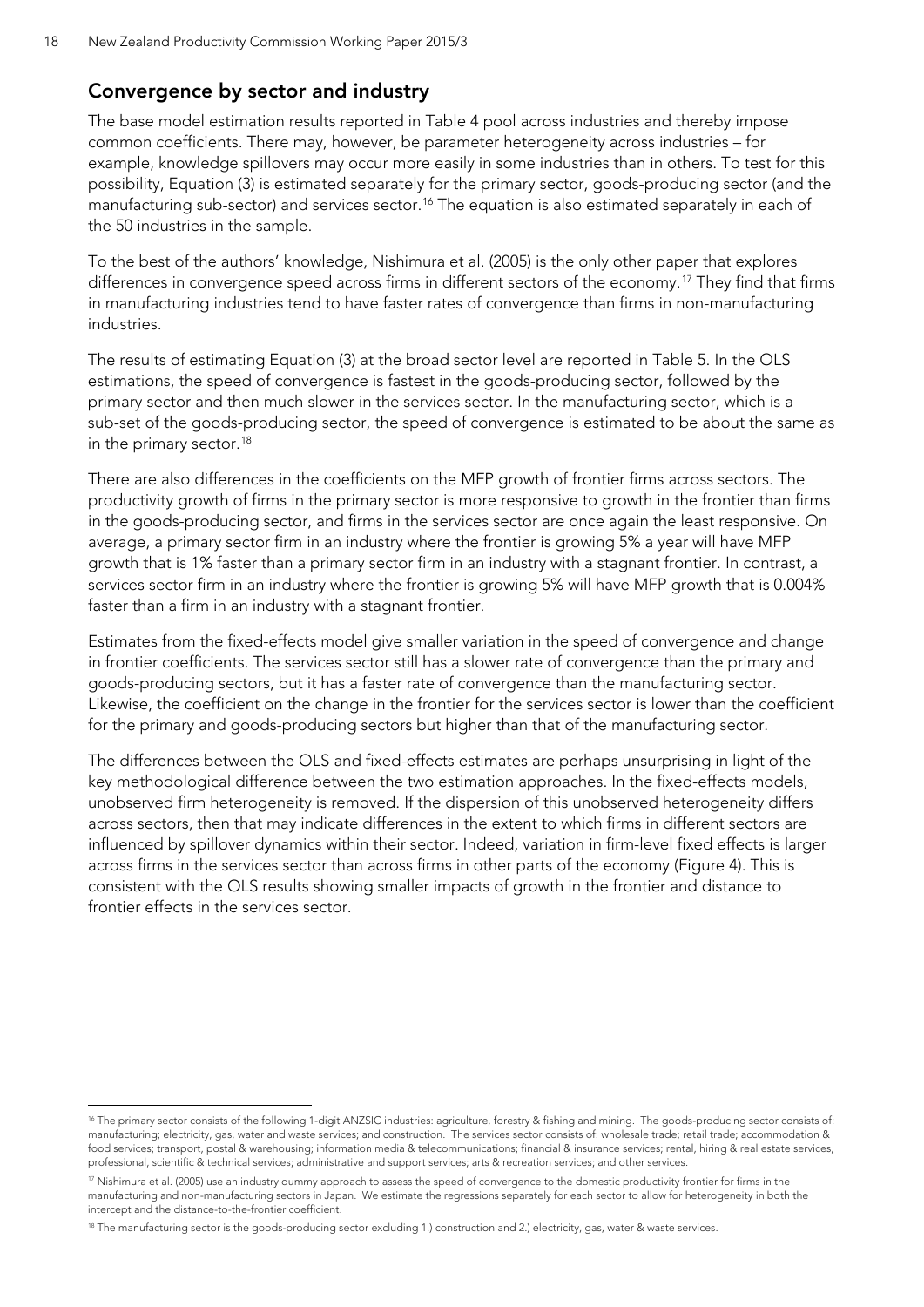| Dep. Var: MFP<br>growth $\Delta/\eta A_{\mu}$ | (10)                    | (11)                    | (12)                    | (13)                       | (14)                    | (15)                    | (16)                    | (17)                       |
|-----------------------------------------------|-------------------------|-------------------------|-------------------------|----------------------------|-------------------------|-------------------------|-------------------------|----------------------------|
| Distance to frontier                          | $0.2097***$<br>(0.0033) | $0.2367***$<br>(0.0027) | $0.158***$<br>(0.0016)  | $0.2005***$<br>(0.003)     | $0.7267***$<br>(0.0092) | $0.7298***$<br>(0.0069) | $0.6709***$<br>(0.0043) | $0.6002***$<br>(0.0067)    |
| Change in the frontier                        | $0.2014***$<br>(0.0326) | $0.1444***$<br>(0.0158) | $0.0767***$<br>(0.0177) | $0.1579***$<br>(0.0189)    | $0.4137***$<br>(0.0326) | $0.3827***$<br>(0.0158) | $0.3558***$<br>(0.0177) | $0.3319***$<br>(0.0189)    |
| Year dummies                                  | Yes                     | Yes                     | Yes                     | Yes                        | Yes                     | Yes                     | Yes                     | Yes                        |
| Industry dummies                              | Yes                     | Yes                     | Yes                     | Yes                        | Yes                     | Yes                     | Yes                     | Yes                        |
| Firm dummies                                  | No                      | No                      | No                      | No                         | Yes                     | Yes                     | Yes                     | Yes                        |
| Sector                                        | Primary                 | Goods-producing         | Services                | Manufacturing <sup>4</sup> | Primary                 | Goods-producing         | Services                | Manufacturing <sup>4</sup> |
| <b>Observations</b>                           | 63,780                  | 114,558                 | 277,554                 | 54,342                     | 63,780                  | 114,558                 | 277,554                 | 54,342                     |
| $R^2$                                         | 0.1059                  | 0.1127                  | 0.0701                  | 0.1186                     | 0.1005                  | 0.0993                  | 0.0539                  | 0.1109                     |

#### **Table 5 Base convergence model by sector**

Notes:

<span id="page-18-0"></span>1. Regressions are estimated on laggard firms for 2001-2011. Outliers are excluded. Standard errors in brackets are clustered at the firm level.

2. Columns 10-13 are OLS estimates, columns 14-17 are fixed effects estimates. The R<sup>2</sup>s in columns 10-13 are adjusted R<sup>2</sup>, and for columns 14-17 are overall R<sup>2</sup> from Stata output.

3. \* significant at 10% level, \*\* significant at 5% level, \*\*\* significant at 1% level

4. The 'Manufacturing' sector is a sub-set of the 'Goods-producing' sector that includes only manufacturing industries (ie, excludes electricity, gas, water & waste supply and construction industries).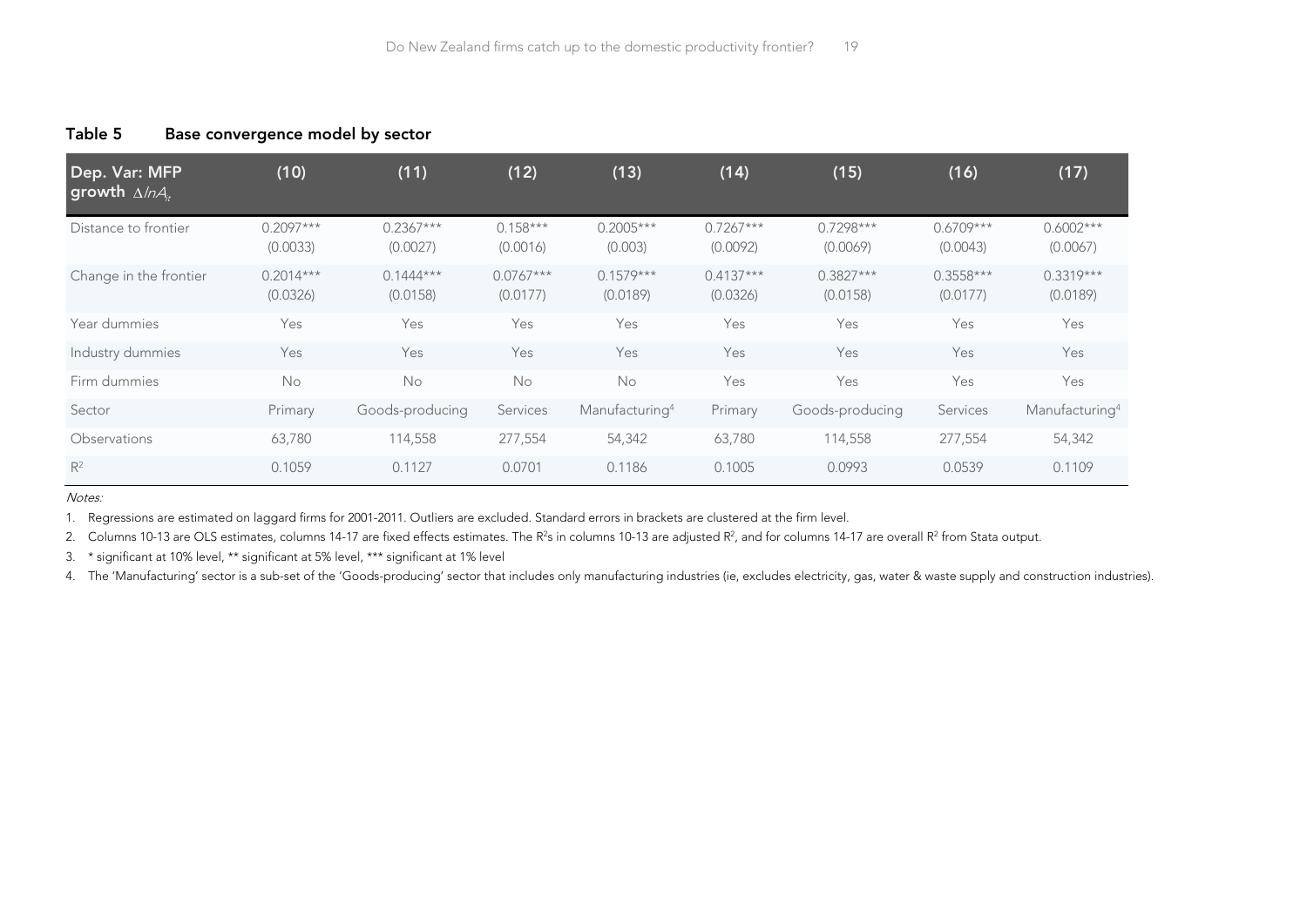<span id="page-19-0"></span>



**Notes** 

 $\overline{a}$ 

1. The line in the middle of the box plot is the median and the edges of the box are the lower and upper quartiles. The low and high points of the lines coming out of the boxes indicate the 10<sup>th</sup> and 90<sup>th</sup> percentiles.

Because the sector results may still mask industry-level heterogeneity, Equation (3) is run separately for each of the 50 industries in the sample.<sup>[19](#page-19-1)</sup> The estimated convergence speeds are graphed in [Figure 5](#page-20-0) and Figure 6 for the OLS and fixed-effects models respectively. Consistent with the sector results reported above, the OLS results show that services-sector industries are clustered near the slow end of the industry speed of convergence distribution. However, a few service industries also have some of the fastest industry-convergence speeds in the economy. In broad terms, accommodation & food services; retail trade and wholesale trade have relatively fast convergence speeds, while administrative & support services; finance & insurance and professional, scientific & technical services have slow convergence speeds.

The fixed-effects results are different, with service industries spread throughout the speed of convergence distribution. As noted above, the differences between the OLS and fixed-effects estimates reflect industry differences in the distribution of firms' underlying innovative capabilities as captured by the firm-level fixed effects.

<span id="page-19-1"></span>19 Of course, these regressions exclude the industry-level variables for the change in the frontier, so Equatio[n \(3\)](#page-7-1) becomes  $\Delta$ I $\pi$ A $_{n}$  =  $\gamma$  +  $\lambda$  $\Delta ln A_i = \gamma_i + \lambda ln \left( \frac{A^F}{A_i} \right)_{t=1} +$  $\left(A\right)$ <sub>t-1</sub>  $\left(A\right)$ <sub>t-1</sub>  $\left(A\right)$  $ln A = r + \lambda ln\left(\frac{A^r}{r}\right) + u$  $A_{i}\big|_{t=1}$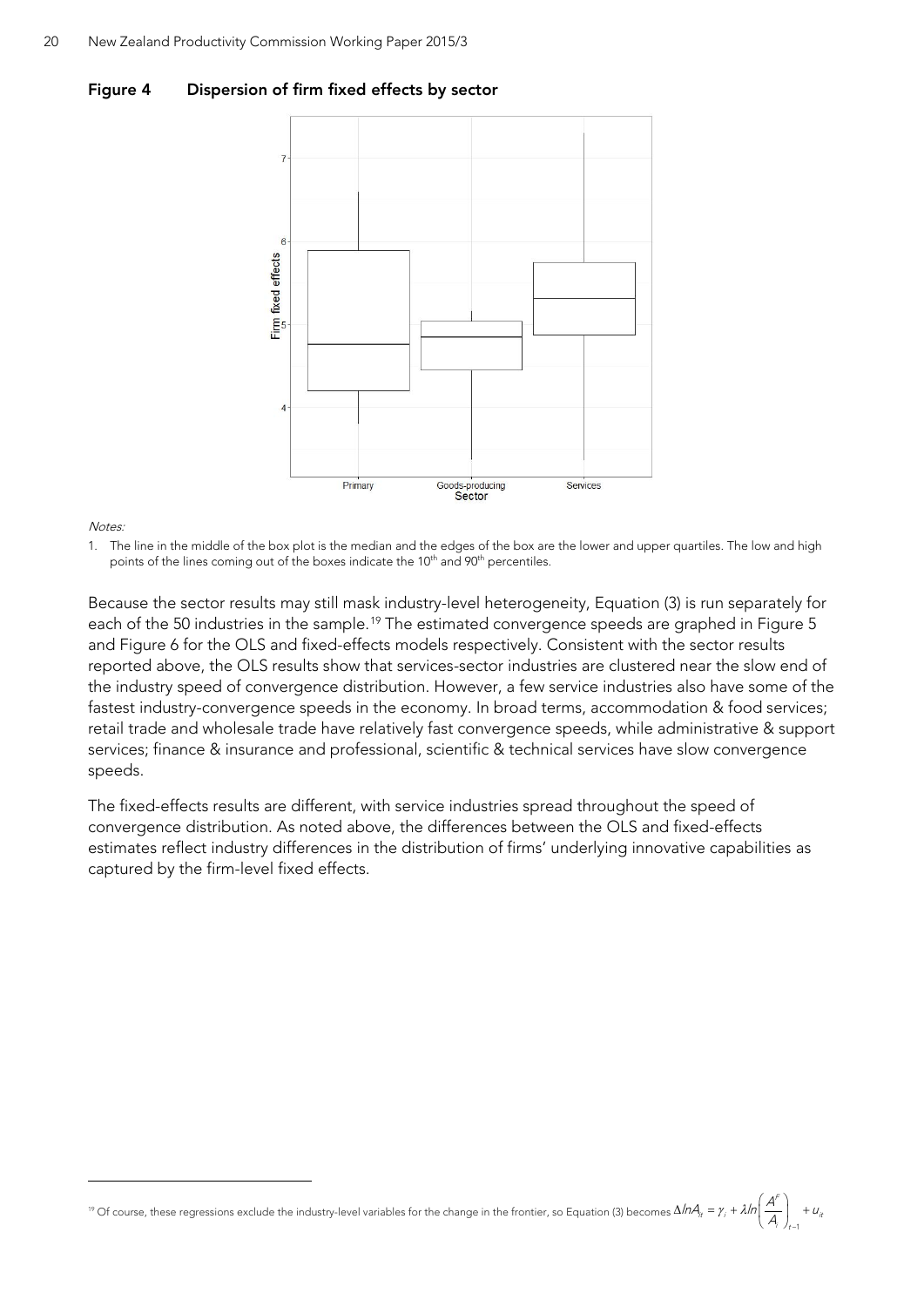

<span id="page-20-0"></span>**Figure 5 OLS estimates of convergence speed by industry**

<span id="page-20-1"></span>



#### Notes:

- 1. Regressions are estimated on laggard firms for 2001-2011. Outliers are excluded.
- 2. Separate regressions are estimated for each industry.
- 3. Industries are categorised according to their ANZSIC 1-digit codes, with sequential numbering for each sub-industry. Some of the 1 digit industries have been abbreviated as follows: 'Agriculture' is Agriculture, forestry & fishing; 'Electricity' is Electricity, gas, water and waste services; 'Wholesale' is Wholesale trade; 'Retail' is Retail trade; 'Accommodation' is Accommodation & food services; 'Transport' is Transport, postal & warehousing; 'Telecom' is Information media & telecommunications; 'Finance' is Financial & insurance services; 'Rental' is 'Rental, hiring & real estate services'; 'Profession' is Professional, scientific & technical services; 'Admin' is Administrative & support services; 'Recreation' is 'Arts & recreation services'.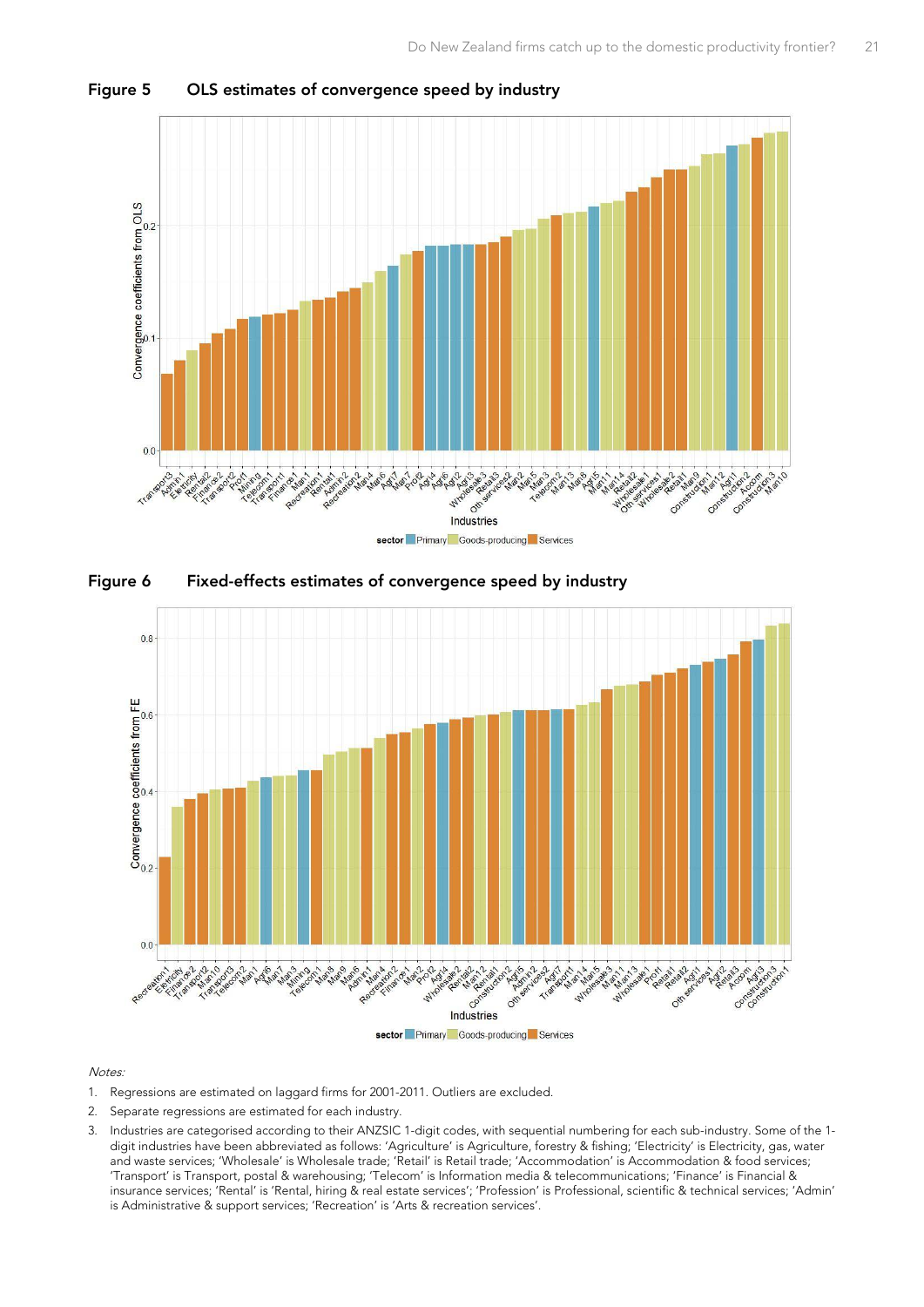### <span id="page-21-0"></span>**4.2 The extended convergence model**

We now use the extended convergence model specified in Equation (4) to explore the influence of exporting and foreign ownership on the speed of convergence. These two measures of international openness are assessed at both the firm and industry level. Further, the direct effect on firm MFP growth and the indirect effect via the speed of convergence are both assessed.

### **Firm-level exporting and FDI**

 $\ddot{ }$ 

Does productivity growth and the speed of convergence differ for firms with different degrees of exposure to international markets? To examine this question, time-invariant FDI dummies and export intensity dummies are incorporated into Equation (4) to differentiate between foreign-owned and domestically-owned firms, as well as non-exporters, occasional exporters and frequent exporters.<sup>[20](#page-21-1)</sup> In addition, other firm characteristics (specifically firm age and size) are also included in the model.

Why might foreign-owned firms have, on average, different productivity growth rates or convergence speeds than domestically-owned firms? It may take time for firms entering a foreign market to learn about local market conditions, consumer preferences and business practices. This makes it more costly for firms to operate abroad than domestically. As such, foreign-owned firms must have some advantage over domestic firms that offsets these additional costs. For example, this could be in the form of superior technology, scale economies, greater market power, or through owning a patent.

This suggests that foreign firms may undergo a learning-by-doing process when they enter a foreign market. Once this learning process is complete, however, these firms are likely to have greater productivity potential relative to domestic firms. As such, foreign-owned firms are likely to have higher productivity growth and higher speeds of convergence than domestically-owned firms. In the context of Equation (4), this would show up as positive coefficients on both the direct and indirect effects of foreign ownership.

In a similar way, there are likely to be learning and selection effects for exporting firms. Given the high fixed costs associated with entering export markets, only the most productive firms are likely to export. However, exporting can also enhance productivity growth via learning – for example, about new technologies – and increased scale effects. As such, exporting firms may have higher productivity growth and speeds of convergence relative to non-exporting firms. Therefore, the coefficients on both the direct and indirect effects from exporting in Equation (4) are also likely to be positive. Moreover, firms that export on a consistent basis are likely to reap greater productivity benefits. This suggests that firms that export frequently will convergence more quickly than firms that export occasionally.

Using firm-level variables in Equation (4) to capture foreign ownership and exporting raises the possibility of endogeneity. For example, if firms with higher productivity growth are targeted for foreign acquisition, then productivity growth may be driving foreign-ownership rather than the other ways around.<sup>[21](#page-21-2)</sup> However, the use of time-invariable measures of firm exporting and FDI mitigates this potential issue (see Section [3\)](#page-9-1).

We apply both a standard OLS specification and an OLS specification with additional lags of the dependent and some of the explanatory variables to account for serial correlation (Kao & Chiang, 1999). The use of time-invariant variables precludes the use of the fixed-effects specifications.

Firm age and size both have a positive direct effect on MFP growth at the firm level, although the coefficient on the direct effect of firm age is quite small [\(Table 6\)](#page-23-0). The indirect effect of firm age on the

<span id="page-21-1"></span><sup>&</sup>lt;sup>20</sup> To our knowledge, the only existing paper that examines the impact of *firm-level* characteristics on the speed of convergence is lacovone and Crespi (2010), which examines the impact of technology efforts and trade integration on the speed of labour productivity convergence towards the domestic and international frontiers (using the international frontier data of Bartelsman et al., 2008). It finds that technology effects rather than trade exposure are key to speeding up convergence toward the international frontier. Trade exposure does play a role in enhancing productivity growth, but only for firms that are already close to the international frontier.

<span id="page-21-2"></span><sup>&</sup>lt;sup>21</sup> Fabling and Sanderson (2014) suggests that high-performing New Zealand firms are targeted for foreign acquisition, based on a number of performance measures including labour productivity levels, capital intensity, size and average wages. However, the relationship between foreign acquisition and MFP levels is less clear, with foreign-acquisition targets concentrated in both extremes of the MFP distribution. In addition, the argument of a selection effect is likely to be weaker in the case of MFP growth.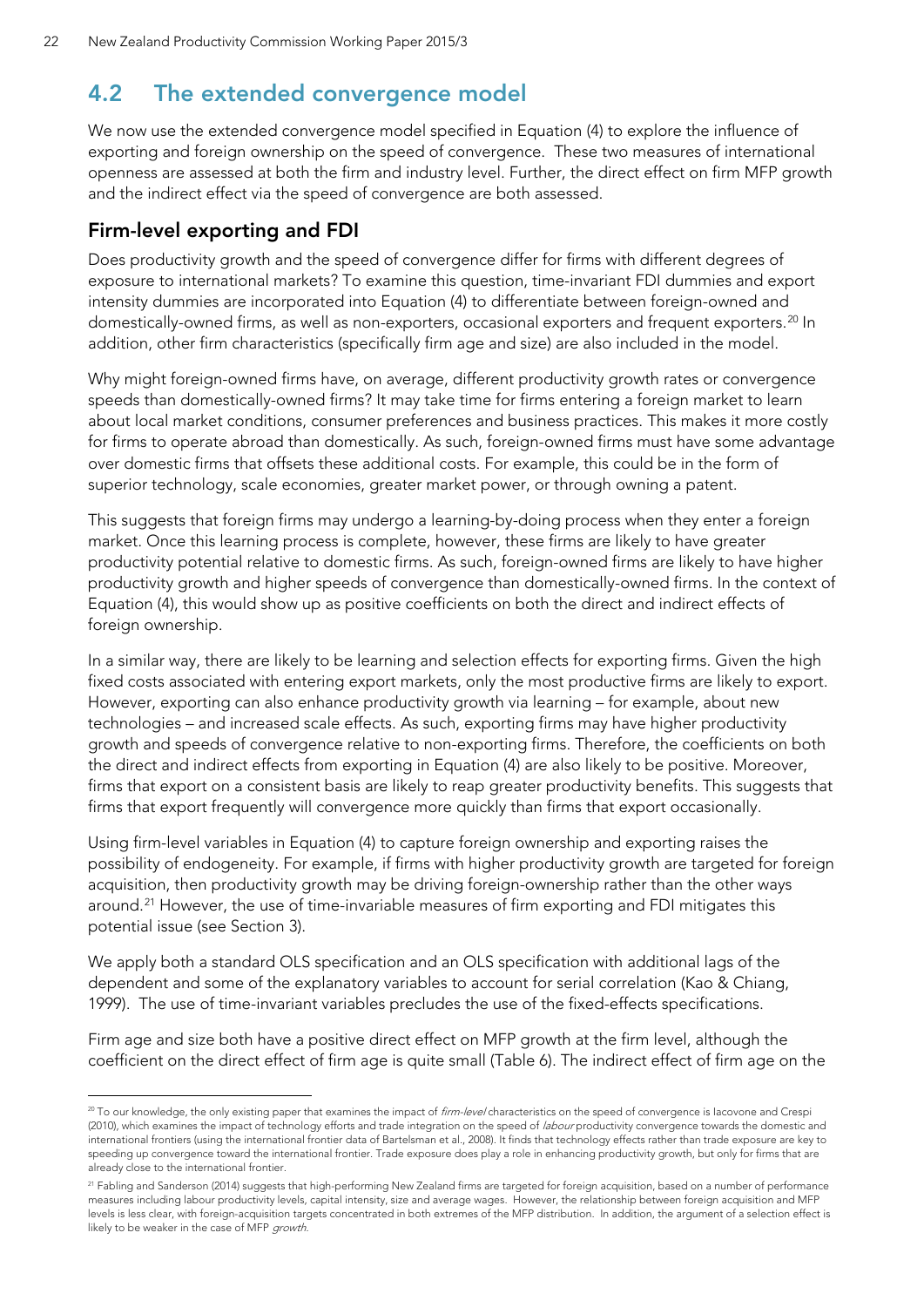speed of convergence is negative, suggesting that young firms converge more quickly towards the domestic productivity frontier. However, the coefficient on the indirect effect is small and therefore not economically significant. The indirect effect of firm size is positive, suggesting that relatively large firms are likely to converge more quickly towards the domestic productivity frontier.

Foreign ownership is estimated to have a positive direct and indirect effect in the OLS estimation (Column (18)), indicating that foreign-owned firms tend to have faster MFP growth and speeds of convergence. To give some indication of the magnitude, for a firm that is the median distance behind the domestic productivity frontier (0.36), foreign ownership increases its speed of convergence by 0.9 percentage points from 7.2% to 8.1%. However, in the OLS specification with additional lags (Column (19)), both the direct and indirect effects of foreign ownership are statistically insignificant. Thus, there is some evidence that foreign ownership increases the speed of convergence.

The direct effect of being an occasional exporter is not significant, while the direct effect of being a frequent exporter is positive and significant in both specifications. The indirect effect for occasional exporters is positive and significant in both estimations. For a firm at the median distance to the frontier (0.36), the speed of convergence is estimated to be 6.8% a year for non-exporters and 7.3% for occasional exporters. The interaction term for frequent exporters is positive for both OLS specifications but not statistically significant. While the speed of convergence estimate for occasional exporters is higher than for frequent exporters, because the direct effect is larger for frequent exporters, the predicted value of MFP growth is higher for frequent exporters than for occasional exporters (holding other variables at their mean values).

As an aside, the OLS and OLS with additional lags give consistent results in terms of the direction of the effects, although the magnitude of some of the coefficients differ. For example, OLS gives a higher estimate for the speed of convergence (0.19) than the OLS specification with additional lags (0.14), suggesting that some of the measured speed of convergence in the OLS estimation is mean reversion.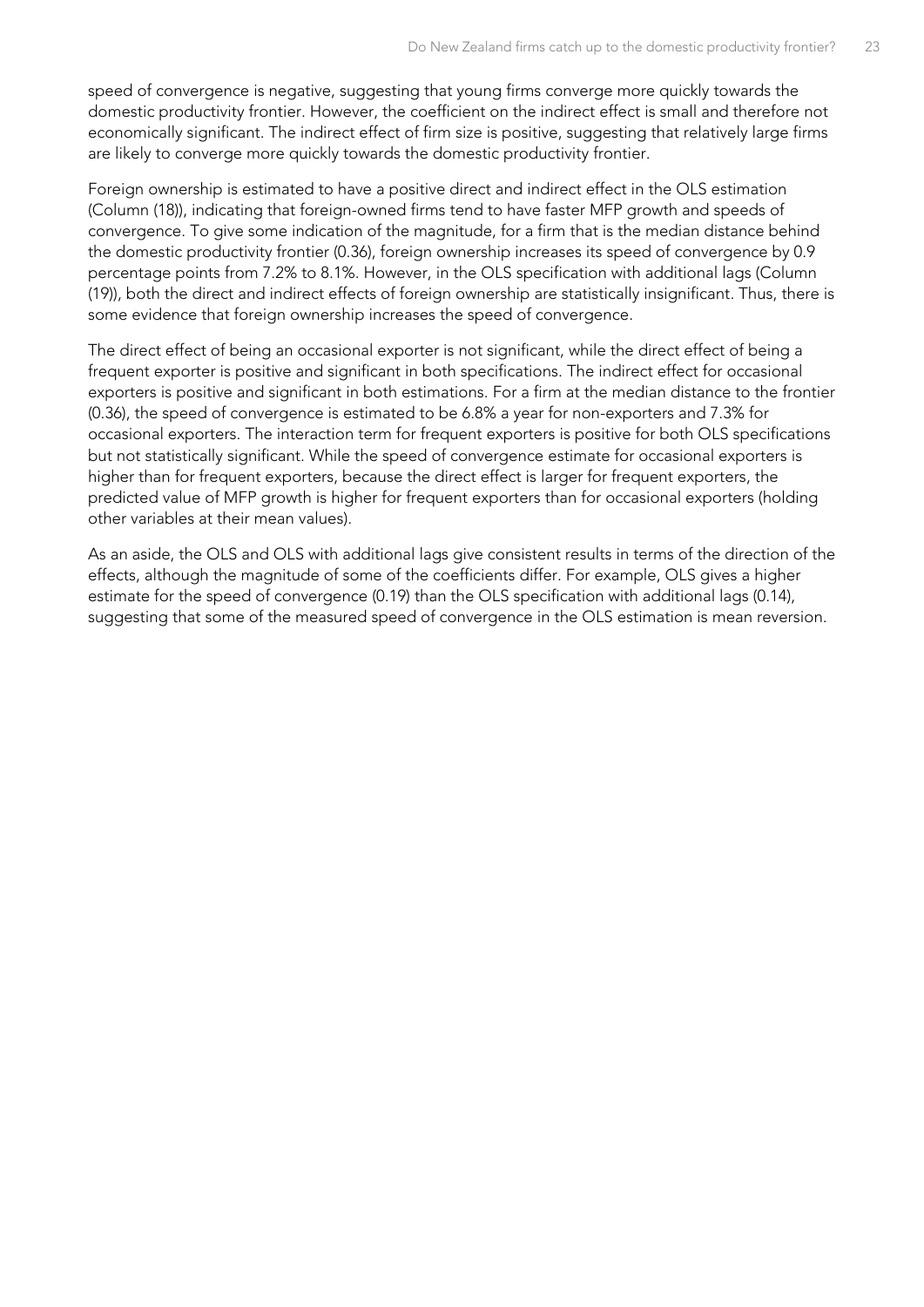| Dep. Var: MFP growth $\Delta/\eta A_{\mu}$ | (18)                     | (19)                     |
|--------------------------------------------|--------------------------|--------------------------|
| Distance to frontier                       | $0.1902***$<br>(0.0026)  | $0.1362***$<br>(0.0032)  |
| Change in frontier                         | $0.1218***$<br>(0.0121)  | $0.0971***$<br>(0.048)   |
| Lag of MFP growth                          |                          | $-0.1817***$<br>(0.0025) |
| Lag of change in frontier                  |                          | $-0.0634***$<br>(0.0146) |
| Age                                        | $0.0004***$<br>(0.00)    | $0.0001***$<br>(0.00)    |
| Size                                       | $0.0135***$<br>(0.0006)  | $0.0095***$<br>(0.0006)  |
| Occasional exporter (base: non-exporter)   | $-0.0003$<br>(0.0014)    | $-0.0014$<br>(0.0014)    |
| Frequent exporter (base: non-exporter)     | $0.0088***$<br>(0.0016)  | $0.0056**$<br>(0.0017)   |
| Foreign-owned                              | $0.0103***$<br>(0.0036)  | 0.0054<br>(0.0036)       |
| Age x distance to frontier                 | $-0.0014***$<br>(0.0001) | $-0.0008***$<br>(0.0001) |
| Size x distance to frontier                | $0.0102***$<br>(0.0015)  | 0.0096<br>(0.0016)       |
| Occasional exporter x distance to frontier | $0.0172**$<br>(0.0034)   | $0.0141***$<br>(0.0035)  |
| Frequent exporter x distance to frontier   | 0.0096<br>(0.0036)       | 0.0071<br>(0.0041)       |
| Foreign-owned x distance to frontier       | $0.0165***$<br>(0.0093)  | 0.0173<br>(0.01)         |
| Year dummies                               | Yes                      | Yes                      |
| Industry dummies                           | Yes                      | Yes                      |
| Firm dummies                               | No                       | No                       |
| Observations                               | 455,829                  | 326,403                  |

<span id="page-23-0"></span>

| Table 6<br>Extended convergence model results: firm-level variables |  |
|---------------------------------------------------------------------|--|
|---------------------------------------------------------------------|--|

Notes:

1. Column 18 is OLS, column 19 is OLS with additional lags to account for serial correlation. Fixed effects and FE-GMM are not included due to presence of time-invariant variables.

2. Regressions are estimated on laggard firms for 2001-2011. Outliers are excluded. Standard errors in brackets are clustered at the firm level.

3. \* significant at 10% level, \*\* significant at 5% level, \*\*\* significant at 1% level

Adjusted R<sup>2</sup> 0.0909 0.1206

### **Industry-level exporting and FDI**

The extent of industry integration into the global economy via exporting and foreign ownership may influence productivity growth in firms within the industry in ways that differ from firm-level openness. We incorporate industry-level variables of exporting and foreign ownership into Equation (4) to explore additional transmission channels through which international integration might influence firm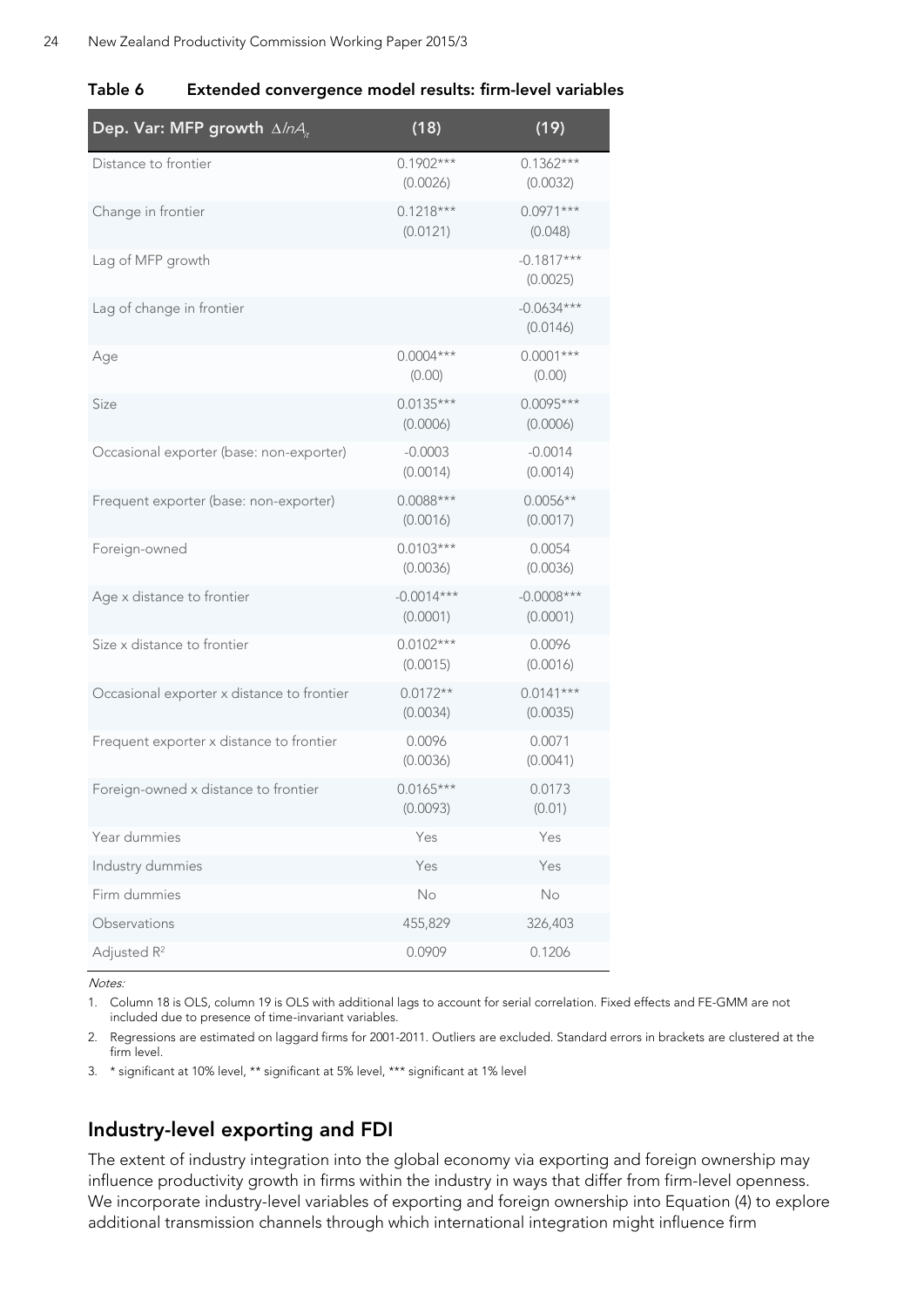productivity growth and convergence. For example, a foreign-owned firm operating in New Zealand may introduce new technologies that domestic firms in the same market can then adopt more easily. Exporting may have a similar effect if exporting firms introduce new technologies that are then adopted more easily by other firms in the local market. A greater prevalence of foreign-owned or exporting firms may also improve productivity growth by increasing competitive pressure in the domestic product market in their industry.

The expected indirect effects of greater industry-level international openness on the speed of convergence are less clear than the indirect effects of firm-level openness. Increased industry openness may slow the speed of convergence if firms that are closer to the domestic productivity frontier benefit disproportionately from greater global integration, as these firms pull away from lower-productivity firms in the same industry. Existing empirical results on the effect of international integration on the speed of convergence are mixed. Griffith et al. (2006) find that a higher share of industry employment in US multinationals increases the speed of convergence for UK manufacturing firms. Peri and Urban (2006) find a similar result for Italian and German manufacturing firms. In addition, using data for Chile, Alvarez and Crespi (2007) find that a higher share of foreign firms in an industry has a positive effect on the speed of convergence. In contrast, Chevalier et al. (2012) find that the share of exports in value add slows the speed of convergence among French firms because exporting largely benefits firms that already have higher-than-average productivity levels.

The results of estimating Equation (4) using industry-level measures of exporting and foreign ownership are reported in [Table 8.](#page-26-0) These indicate that the industry share of employment in foreign-owned firms has a positive and significant direct effect on MFP growth, but slows the speed of convergence.<sup>[22](#page-24-0)</sup> To give an idea of magnitude, if the employment share in foreign-owned firms in an industry increases from 20% to 30%, the speed of convergence for a firm at the median distance to the frontier (0.36) slows from 7.3% a year to about 6.6% in the OLS model and from 24.8% to 22.1% in the fixed-effects model.

The results for exporting show a similar pattern to the FDI results. The direct effect of the employment share in exporting firms in an industry is positive, albeit insignificant in some specifications. As with the results for FDI, the effect of exporting on the speed of convergence is negative. If the employment share in exporting firms increases from its mean value of 32% to 42% in an industry, then the speed of convergence for a firm that is the median distance behind the frontier (0.36) falls from 7.3% a year to 6.8% in the OLS model and from 26.6% to 25.5% in the fixed-effects model.

<span id="page-24-0"></span><sup>&</sup>lt;sup>22</sup> An alternative approach is to use the industry share of value-added in foreign-owned or exporting firms. We find that using this measure does not substantially change the results. Detailed results are available on request.  $\ddot{ }$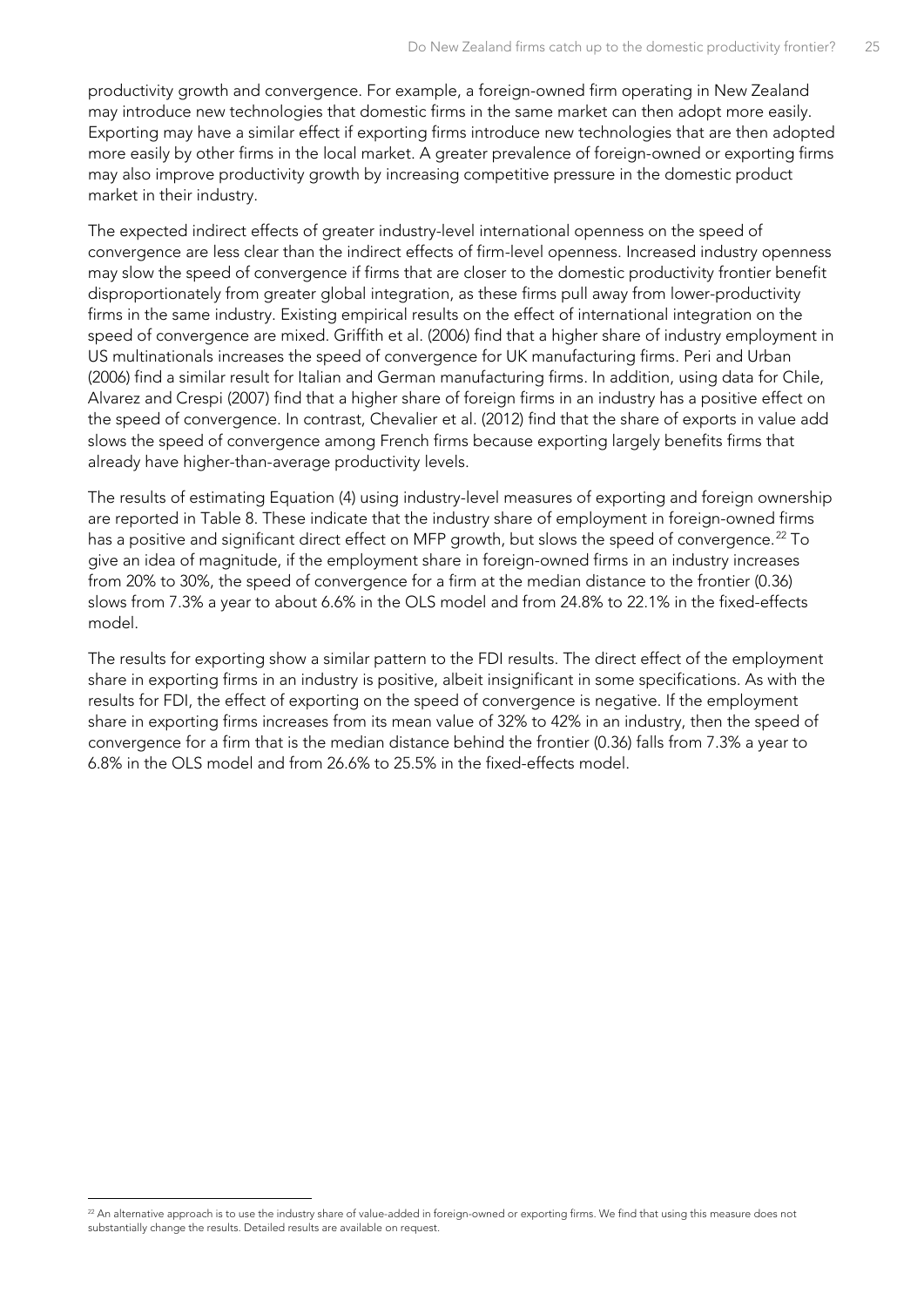<span id="page-25-0"></span>

| Table 7 | Extended convergence model results: Industry-level variables |  |  |  |
|---------|--------------------------------------------------------------|--|--|--|
|         |                                                              |  |  |  |

| Dep. Var: MFP growth<br>$\Delta / n A_{it}$ | (20)         | (21)         | (22)                  | (23)                     |
|---------------------------------------------|--------------|--------------|-----------------------|--------------------------|
| Distance to frontier                        | $0.2151***$  | $0.7684***$  | 0.1646                | $0.8297***$              |
|                                             | (0.0025)     | (0.0061)     | (0.0029)              | (0.0115)                 |
| Change in frontier                          | $0.1172***$  | $0.3667***$  | 0.0984                | $0.3233***$              |
|                                             | (0.0124)     | (0.0117)     | (0.0153)              | (0.0162)                 |
| Lag of MFP growth                           |              |              | $-0.1822$<br>(0.0025) | $-0.0172***$<br>(0.0027) |
| Lag of change in frontier                   |              |              | $-0.0566$<br>(0.015)  | $-0.2406***$<br>(0.0158) |
| Age                                         | $-0.0002***$ | $-0.0036***$ | $-0.0002$             | $-0.0034***$             |
|                                             | (0.000)      | (0.0001)     | (0.00)                | (0.0002)                 |
| Size                                        | $0.0186***$  | $0.0131***$  | 0.0137                | $0.0103***$              |
|                                             | (0.0003)     | (0.0011)     | (0.0003)              | (0.0016)                 |
| Share of employment in exporting            | 0.0177       | $0.0787***$  | 0.0219                | $0.0853***$              |
| firms                                       | (0.0068)     | (0.0101)     | (0.008)               | (0.0196)                 |
| Share of employment in foreign-             | $0.0328**$   | $0.0916**$   | 0.0222                | $0.0346*$                |
| owned firms                                 | (0.0076)     | (0.0134)     | (0.0089)              | (0.0205)                 |
| Exporting x distance to frontier            | $-0.0182***$ | $-0.0884***$ | $-0.0139$             | $-0.1295***$             |
|                                             | (0.0064)     | (0.0162)     | (0.0068)              | (0.0216)                 |
| FDI x distance to frontier                  | $-0.0941***$ | $-0.282***$  | $-0.0887$             | $-0.2531***$             |
|                                             | (0.0092)     | (0.0274)     | (0.0029)              | (0.0375)                 |
| Year dummies                                | Yes          | Yes          | Yes                   | Yes                      |
| Industry dummies                            | Yes          | Yes          | Yes                   | Yes                      |
| Firm dummies                                | No           | Yes          | No                    | Yes                      |
| Observations                                | 450,129      | 450,129      | 325,086               | 322,671                  |
| $R^2$                                       | 0.0899       | 0.0642       | 0.1203                | 0.0558                   |

Notes:

1. Column 20 is OLS, column 21 is fixed effects, column 22 is fixed effects with additional lags to account for serial correlation.

2. FE-GMM is not included. The appearance of multiple  $A_{i-1}$  terms in the model that would each need to be instrumented by  $A_{i,n-2}$ presents issues as we cannot test for weak instruments in this multiple-instrument setting. The use of Arellano-Bover via the xtabond2 ado for Stata (Roodman, 2009a) would allow testing of weak instruments in such a setting, however, as noted in Section [2.2,](#page-7-0) our dataset does not meet the assumptions of Arellano-Bover.

3. Regressions are estimated on laggard firms for 2001-2011. Outliers are excluded. Standard errors in brackets are clustered at the firm level.

4. \* significant at 10% level, \*\* significant at 5% level, \*\*\* significant at 1% level

The results reported in [Table 3](#page-14-3) show that foreign-owned and exporting firms tend to have higher productivity levels and growth rates than non-exporting or domestically-owned firms. As such, it may be that the negative impact of exporting and foreign ownership on the speed of convergence is being driven by a similar mechanism as found by Chevalier et al. (2012) for French firms. That is, globalisation has a greater positive impact on the productivity growth of leading firms than of the less productive firms, thereby leading to a reduction in the speed of convergence across the distribution as a whole.

To test this idea, we regress firm MFP growth against firm productivity levels at time t-1 with the addition of coefficients to capture the direct effects of firm-level FDI and exporting on firms in each decile of the productivity distribution. The results, show that exporting and foreign ownership have a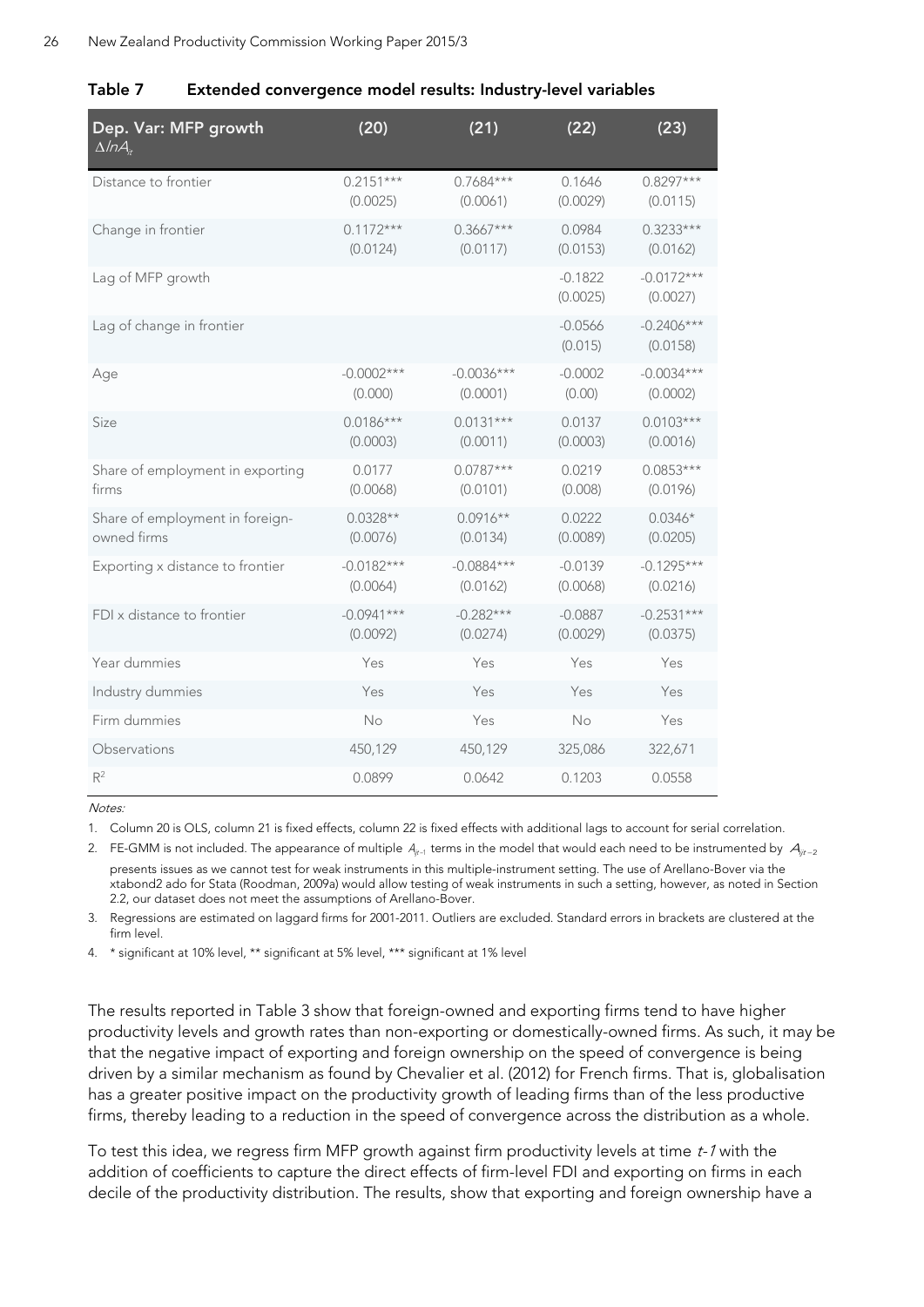positive and statistically significant impact on MFP growth for firms in every decile of the productivity distribution [\(Table 8\)](#page-26-0).

Broadly speaking, the coefficients on exporting and foreign ownership display a U-shaped pattern across productivity deciles. That is, the positive impacts of exposure to international markets are particularly strong for firms in the upper and lower deciles of the productivity distribution and comparatively weaker for firms in the middle of the distribution. However, because exporting and foreign-owned firms tend to be clustered towards the top of the productivity distribution, the beneficial impact of international exposure is spread across a larger number of firms in the high-productivity deciles than in the low-productivity deciles.

To illustrate, Figure 7 graphs the estimated coefficients of frequent exporting, occasional exporting and foreign ownership on MFP growth by productivity decile. The width of the bars in these graphs is proportionate to the share of firms in each of these categories. Consistent with the characteristics of frontier firms, foreign-owned and frequent exporting firms are clustered in high-productivity deciles. This may be why the speed of convergence is lower in FDI-intensive and exporting-intensive industries. That is, firms closer to the domestic productivity frontier benefit disproportionately from greater global integration.

| <b>Exporting</b>       | <b>Deciles</b>         |                         |                        |                        |                        |                        |                        |                        |                        |                        |
|------------------------|------------------------|-------------------------|------------------------|------------------------|------------------------|------------------------|------------------------|------------------------|------------------------|------------------------|
|                        |                        | $\overline{2}$          | 3                      | $\overline{4}$         | 5                      | 6                      |                        | 8                      | 9                      | 10                     |
| Lagged MFP             | $-0.264***$<br>(0.003) | $-0.175***$<br>(0.0148) | $-0.185***$<br>(0.019) | $-0.107***$<br>(0.020) | $-0.115***$<br>(0.021) | $-0.132***$<br>(0.020) | $-0.175***$<br>(0.018) | $-0.150***$<br>(0.016) | $-0.089***$<br>(0.012) | $-0.077***$<br>(0.002) |
| Frequent<br>exporter   | $0.039***$<br>(0.004)  | $0.023***$<br>(0.002)   | $0.017***$<br>(0.002)  | $0.012***$<br>(0.002)  | $0.012***$<br>(0.002)  | $0.016***$<br>(0.002)  | $0.017***$<br>(0.002)  | $0.019***$<br>(0.002)  | $0.017***$<br>(0.002)  | $0.023***$<br>(0.002)  |
| Occasional<br>exporter | $0.047***$<br>(0.004)  | $0.019***$<br>(0.002)   | $0.013***$<br>(0.002)  | $0.007***$<br>(0.002)  | $0.006***$<br>(0.002)  | $0.004**$<br>(0.002)   | $0.005***$<br>(0.001)  | $0.006***$<br>(0.002)  | $0.006***$<br>(0.002)  | $0.011***$<br>(0.002)  |
| Observations           | 42573                  | 48894                   | 51669                  | 53691                  | 54702                  | 55761                  | 56373                  | 56802                  | 57165                  | 55782                  |
| $R^2$                  | 0.162                  | 0.010                   | 0.006                  | 0.004                  | 0.005                  | 0.004                  | 0.006                  | 0.006                  | 0.006                  | 0.03                   |

#### <span id="page-26-0"></span>**Table 8 Coefficients on exporting and FDI variables by decile**

| FDI           | <b>Deciles</b>         |                        |                        |                        |                        |                       |                        |                        |                        |                        |
|---------------|------------------------|------------------------|------------------------|------------------------|------------------------|-----------------------|------------------------|------------------------|------------------------|------------------------|
|               |                        |                        | $\mathcal{E}$          | $\overline{4}$         | 5                      | 6                     |                        | 8                      | 19                     | 10                     |
| Lagged MFP    | $-0.258***$<br>(0.003) | $-0.172***$<br>(0.015) | $-0.184***$<br>(0.019) | $-0.104***$<br>(0.021) | $-0.115***$<br>(0.021) | $-0.13***$<br>(0.021) | $-0.173***$<br>(0.019) | $-0.145***$<br>(0.016) | $-0.088***$<br>(0.012) | $-0.079***$<br>(0.003) |
| Foreign-owned | $0.052***$<br>(0.01)   | $0.056***$<br>(0.008)  | $0.033***$<br>(0.006)  | $0.021***$<br>(0.006)  | $0.05***$<br>(0.005)   | $0.031***$<br>(0.004) | $0.029***$<br>(0.004)  | $0.023***$<br>(0.003)  | $0.025***$<br>(0.003)  | $0.029***$<br>(0.003)  |
| Observations  | 42573                  | 48894                  | 51669                  | 53691                  | 54702                  | 55761                 | 56373                  | 56802                  | 57165                  | 55782                  |
| $R^2$         | 0.154                  | 0.009                  | 0.005                  | 0.003                  | 0.004                  | 0.004                 | 0.005                  | 0.004                  | 0.006                  | 0.024                  |

Notes:

1. Deciles 1-9 are laggard firms and decile 10 are frontier firms.

2. Coefficient on FDI and exporting are estimated for each decile from the equations  $\Delta ln A_n = \alpha + \beta ln A_{n-1} + \delta FD_i + u_n$  and  $\Delta \ln A_{i_{it}} = \alpha + \beta \ln A_{i_{it-1}} + \delta$ <sub>i</sub>OccasionalExporter<sub>i</sub> +  $\delta$ <sub>2</sub> FrequentExporter<sub>i</sub> +  $u_{i_{it}}$ .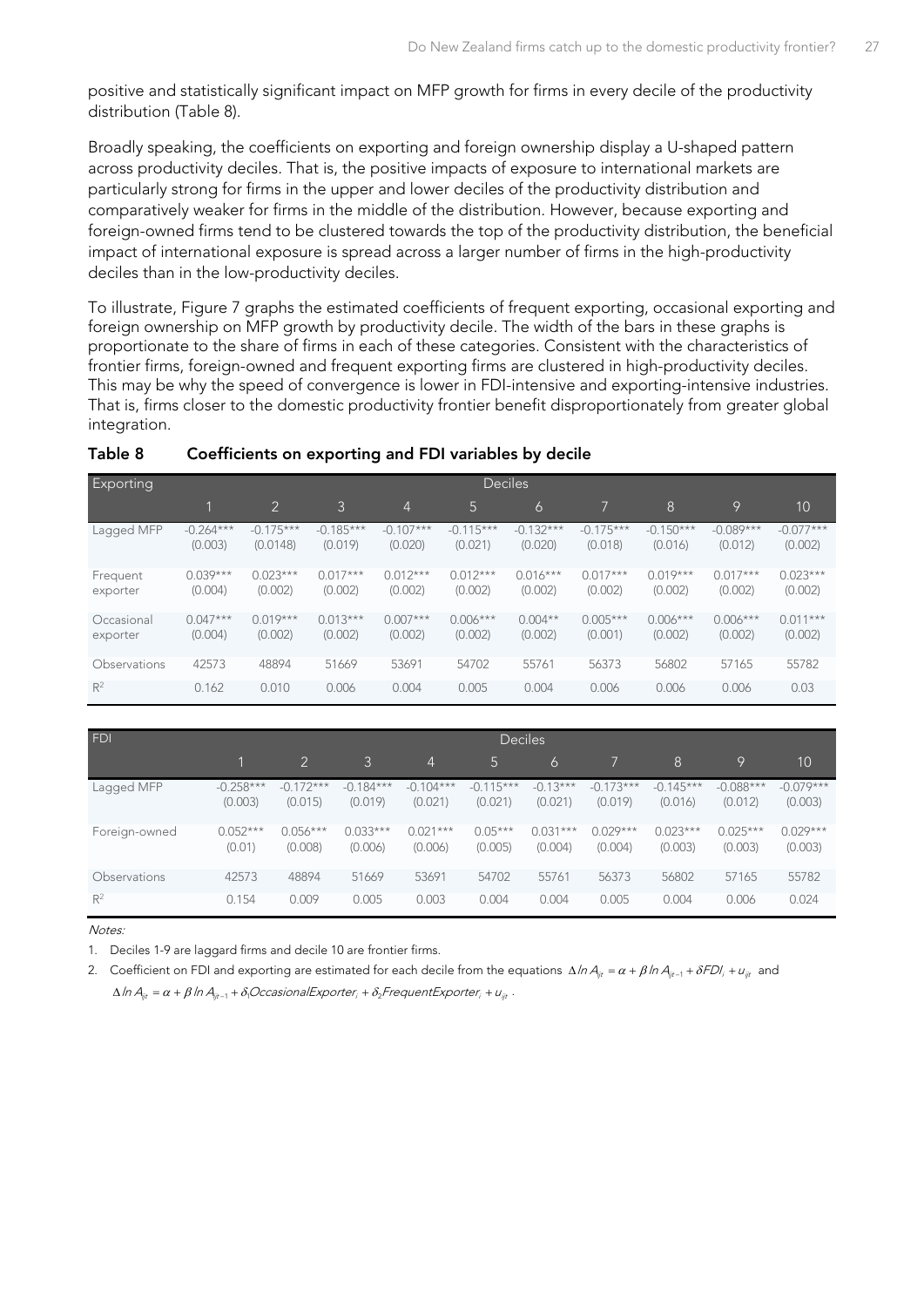<span id="page-27-1"></span>



Notes:

1. The height of the bars corresponds to estimated coefficients from Table 8.

2. The width of the bars represents shares of exporting or FDI firms. The wider the bar, the larger the concentration of exporting or FDI firms.

# <span id="page-27-0"></span>**5 Discussion and conclusions**

New Zealand has a poor productivity track record and there is little evidence of convergence towards more productive OECD countries. At the same time, the distribution of MFP across firms in the same industry is wide and it is at least possible that some New Zealand firms operate at, or close to, the international technological frontier. This raises questions about the extent to which new technologies and production techniques diffuse from high- to low-productivity firms within the New Zealand economy.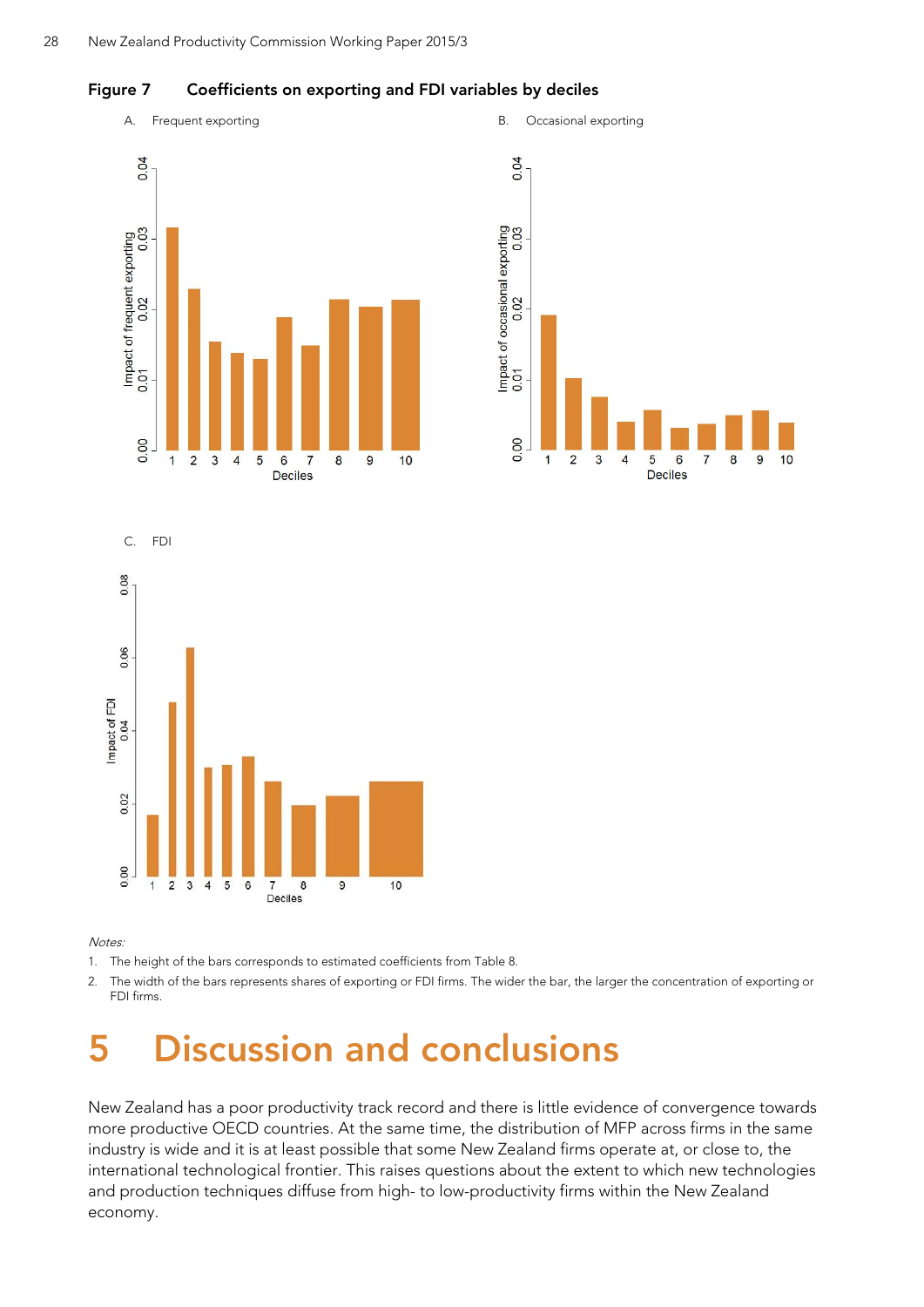This paper investigates the extent to which low-productivity firms in New Zealand converge towards high-productivity firms operating at the domestic technological frontier in the same industry. The theoretical idea underlying this convergence process is that knowledge spillovers between firms are to some extent non-rival and not fully appropriable. As such, firms below the domestic productivity frontier can potentially improve their productivity by learning from better-performing firms in their industry.

Estimating the model across New Zealand firms shows that convergence to the domestic productivity frontier is significant and economically important. However, the extent of technology spillovers is considerably different across sectors and industries. In particular, firms in some parts of the services sector have slower convergence speeds relative to firms in other parts of the economy. This raises questions about the incentives for technological diffusion in some service industries. This result for the domestic economy is analogous to international evidence on stronger convergence across countries in manufacturing sectors than in services sectors (Rodrik, 2012). The international literature on resource allocation across firms also indicates that employment allocation is less likely to be productivity enhancing in services sectors (Andrews & Cingano, 2014).

The basic convergence model is extended to assess the influence of international openness – exporting and foreign ownership – on technology transfer. This yields some evidence that exporting and foreign ownership hastens firm MFP growth and the speed of convergence to the technological frontier. However, at the industry level, greater exporting and foreign-ownership intensity can slow the convergence process. This may reflect the fact that exporting and foreign-owned firms tend to already have high productivity. So as productivity growth improves in these firms due to enhanced international engagement, the productivity distribution at the industry level tends to widen.

As well as advancing our understanding of convergence forces within New Zealand, the model developed in this paper can also be extended in a number of directions. For example, it may be possible to include measures of the international productivity frontier in the model (for example see Bartelsman et al., 2008; Iacovone & Crespi, 2010). This would allow an assessment of the relative importance of the international and domestic productivity frontiers for firms at different points of the productivity distribution to be made.

The model could also be extended to assess the impact of regional productivity frontiers at the level of New Zealand's local labour markets. This would be useful in assessing the impact of small local markets on the productivity performance of New Zealand firms. The impact of geographic proximity and competition on MFP growth could also be assessed within this framework. OECD indicators of product market regulation at the industry level could also be included to look at the impact of broad regulatory settings on the diffusion of productivity shocks from the productivity leader.

The model could also be extended to look at the effect of R&D spending and other measures of innovation intensity on MFP growth directly and indirectly through increased absorptive capacity and therefore faster technological diffusion (see Iacovone & Crespi, 2010). If the model is estimated across firms with six or more employees that are included in the Business Operations Survey, this work could be extended further to look at impact on productivity growth of a range of other factors, including investment in ICT, management quality, and so forth.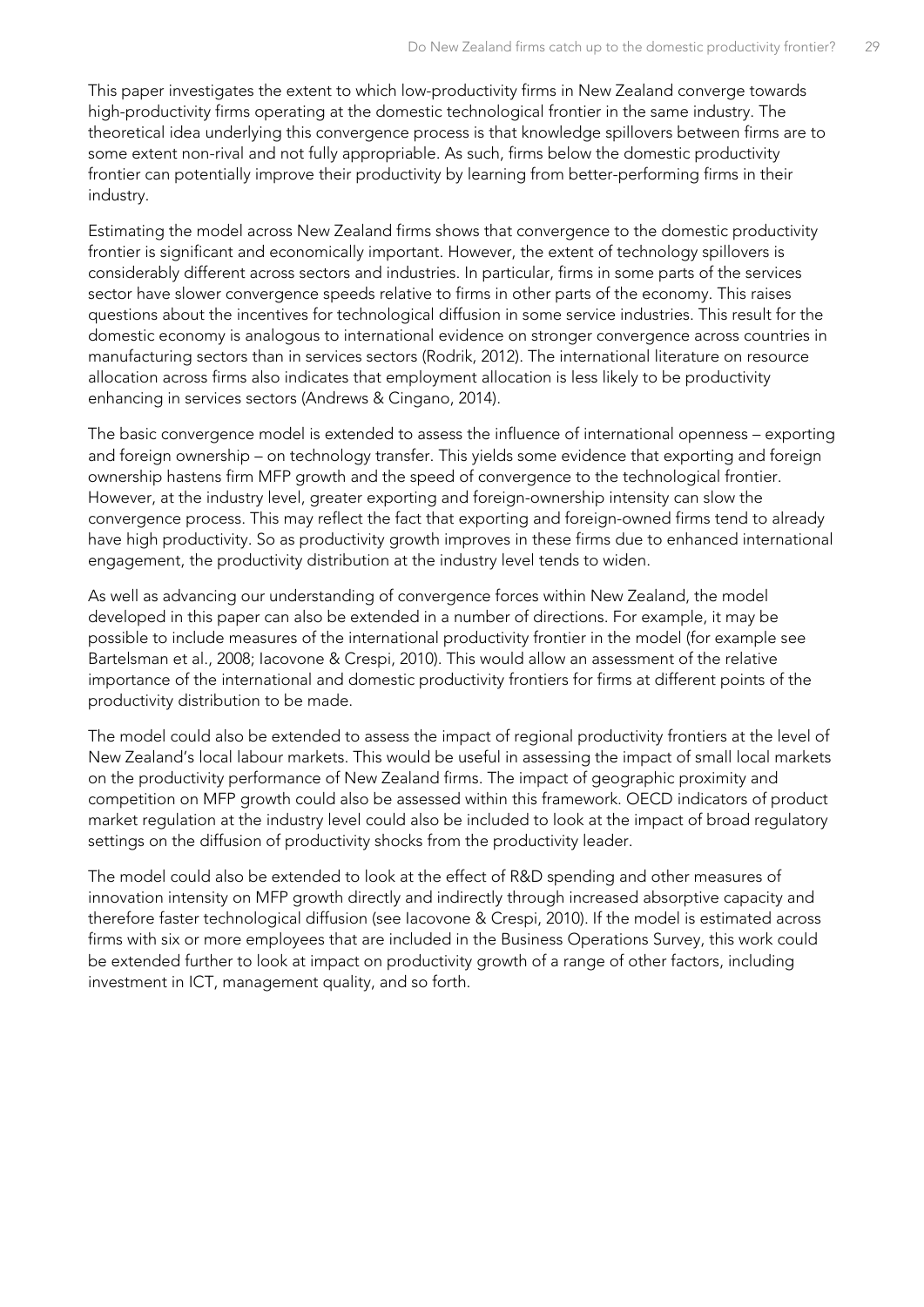# <span id="page-29-0"></span>**References**

- Ackerberg, D., Benkard, C. L., Berry, S., & Pakes, A. (2007). Econometric tools for analyzing market outcomes. Handbook of Econometrics, 6, 4171-4276.
- Ackerberg, D., Caves, K., & Frazer, G. (2006). Structural identification of production functions. Retrieved from<http://mpra.ub.uni-muenchen.de/38349/>
- Alvarez, R., & Crespi, G. (2007). Multinational firms and productivity catching-up: the case of Chilean manufacturing. International Journal of Technological Learning, Innovation and Development, 1(2), 136-152.
- Andrews, D., & Cingano, F. (2014). Public policy and resource allocation: evidence from firms in OECD countries. Economic Policy, 2978), 253-296.
- Arellano, M., & Bover, O. (1995). Another look at the instrumental variable estimation of error-components models. Journal of Econometrics, 68(1), 29-51.
- Bartelsman, E. J., Haskel, J., & Martin, R. (2008). Distance to which frontier? Evidence on productivity convergence from international firm-level data. CEPR Discussion Paper, no. DP7032.
- Blundell, R., & Bond, S. (1998). Initial conditions and moment restrictions in dynamic panel data models. Journal of Econometrics, 87(1), 115-143.
- Chevalier, P.-A., Lecat, R., & Oulton, N. (2012). Convergence of firm-level productivity, globalisation and information technology: Evidence from France. Economics Letters, 116(2), 244-246.
- Comin, D. A., & Ferrer, M. M. (2013). If technology has arrived everywhere, why has income diverged? NBER Working Paper, no. 19010.
- Conway, P., & Meehan, L. (2013). Productivity by the numbers: New Zealand's experience. New Zealand Productivity Commission Research Paper, no. 2013/1. Retrieved from [www.productivity.govt.nz/research-paper/productivity-by-the-numbers-the-new-zealand-experience](http://www.productivity.govt.nz/research-paper/productivity-by-the-numbers-the-new-zealand-experience)
- Decker, R., Haltiwanger, J., Jarmin, R. S., & Miranda, J. (2014). The secular decline in business dynamism in the U.S. Manuscript, University of Maryland. Retrieved from [http://econweb.umd.edu/~decker/DHJM\\_6\\_2\\_2014.pdf](http://econweb.umd.edu/%7Edecker/DHJM_6_2_2014.pdf)
- Doan, T., Devine, H., Nunns, P., & Stevens, P. (2012). Firm entry and exit in New Zealand industries. Paper presented at the New Zealand Association of Economists, Palmerston North, New Zealand. Retrieved from http://www.nzae.org.nz/wp-content/uploads/2012/06/Stevens-et-al-NZAE-2012-Firm-Entry-Exit.pdf
- Fabling, R. (2009). A rough guide to New Zealand's longitudinal business database. Global COE Hi-Stat Discussion Paper series, no. gd09-103. Retrieved from [http://gcoe.ier.hit](http://gcoe.ier.hit-u.ac.jp/research/discussion/2008/pdf/gd09-103.pdf)[u.ac.jp/research/discussion/2008/pdf/gd09-103.pdf](http://gcoe.ier.hit-u.ac.jp/research/discussion/2008/pdf/gd09-103.pdf)
- Fabling, R. (2011). Keeping it together: Tracking firms in New Zealand's Longitudinal Business Database. Motu Working Paper, no. 11-01. Retrieved fro[m http://motu-www.motu.org.nz/wpapers/11\\_01.pdf](http://motu-www.motu.org.nz/wpapers/11_01.pdf)
- Fabling, R., & Maré, D. C. (forthcoming). Production function estimation using New Zealand's Longitudinal Business Database Motu Working Paper.
- Fabling, R., & Sanderson, L. (2014). Foreign acquisition and the performance of New Zealand firms. New Zealand Economic Papers, 48(1), 1-20.
- Foster, L., Grim, C., & Haltiwanger, J. (2014). *Reallocation in the Great Recession: Cleansing or not?* NBER Working Paper, no. 20427. Retrieved from [www.nber.org/papers/w20427](http://www.nber.org/papers/w20427)
- Griffith, R., Redding, S., & Simpson, H. (2005). The dynamics of establishment productivity: Technology transfer and productivity dispersion. Institute for Fiscal Studies Working Paper. Retrieved from http://www.princeton.edu/~reddings/papers/grs\_v2\_final.pdf
- Griffith, R., Redding, S., & Simpson, H. (2006). Technological catch-up and the role of multinationals. Revised version of CEPR Discussion Paper, no. 3765. Retrieved from [http://www.princeton.edu/~reddings/papers/GriffithReddingSimpson.pdf](http://www.princeton.edu/%7Ereddings/papers/GriffithReddingSimpson.pdf)
- Griffith, R., Redding, S., & Simpson, H. (2009). Technological catch-up and geographic proximity. Journal of Regional Science, 49(4), 689-720.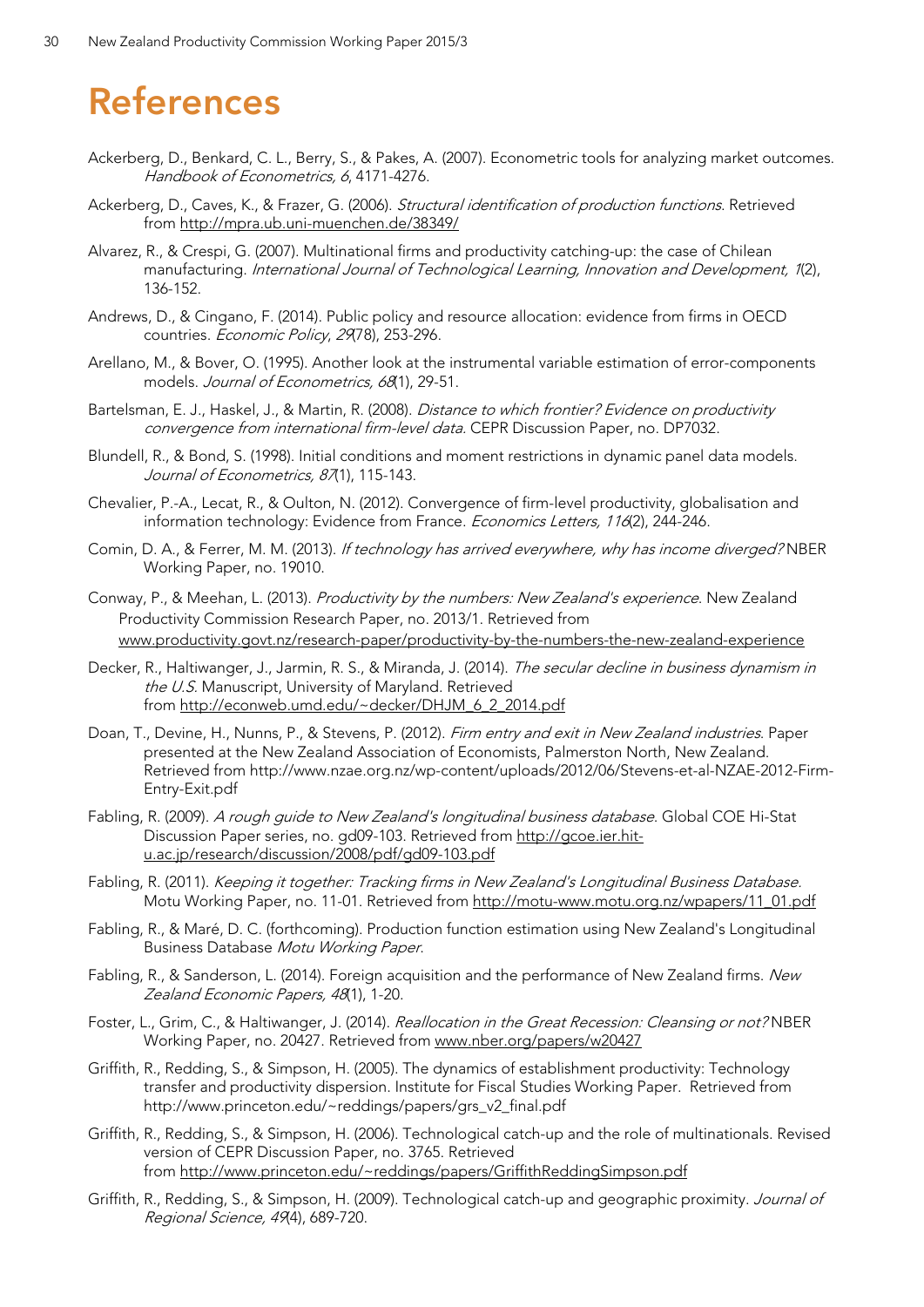- Heckman, J. J. (1976). The common structure of statistical models of truncation, sample selection and limited dependent variables and a simple estimator for such models Annals of Economic and Social Measurement, Volume 5, number 4 (pp. 475-492): NBER.
- Hilary, D., Doan, T., & Stevens, P. (2012). Explaning productivity distribution in New Zealand industries: the effect of input quality on firm productivity differences. Paper presented at the New Zealand Association of Economists, Palmerston North, New Zealand.. Retrieved from [http://www.nzae.org.nz/wp-content/uploads/2012/07/Devine\\_Productivity-Distribution-NZAE-](http://www.nzae.org.nz/wp-content/uploads/2012/07/Devine_Productivity-Distribution-NZAE-2012-14-June.pdf)[2012-14-June.pdf](http://www.nzae.org.nz/wp-content/uploads/2012/07/Devine_Productivity-Distribution-NZAE-2012-14-June.pdf)
- Iacovone, L., & Crespi, G. A. (2010). Catching up with the technological frontier—Micro-level evidence on growth and convergence. Industrial and Corporate Change, 19(6), 2073-2096.
- Kao, C., & Chiang, M.-H. (1999). On the estimation and inference of a cointegrated regression in panel data. Retrieved from [http://ssrn.com/abstract=1807931](http://ssrn.com.helicon.vuw.ac.nz/abstract=1807931)
- Law, D., & McLellan, N. (2005). The contributions from firm entry, exit and continuation to labour productivity growth in New Zealand. New Zealand Treasusry Working Paper, no. 05/01. Retrieved from [http://www.treasury.govt.nz.helicon.vuw.ac.nz/publications/research-policy/wp/2005/05-](http://www.treasury.govt.nz.helicon.vuw.ac.nz/publications/research-policy/wp/2005/05-01/twp05-01.pdf) [01/twp05-01.pdf](http://www.treasury.govt.nz.helicon.vuw.ac.nz/publications/research-policy/wp/2005/05-01/twp05-01.pdf)
- Levinsohn, J., & Petrin, A. (2003). Estimating production functions using inputs to control for unobservables. The Review of Economic Studies, 70(2), 317-341.
- Nishimura, K. G., Nakajima, T., & Kiyota, K. (2005). Productivity convergence at the firm level. Retrieved from [http://ssrn.com/abstract=721423](http://ssrn.com.helicon.vuw.ac.nz/abstract=721423)
- OECD. (2015). The future of productivity. ECO/CPE/WP1(2015)6. OECD.
- Olley, G. S., & Pakes, A. (1996). The Dynamics of Productivity in the Telecommunications Equipment Industry. Econometrica, 64(6), 1263-1297.
- Ornaghi, C., & Van Beveren, I. (2012). Semi-parametric estimation of production functions: A sensitivity analysis. Retrieved from [https://feb.kuleuven.be/public/n06017/Ornaghi\\_VanBeveren\\_semiparametric\\_Oct\\_2012.pdf](https://feb.kuleuven.be/public/n06017/Ornaghi_VanBeveren_semiparametric_Oct_2012.pdf)
- Peri, G., & Urban, D. (2006). Catching-up to foreign technology? Evidence on the "Veblen–Gerschenkron" effect of foreign investments. Regional Science and Urban Economics, 36(1), 72-98.
- Rodrik, D. (2012). Unconditional convergence in manufacturing. The Quarterly Journal of Economics, accepted manuscript.
- Roodman, D. (2009a). How to do xtabond2: An introduction to difference and system GMM in Stata. Stata Journal, 9(1), 86-136.
- Roodman, D. (2009b). A note on the theme of too many instruments. Oxford Bulletin of Economics & Statistics, 71(1), 135-158.
- Van Beveren, I. (2012). Total factor productivity estimation: A practical review. Journal of Economic Surveys, 26(1), 98-128.
- Young, A. T., Higgins, M. J., & Levy, D. (2008). Sigma convergence versus beta convergence: Evidence from U.S. county-level data. Journal of Money, Credit and Banking, 40(5), 1083-1093.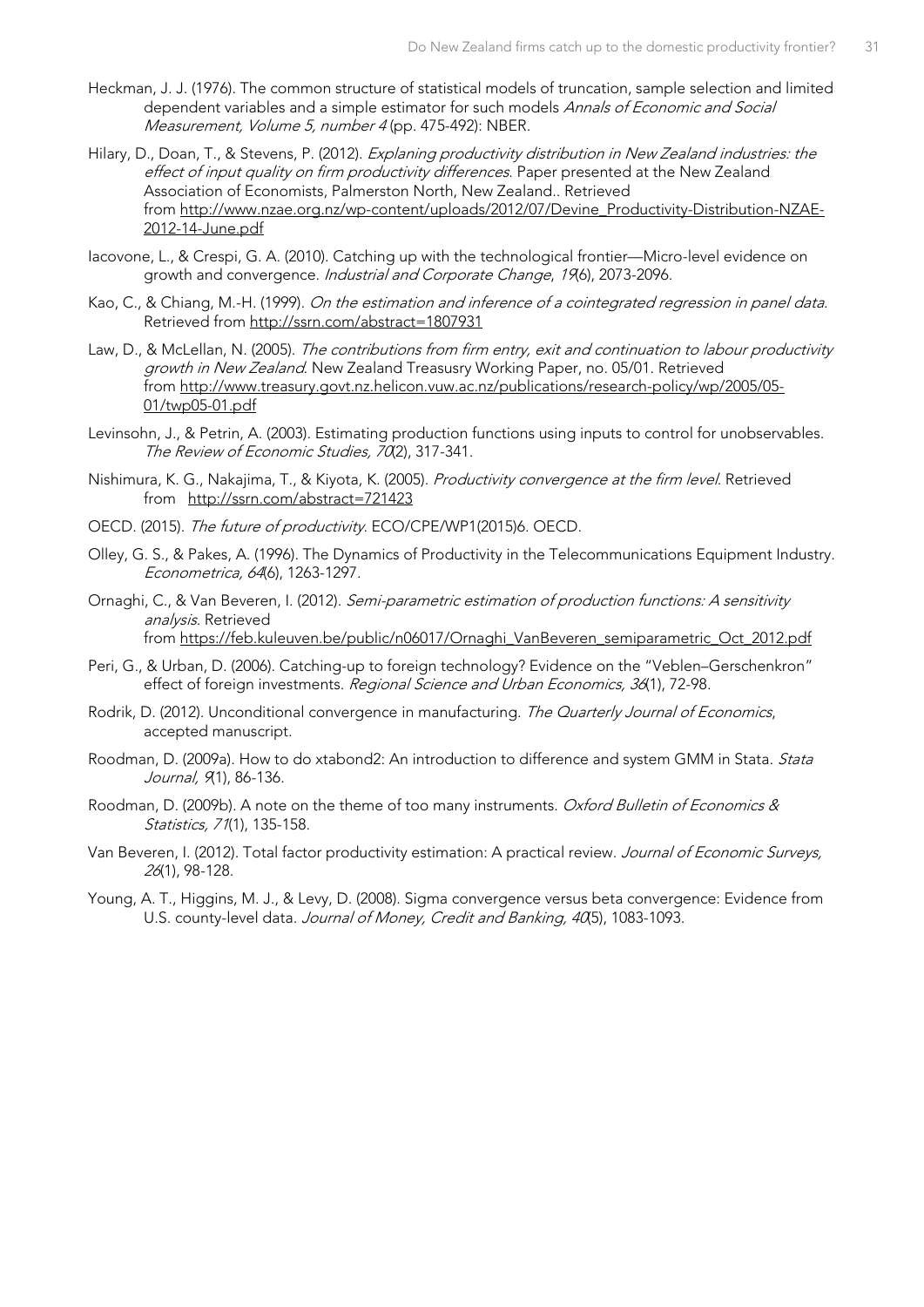# <span id="page-31-0"></span>**Appendix A Characteristics of outliers**

As described in Section [2,](#page-6-0) about 4% of firms are identified as outliers. [Table A.1](#page-31-1) shows the results of a logistic regression of the likelihood of a firm being an outlier. Firms in all productivity deciles are less likely to be outliers than firms in the lowest productivity decile. Outlier firms are more likely to be small and young. They are also more likely to be foreign owned and exporters.

<span id="page-31-1"></span>

| Table A.1 |  |  |  | Logistic regression on the characteristics of outliers |  |
|-----------|--|--|--|--------------------------------------------------------|--|
|-----------|--|--|--|--------------------------------------------------------|--|

| Dep. Var: Outlier=1; non-outlier=0       |              |
|------------------------------------------|--------------|
| Log MFP decile at t-1 (base: decile 1)   |              |
| Decile 2                                 | $-1.482***$  |
|                                          | (0.0285)     |
| Decile 3                                 | $-1.866***$  |
|                                          | (0.0306)     |
| Decile 4                                 | $-2.056***$  |
|                                          | (0.0322)     |
| Decile 5                                 | $-2.178***$  |
|                                          | (0.0333)     |
| Decile 6                                 | $-2.172***$  |
|                                          | (0.0332)     |
| Decile 7                                 | $-2.121***$  |
|                                          | (0.0331)     |
| Decile 8                                 | $-2.034***$  |
|                                          | (0.0329)     |
| Decile 9                                 | $-1.745***$  |
|                                          | (0.0311)     |
| Firm size (base: <6 employees)           |              |
| 6-9 employees                            | $-0.339***$  |
|                                          | (0.0247)     |
| 10-19 employees                          | $-0.3885***$ |
|                                          | (0.0306)     |
| 20-49 employees                          | $-0.359***$  |
|                                          | (0.0403)     |
| 50-99 employees                          | $-0.271***$  |
|                                          | (0.0684)     |
| 100+ employees                           | $-0.909***$  |
|                                          | (0.0855)     |
| Firm age (base: <5 years)                |              |
| 5-9 years                                | $-0.235***$  |
|                                          | (0.0233)     |
| 10-19 years                              | $-0.392***$  |
|                                          | (0.0244)     |
| $20 + years$                             | $-0.353***$  |
|                                          | (0.0284)     |
| Export intensity (base: non-exporter)    |              |
| Occasional exporter                      | $0.0832***$  |
|                                          | (0.0260)     |
| Frequent exporter                        | $0.238***$   |
|                                          | (0.0241)     |
| Foreign ownership (0=domestic ownership) | $0.489***$   |
|                                          | (0.0513)     |
| Observations                             | 477,621      |
| $\mathsf{R}^2$                           | 0.227        |

Notes:

1. Decile 10 are frontier firms.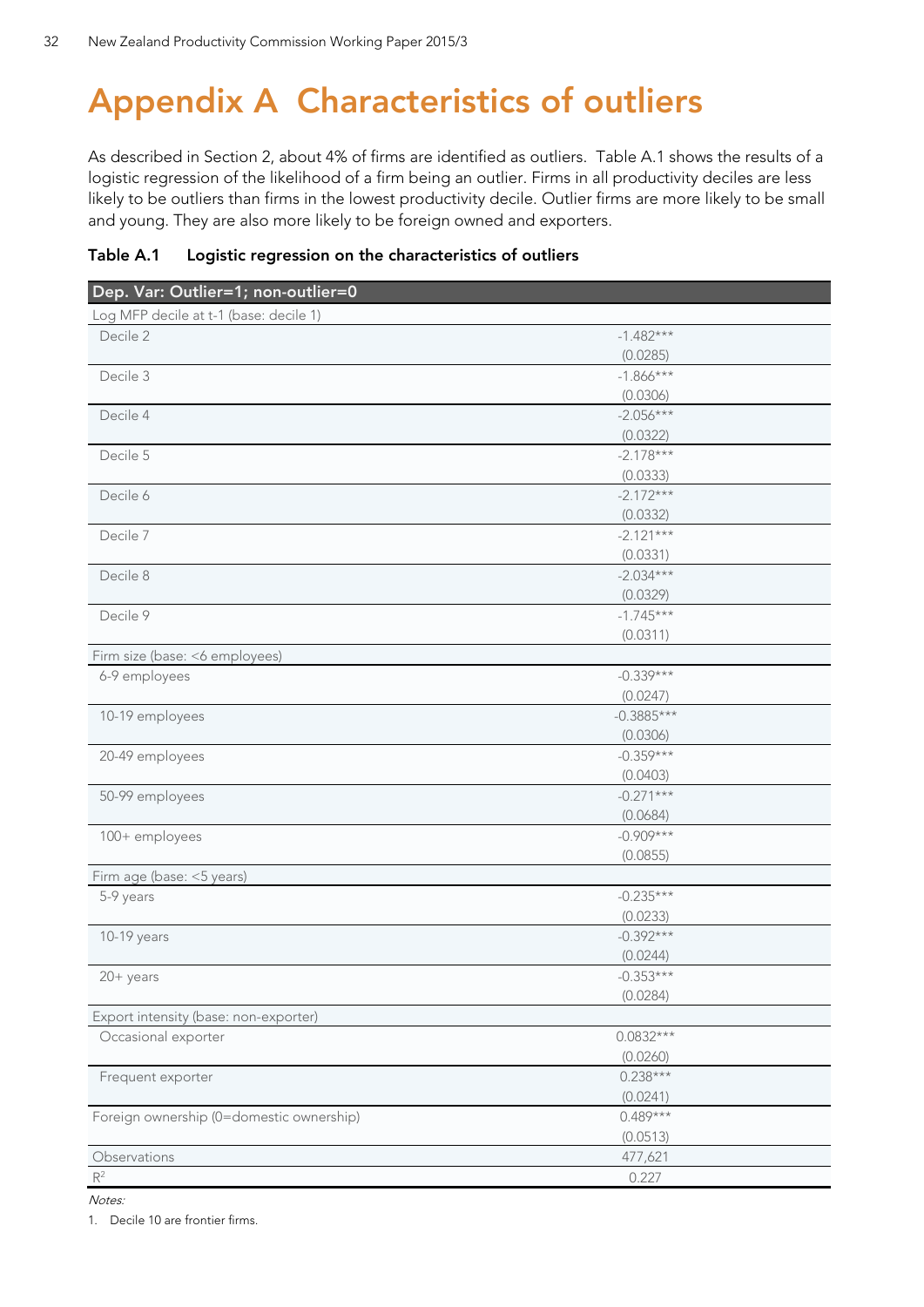# <span id="page-32-0"></span>**Appendix B Measurement error robustness test**

Despite the removal of outliers, spurious correlation may still be an issue. As a robustness check, we test the relationship between MFP growth and MFP levels using a categorical measure of productivity rather than a continuous one, following Griffith et al. (2009). While it may be difficult to measure a firm's precise level of MFP, we can be more confident in identifying which productivity decile the firm belongs to. Indeed, annual transition matrices show a high degree of persistence, with about 70-80% of firms remaining in the same decile or moving to an adjacent decile [\(Table B.1\).](#page-32-1)

|            |                |       | Period t |       |       |       |       |       |       |       |       |
|------------|----------------|-------|----------|-------|-------|-------|-------|-------|-------|-------|-------|
|            | <b>Deciles</b> |       | 2        | 3     | 4     | 5     | 6     |       | 8     | 9     | 10    |
|            |                | 0.575 | 0.201    | 0.082 | 0.046 | 0.031 | 0.022 | 0.016 | 0.012 | 0.009 | 0.006 |
|            | 2              | 0.191 | 0.349    | 0.201 | 0.104 | 0.060 | 0.037 | 0.023 | 0.017 | 0.012 | 0.007 |
| Period t-1 | 3              | 0.076 | 0.201    | 0.275 | 0.191 | 0.106 | 0.066 | 0.038 | 0.024 | 0.015 | 0.008 |
|            | $\overline{4}$ | 0.041 | 0.101    | 0.195 | 0.245 | 0.182 | 0.109 | 0.062 | 0.034 | 0.020 | 0.010 |
|            | 5              | 0.027 | 0.057    | 0.107 | 0.185 | 0.232 | 0.183 | 0.108 | 0.058 | 0.029 | 0.013 |
|            | 6              | 0.018 | 0.035    | 0.062 | 0.109 | 0.184 | 0.234 | 0.185 | 0.103 | 0.051 | 0.019 |
|            | $\overline{7}$ | 0.014 | 0.022    | 0.037 | 0.062 | 0.109 | 0.186 | 0.257 | 0.192 | 0.090 | 0.031 |
|            | 8              | 0.010 | 0.015    | 0.023 | 0.035 | 0.060 | 0.104 | 0.193 | 0.294 | 0.204 | 0.062 |
|            | 9              | 0.008 | 0.011    | 0.014 | 0.020 | 0.031 | 0.051 | 0.096 | 0.206 | 0.381 | 0.184 |
|            | 10             | 0.006 | 0.007    | 0.008 | 0.010 | 0.014 | 0.021 | 0.034 | 0.066 | 0.194 | 0.640 |

#### <span id="page-32-1"></span>**Table B.1 Transition matrix of annual firm productivity**

We find that firms in the lowest decile (those furthest away from the frontier) experience faster convergence speeds, and that the convergence speeds decrease monotonically with the deciles, with those nearest to the frontier experiencing the slowest growth rates [\(Table B.2\)](#page-33-0). In addition, the difference between the respective deciles decreases with the deciles, which is consistent with the finding that the speed of convergence increases as the distance to the frontier increases.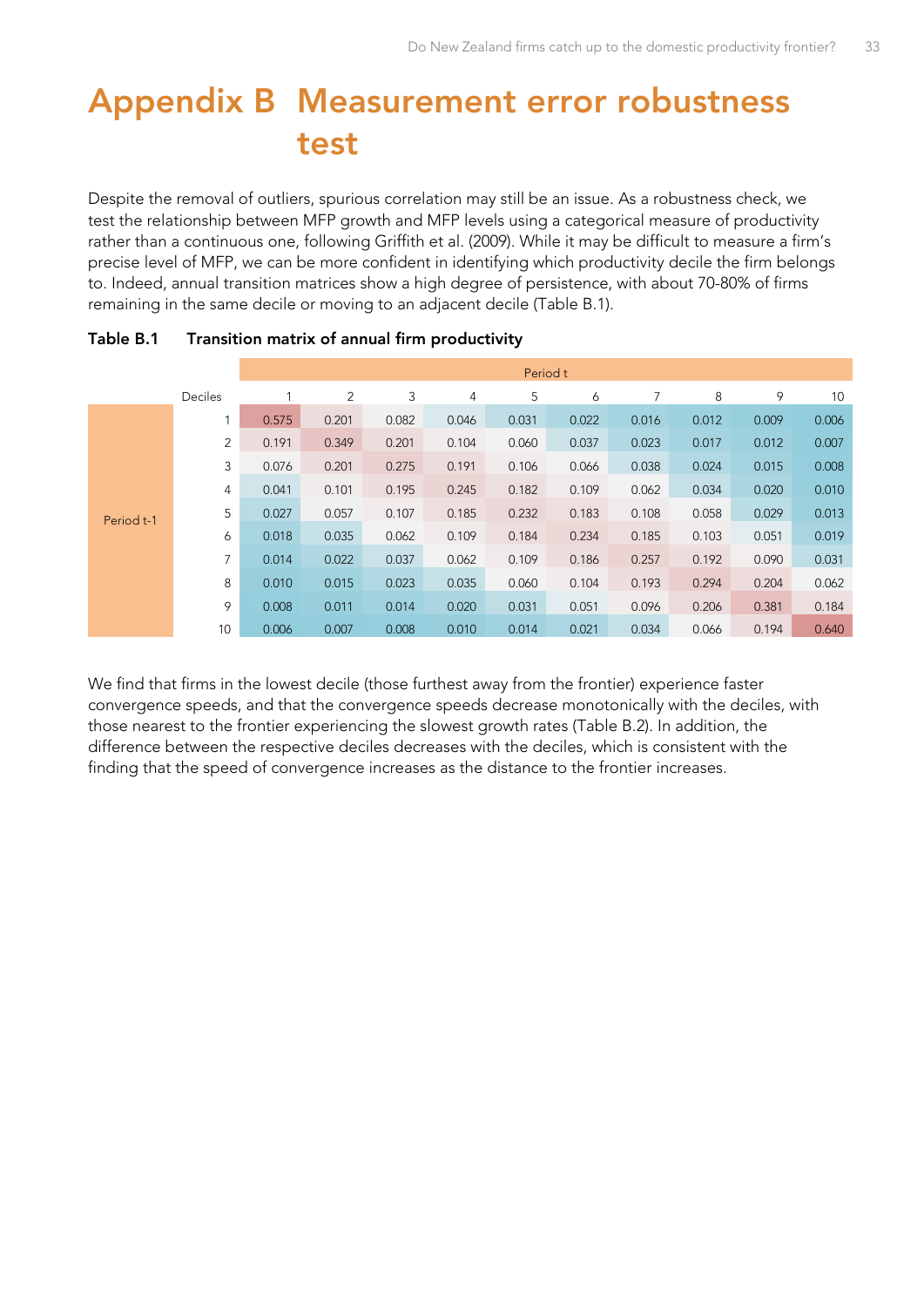| Dep. Var: MFP growth $\Delta/\eta A_{\mu}$ | (23)                    | (24)                    |
|--------------------------------------------|-------------------------|-------------------------|
| Change in frontier                         | $0.0377***$<br>(0.0121) | $0.0735***$<br>(0.0116) |
| Decile 1                                   | $0.1803***$<br>(0.0015) | $0.5725***$<br>(0.0025) |
| Decile 2                                   | $0.1097***$<br>(0.0011) | $0.4196***$<br>(0.0018) |
| Decile 3                                   | $0.0819***$<br>(0.0011) | $0.3342***$<br>(0.0016) |
| Decile 4                                   | $0.0631***$<br>(0.001)  | $0.2712***$<br>(0.0015) |
| Decile 5                                   | $0.0502***$<br>(0.001)  | $0.2195***$<br>(0.0014) |
| Decile 6                                   | $0.0398***$<br>(0.001)  | $0.1729***$<br>(0.0013) |
| Decile 7                                   | $0.0279***$<br>(0.001)  | $0.1239***$<br>(0.0012) |
| Decile 8                                   | $0.017***$<br>(0.009)   | $0.0701***$<br>(0.0011) |
| Year dummies                               | Yes                     | Yes                     |
| Industry dummies                           | $\qquad \qquad -$       | $\qquad \qquad -$       |
| Firm dummies                               | No                      | Yes                     |
| Observations                               | 455,892                 | 455,892                 |
| Adjusted R <sup>2</sup>                    | 0.0795                  | 0.0766                  |

#### <span id="page-33-0"></span>**Table B.2 Robustness test: Decile model**

Notes:

1. Decile 9 is the excluded category. Decile 10 firms are defined to be frontier firms.

2. Regressions are estimated on laggard firms for 2001-2011. Outliers are excluded. Standard errors in brackets are clustered at the firm level.

3. \* significant at 10% level, \*\* significant at 5% level, \*\*\* significant at 1% level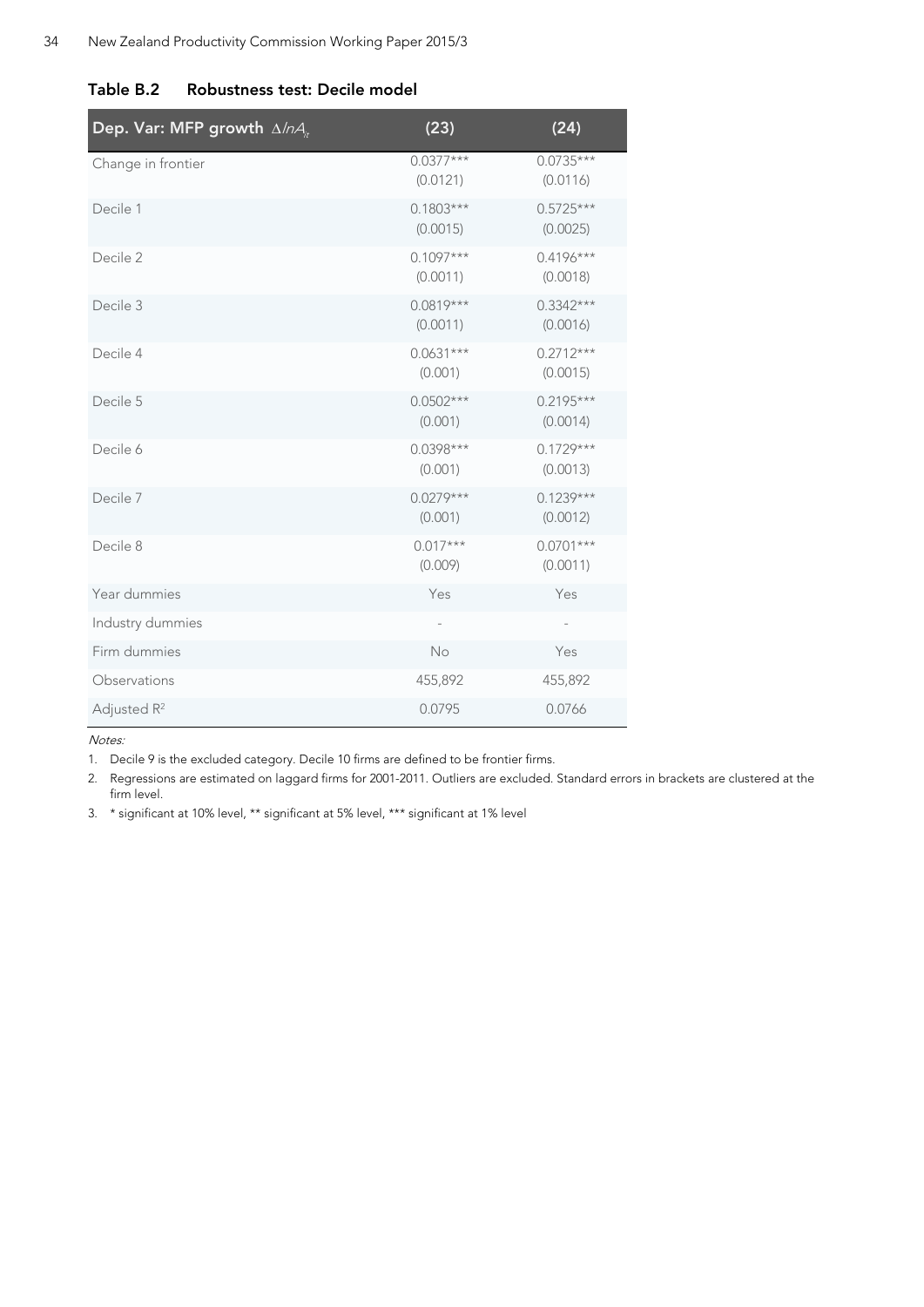# <span id="page-34-0"></span>**Appendix C Production function estimation[23](#page-34-1)**

We assume that each firm's gross output (Y) follows the Cobb-Douglas production mechanism and is produced with labour (L), physical capital (K) and intermediate (M) inputs.<sup>[24](#page-34-2)</sup> Specifically the production function is:

$$
Y_{ijt} = A_{ijt} \frac{\mu_{ij}}{\mu_{jt}} K_{ijt}^{\beta_{2j}} M_{ijt}^{\beta_{3j}}
$$
 (C.1)

Or, in logs:

$$
ln Y_{ijt} = \beta_{1j} ln L_{ijt} + \beta_{2j} ln K_{ijt} + \beta_{3j} ln M_{ijt} + ln A_{ijt}
$$
 (C.2)

where  $i$ ,  $j$  and  $t$  index firms, industries and time respectively.  $\beta_{1j}$  ,  $\beta_{2j}$  and  $\beta_{3j}$  are industry-specific output elasticities with respect to labour, capital and intermediate inputs respectively and  $A_{ijt}$  is MFP.<sup>25</sup>

There are several ways to estimate this production function, such as ordinary least square (OLS), fixed effects, generalised method of moments (GMM), semi-parametric estimators such as Olley and Pakes (1996) and Levinsohn and Petrin (2003) and structural estimator such as Ackerberg, Caves, and Frazer (2006). Van Beveren (2012) found that MFP productivity estimates are similar among different estimators.<sup>[26](#page-34-4)</sup> We also tested the robustness of our MFP calculations to the estimation methods, including Olley and Pakes (1996) and Levinsohn and Petrin (2003) and found that they made little difference to measured MFP. This result is also confirmed by Fabling and Maré (forthcoming).

In this paper, firm-level MFP is estimated by fixed effects. Under this framework, production inputs (labour, capital and intermediate) are assumed to be strictly exogenous to output and unobserved and time-invariant firm productivity,  $_{\alpha_{ji}}$  .<sup>[27](#page-34-5)</sup> Time dummies are included in the regression to control macroeconomic shocks to production. This results in the following equation:

$$
ln Y_{ijt} = \beta_{1j} ln L_{ijt} + \beta_{2j} ln K_{ijt} + \beta_{3j} ln M_{ijt} + \sum_{t=2001}^{2011} \pi_t T_t + \omega_{ij} + \beta_{0j} + \varepsilon_{ijt}
$$
 (C.3)

where  $\ln A_{ijt} = \beta_{0i} + \omega_{ii} + \varepsilon_{ii}$ 

 $\ddot{ }$ 

 $T<sub>r</sub>$  are year dummies with the year 2000 set as the base year. Firm-level productivity consists of three components  $\ket{\beta_{0j}}$  ,  $\ket{\vartheta_{ij}}$  and  $\ket{\varepsilon_{ijt}}$  .  $\ket{\beta_{0j}}$  is the intercept and measures the average MFP across firms and over time.  $\omega_{ii}$  measures firm-specific deviation from that average.  $\varepsilon_{ii}$  is the deviation from firmspecific productivity due to measure error.

In applying this estimation to LBD, gross output is measured as total income adjusted for change in stocks and excluding income from interest and dividends. Labour input is the sum of working proprietors and rolling mean employee count from the Linked Employer-Employee Database (LEED). Capital is the sum of depreciation, leasing and rates and the cost of borrowing times total fixed assets. The cost of borrowing is set at a constant 10%. Intermediate consumption is measured as the value of

<span id="page-34-1"></span><sup>&</sup>lt;sup>23</sup> We are grateful to Richard Fabling and Dave Maré for providing us with their SQL and Stata code for extracting the necessary data from LBD and undertaking these production function calculations.

<span id="page-34-2"></span><sup>&</sup>lt;sup>24</sup> Alternatively, a firm's production can be estimated by the value-add method -  $lnVA_{\rm at} = \beta_{1i} ln L_{\rm at} + \beta_{2i} ln K_{\rm at} + ln A_{\rm at}$ . Under the value-add method, a firm's VA is only dependent on labour and capital inputs. One potential issue with this method is that firms with negative VA will be dropped in the logtransformation, creating some selection bias.

<span id="page-34-3"></span><sup>&</sup>lt;sup>25</sup> Hilary, Tinh, and Philip (2012) shows that there are large differences in output elasticities across industries in New Zealand.

<span id="page-34-4"></span><sup>&</sup>lt;sup>26</sup> Although there are little differences in the measured MFP from these different estimators, Van Beveren (2012) and Ornaghi and Van Beveren (2012) point out that the semi-parametric method and structural estimator are reasonable estimators as other estimators suffer from several biases.

<span id="page-34-5"></span><sup>&</sup>lt;sup>27</sup> Under the assumption of exogeneity, firms do not choose inputs in reaction to productivity shocks. In practice, this assumption may not be valid as the input choice is dynamic and evolves with productivity (Ackerberg, Benkard, Berry, & Pakes, 2007).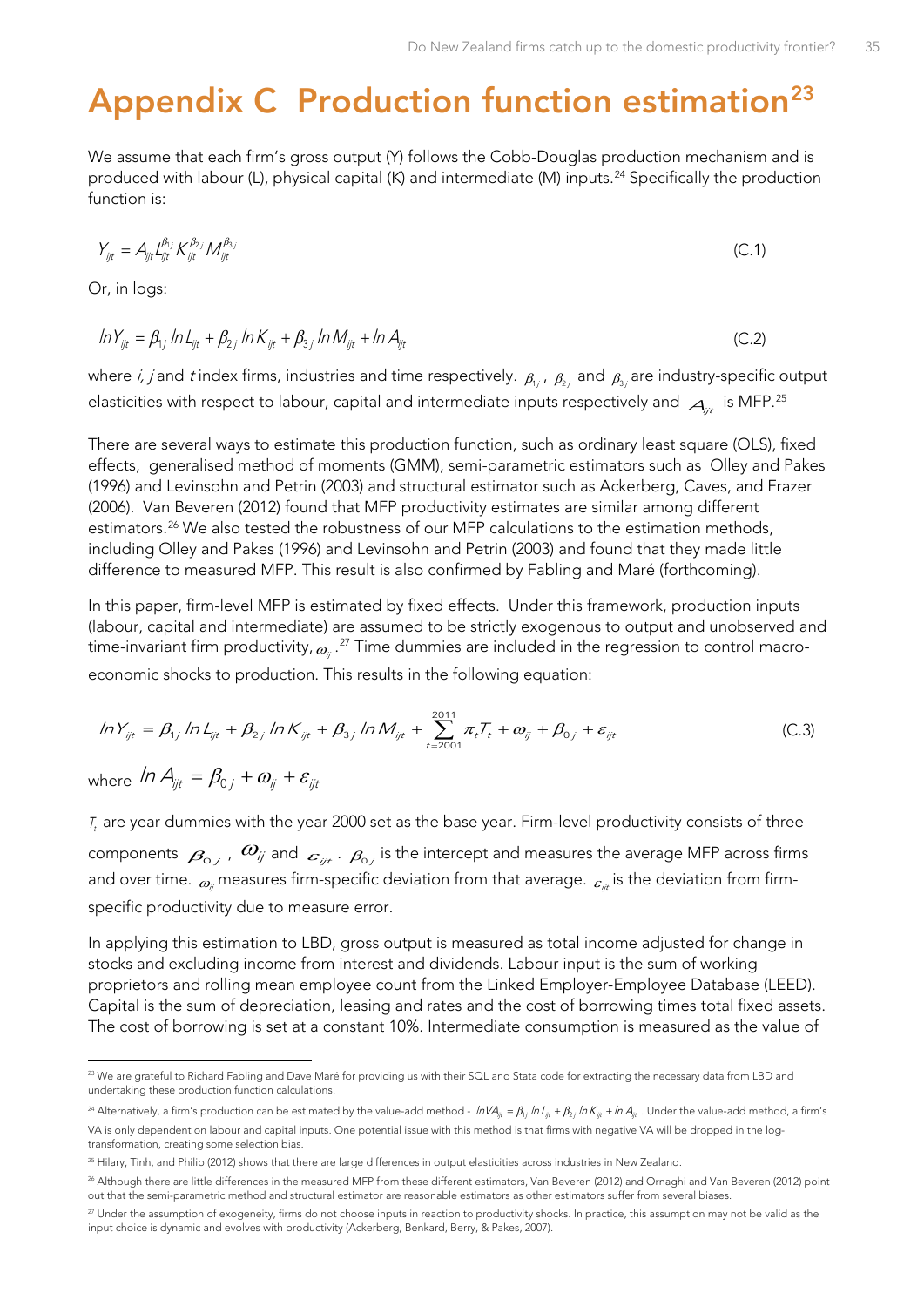other inputs to the production process adjusted for changes in stocks of raw material. All these numbers except labour input are deflated by industry Producer Price Indexes. As such, like other countries' firm microdata, the lack of firm information on quantities and prices is a limitation.